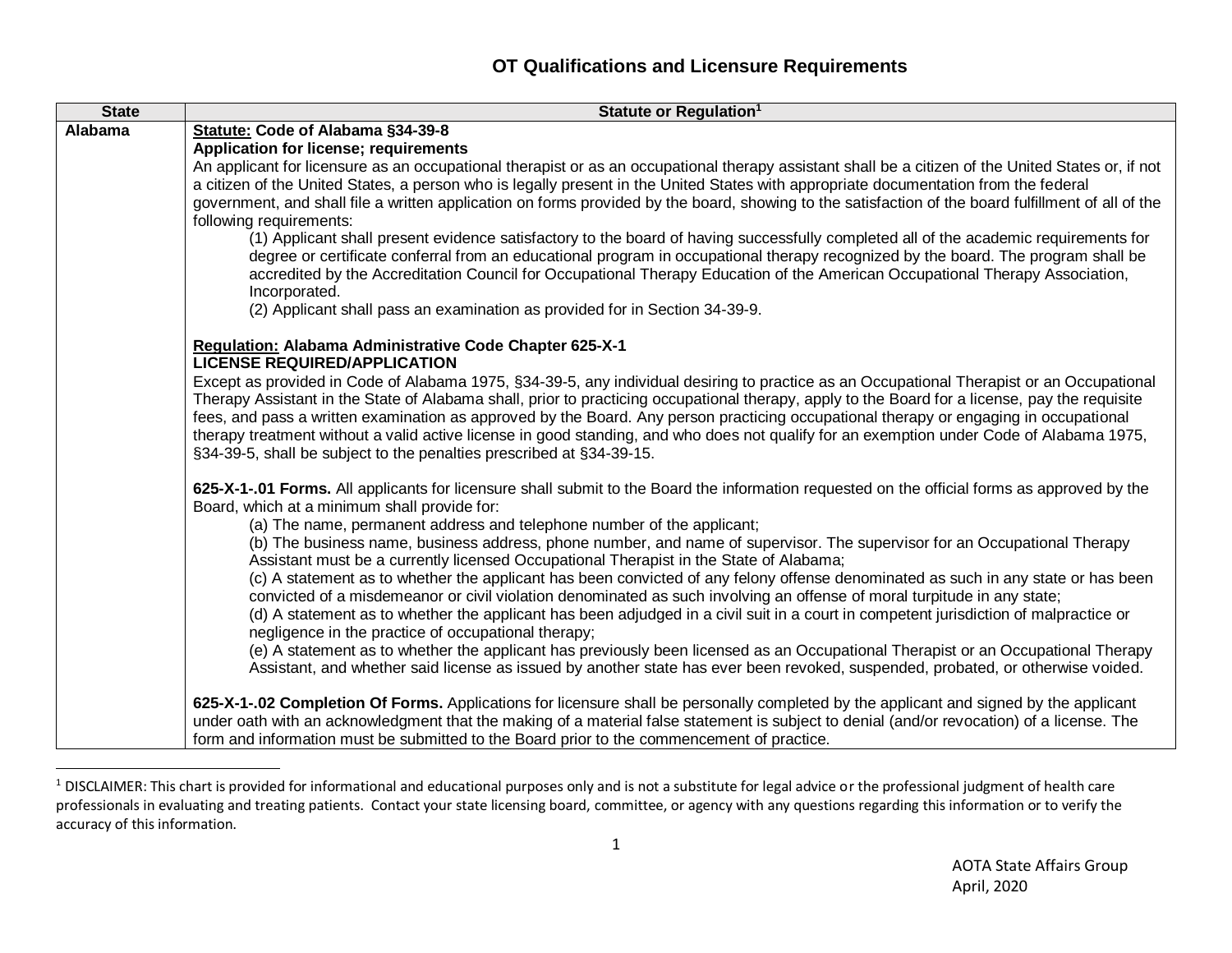|        | 625-X-1-.04 Letter Of Verification. Each applicant must request that a letter of verification be issued by the National Board for Certification<br>in Occupational Therapy, stating that the individual has met the requirements for certification as an Occupational Therapist or as an<br>Occupational Therapy Assistant and that the applicant has not been censured, put on probation, suspended or revoked by the National Board<br>for Certification in Occupational Therapy. Said verification shall be sent directly to the Alabama State Board of Occupational Therapy.<br>625-X-1-.05 Letter(s) of Good Standing. Each applicant must request that a letter of good standing be issued by each state that has |
|--------|-------------------------------------------------------------------------------------------------------------------------------------------------------------------------------------------------------------------------------------------------------------------------------------------------------------------------------------------------------------------------------------------------------------------------------------------------------------------------------------------------------------------------------------------------------------------------------------------------------------------------------------------------------------------------------------------------------------------------|
|        | previously issued said applicant a license. Letter(s) must state that applicant's license has/has not been suspended, revoked, probated, or<br>otherwise voided. Said letter of good standing shall be sent directly to the Alabama State Board of Occupational Therapy.                                                                                                                                                                                                                                                                                                                                                                                                                                                |
| Alaska | Statute: Alaska Statutes §08.84.030                                                                                                                                                                                                                                                                                                                                                                                                                                                                                                                                                                                                                                                                                     |
|        | <b>Qualifications for licensing.</b><br>To be eligible for licensure by the board as an occupational therapist or occupational therapy assistant, an applicant, unless a graduate of a                                                                                                                                                                                                                                                                                                                                                                                                                                                                                                                                  |
|        | foreign school of occupational therapy located outside the United States, shall                                                                                                                                                                                                                                                                                                                                                                                                                                                                                                                                                                                                                                         |
|        | (1) have successfully completed a curriculum of occupational therapy approved by the Committee of Allied Health Education and<br>Accreditation of the American Medical Association or the American Occupational Therapy Association;                                                                                                                                                                                                                                                                                                                                                                                                                                                                                    |
|        | (2) submit proof of successful completion and supervised field work approved by the board                                                                                                                                                                                                                                                                                                                                                                                                                                                                                                                                                                                                                               |
|        | (A) for an occupational therapist, a minimum of six months of supervised field work;                                                                                                                                                                                                                                                                                                                                                                                                                                                                                                                                                                                                                                    |
|        | (B) for an occupational therapy assistant, a minimum of two months of supervised field work;                                                                                                                                                                                                                                                                                                                                                                                                                                                                                                                                                                                                                            |
|        | (3) pass, to the satisfaction of the board, an examination prepared by a national testing service approved by the board or an<br>examination recognized by the American Occupational Therapy Association to determine the applicant's fitness for practice as an                                                                                                                                                                                                                                                                                                                                                                                                                                                        |
|        | occupational therapist or an occupational therapy assistant, or be entitled to licensure without examination under AS 08.84.060; and                                                                                                                                                                                                                                                                                                                                                                                                                                                                                                                                                                                    |
|        | (4) meet qualifications for licensure established in regulations adopted by the board under AS 08.84.010(b).                                                                                                                                                                                                                                                                                                                                                                                                                                                                                                                                                                                                            |
|        | Regulation: Alaska Administrative Code Title 12, Chapter 54, Section 600<br><b>OCCUPATIONAL THERAPY LICENSE REQUIREMENTS</b>                                                                                                                                                                                                                                                                                                                                                                                                                                                                                                                                                                                            |
|        | An applicant for an occupational therapist license or occupational therapy assistant license, other than an applicant who is a graduate of a<br>school of occupational therapy that is located outside the United States, shall submit<br>(1) a completed application on the form prescribed by the board;                                                                                                                                                                                                                                                                                                                                                                                                              |
|        | (2) the fees established in 12 AAC 02.320;                                                                                                                                                                                                                                                                                                                                                                                                                                                                                                                                                                                                                                                                              |
|        | (3) verification of the applicant's licensure status sent directly to the department from each jurisdiction where the applicant holds or<br>has ever held a license to practice occupational therapy, one of which must indicate a current license in good standing; each<br>verification from each jurisdiction where the applicant holds or has ever held a license must include an explanation of any disciplinary                                                                                                                                                                                                                                                                                                   |
|        | actions taken against the licensee;                                                                                                                                                                                                                                                                                                                                                                                                                                                                                                                                                                                                                                                                                     |
|        | (4) a signed letter of professional reference sent directly to the department on a form provided by the department from a physician,<br>instructor, supervisor, or official of the applicant's occupational therapy school;                                                                                                                                                                                                                                                                                                                                                                                                                                                                                             |
|        | (5) proof of initial certification sent directly to the department from the National Board for Certification in Occupational Therapy                                                                                                                                                                                                                                                                                                                                                                                                                                                                                                                                                                                    |
|        | (NBCOT) as evidence of having met the requirements of AS 08.84.030(b);                                                                                                                                                                                                                                                                                                                                                                                                                                                                                                                                                                                                                                                  |
|        | (6) verification that, during the 24 months immediately before the date the application is received by the department, the applicant                                                                                                                                                                                                                                                                                                                                                                                                                                                                                                                                                                                    |
|        | (A) performed at least 60 hours of occupational therapy service; the verification of at least 60 hours of occupational therapy                                                                                                                                                                                                                                                                                                                                                                                                                                                                                                                                                                                          |
|        | service must be sent directly to the department on a form provided by the department from the agency or source;<br>(B) passed the NBCOT examination; or                                                                                                                                                                                                                                                                                                                                                                                                                                                                                                                                                                 |
|        | (C) satisfactorily completed an internship of 150 hours approved by the board; the verification must be sent directly to the                                                                                                                                                                                                                                                                                                                                                                                                                                                                                                                                                                                            |
|        | department on a form provided by the department from the agency or source; and                                                                                                                                                                                                                                                                                                                                                                                                                                                                                                                                                                                                                                          |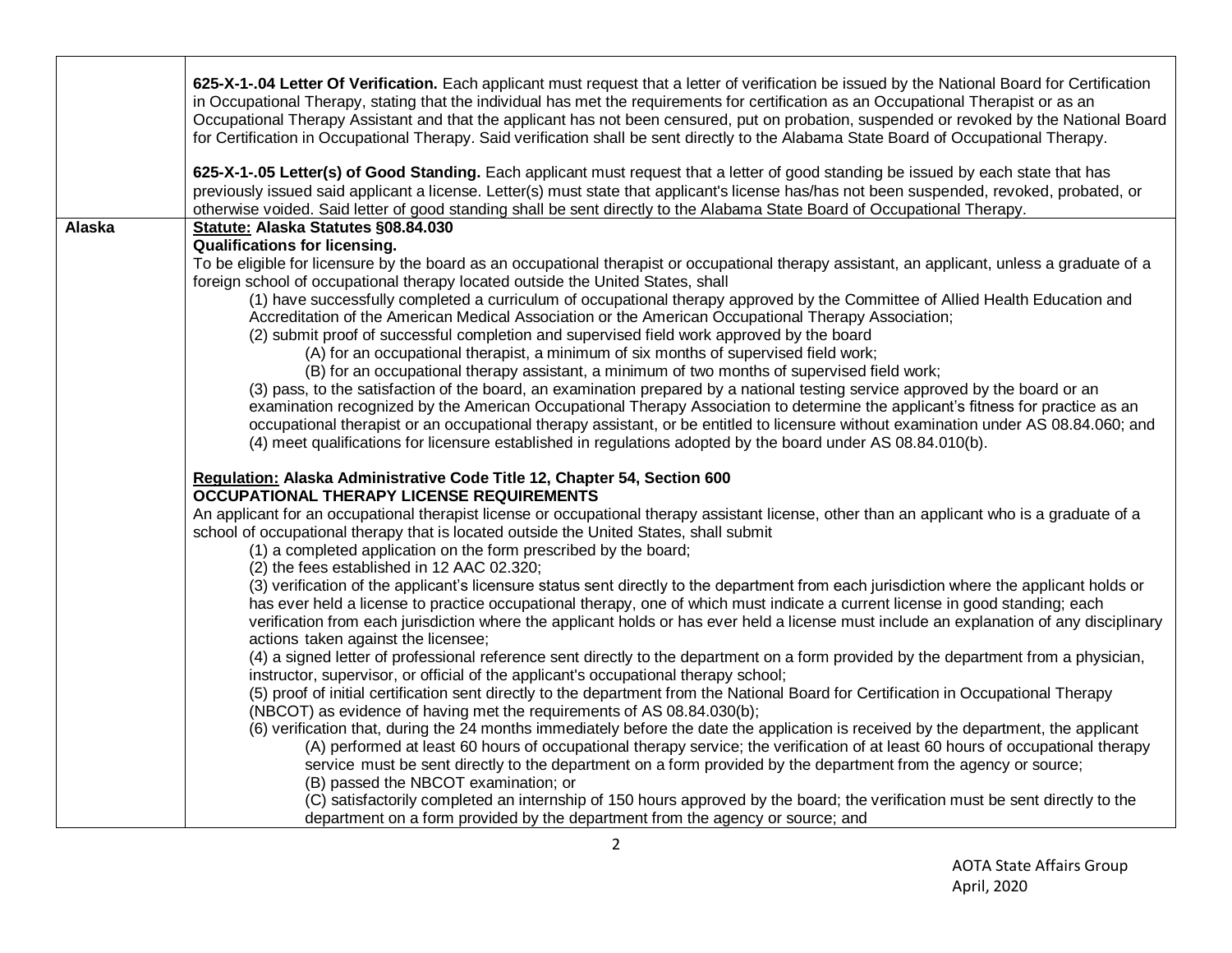|         | (7) the jurisprudence questionnaire prepared by the board covering the provisions of AS 08.84 and this chapter.                                                                                                                                                                                  |
|---------|--------------------------------------------------------------------------------------------------------------------------------------------------------------------------------------------------------------------------------------------------------------------------------------------------|
| Arizona | Statute: Arizona Revised Statutes §32-3423                                                                                                                                                                                                                                                       |
|         | Application for licensure; qualifications                                                                                                                                                                                                                                                        |
|         | A. An applicant for licensure as an occupational therapist or as an occupational therapy assistant shall:                                                                                                                                                                                        |
|         | 1. Be of good moral character.                                                                                                                                                                                                                                                                   |
|         | 2. Successfully complete the academic and fieldwork requirements of an educational program subject to board review and standards<br>prescribed by the board. The board shall require:                                                                                                            |
|         | (a) For an occupational therapist, a minimum of nine hundred twenty-eight hours of supervised fieldwork experience as<br>determined by the supervising institution, organization or sponsor.                                                                                                     |
|         | (b) For an occupational therapy assistant, a minimum of six hundred eight hours of supervised fieldwork experience as<br>determined by the supervising institution, organization or sponsor.                                                                                                     |
|         | 3. Pass an examination administered pursuant to section 32-3424.                                                                                                                                                                                                                                 |
|         | 4. Complete the application process and pay all fees required pursuant to this chapter.                                                                                                                                                                                                          |
|         | B. The board may deny a license to an applicant who:                                                                                                                                                                                                                                             |
|         | 1. Commits a felony, whether or not involving moral turpitude, or a misdemeanor involving moral turpitude. In either case conviction<br>by a court of competent jurisdiction is conclusive evidence of the commission.                                                                           |
|         | 2. Engages in any conduct that violates section 32-3401.                                                                                                                                                                                                                                         |
|         | C. An applicant who is denied a license may request a hearing pursuant to title 41, chapter 6, article 10.                                                                                                                                                                                       |
|         | Regulation: Arizona Administrative Code R4-43-201                                                                                                                                                                                                                                                |
|         | <b>Initial Application</b>                                                                                                                                                                                                                                                                       |
|         | A. An applicant for an initial license to practice as an occupational therapist or an occupational therapy assistant shall submit an application<br>form provided by the Board to the Board's office. The application and all supporting documentation shall be received by the Board at least 7 |
|         | days before a Board meeting to be considered at that Board meeting.                                                                                                                                                                                                                              |
|         | B. The initial application form shall be signed by an applicant and include the following information on the applicant:                                                                                                                                                                          |
|         | 1. Applicant's last name, 1st name, and middle name;                                                                                                                                                                                                                                             |
|         | 2. How applicant's name is to be shown on the licensure certificate;                                                                                                                                                                                                                             |
|         | 3. Other names used:                                                                                                                                                                                                                                                                             |
|         | 4. Social security number;<br>5. Residence address;                                                                                                                                                                                                                                              |
|         | 6. Alternate mailing address if the residential address is to remain confidential;                                                                                                                                                                                                               |
|         | 7. The type of license for which applying;                                                                                                                                                                                                                                                       |
|         | 8. The amount of the application and license fee to be submitted;                                                                                                                                                                                                                                |
|         | 9. Applicant's American Occupational Therapy Certification Board or National Board for Certification in Occupational Therapy,                                                                                                                                                                    |
|         | Inc. certification number, date of certification, and the number of times the applicant has taken the national examination;                                                                                                                                                                      |
|         | 10. Education;                                                                                                                                                                                                                                                                                   |
|         | 11. Professional experience, field work, or both within the last 5 years;                                                                                                                                                                                                                        |
|         | 12. Employer's name, address, and telephone number;                                                                                                                                                                                                                                              |
|         | 13. Current and previous occupational therapy or other professional license or certification numbers from other states and foreign                                                                                                                                                               |
|         | countries and the status of the license or certification;                                                                                                                                                                                                                                        |
|         | 14. Current and previous disciplinary actions;                                                                                                                                                                                                                                                   |
|         | 15. Affidavit of applicant.                                                                                                                                                                                                                                                                      |
|         | C. An applicant shall submit or cause to be submitted on the applicant's behalf the following:                                                                                                                                                                                                   |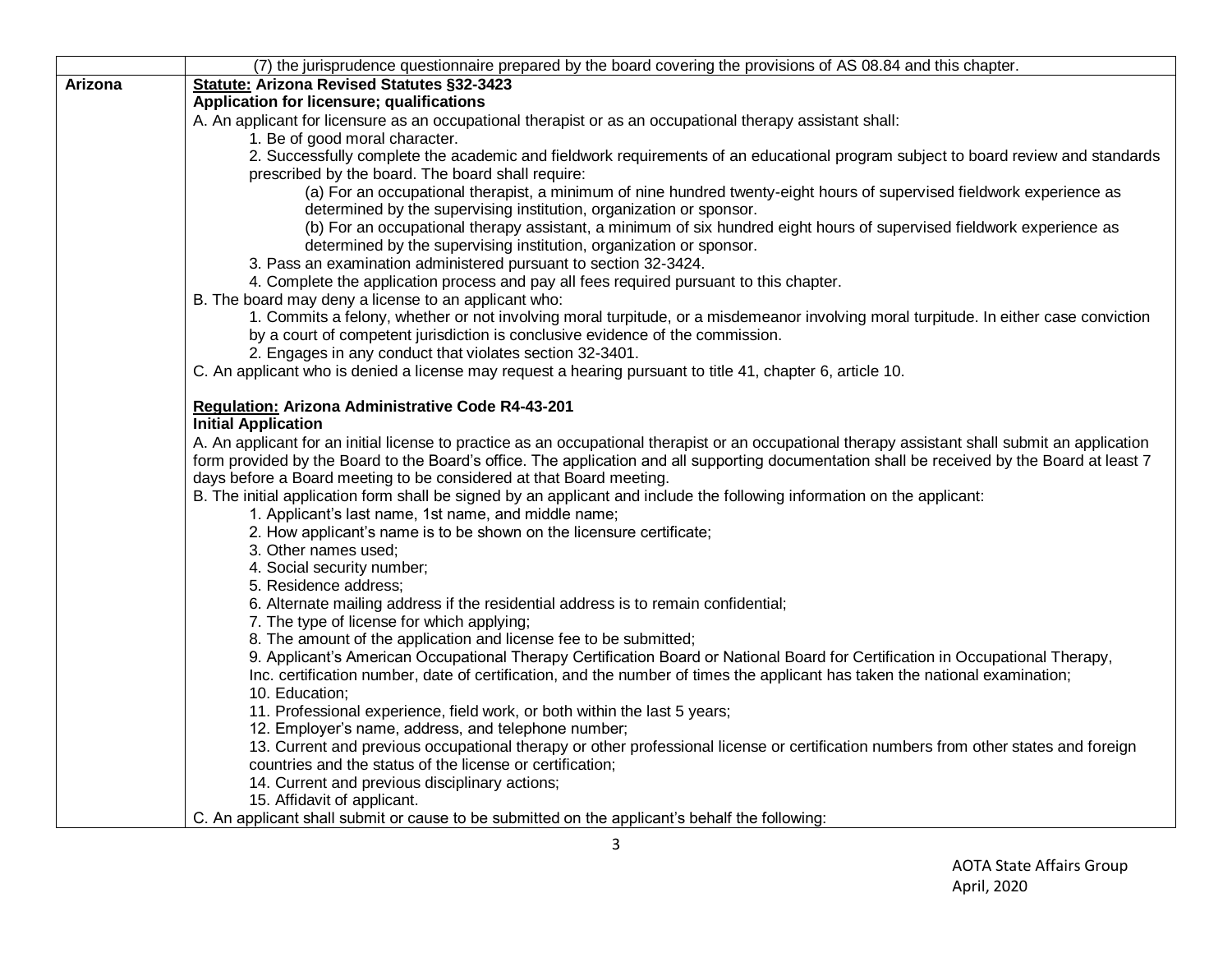|                 | 1. Application fee;                                                                                                                                                                                                                                      |
|-----------------|----------------------------------------------------------------------------------------------------------------------------------------------------------------------------------------------------------------------------------------------------------|
|                 | 2. Written verification received from:                                                                                                                                                                                                                   |
|                 | a. The National Board For Certification In Occupational Therapy, Incorporated or the American Occupational Therapy                                                                                                                                       |
|                 | Certification Board of a passing score on the examination administered by these entities; or                                                                                                                                                             |
|                 | b. Certified letters of good standing issued by each state that has previously issued the applicant an occupational therapy                                                                                                                              |
|                 | license, provided at least 1 of the states requires standards for licensure equivalent to the requirements for licensure in this                                                                                                                         |
|                 | Chapter and A.R.S. §§ 32-3401 et seq.                                                                                                                                                                                                                    |
|                 | 3. Recommendation of good moral character from 2 health care professionals on a form that shall include the following:                                                                                                                                   |
|                 | a. Applicant's last name, 1st name, and middle initial, and other names used by applicant;                                                                                                                                                               |
|                 | b. Applicant's mailing address;                                                                                                                                                                                                                          |
|                 | c. Applicant's American Occupational Therapy Certification Board or the National Board For Certification In Occupational                                                                                                                                 |
|                 | Therapy certification number;                                                                                                                                                                                                                            |
|                 | d. Period of time the health care professional has known the applicant;                                                                                                                                                                                  |
|                 | e. Period of time the health care professional has worked with the applicant;                                                                                                                                                                            |
|                 | f. A statement that the health care professional considers the applicant to be of good moral character;                                                                                                                                                  |
|                 | g. Address, city, state, and zip code where the health care professional worked with the applicant;                                                                                                                                                      |
|                 | h. A description of the professional relationship or professional experience with the applicant and why the health care                                                                                                                                  |
|                 | professional recommends the applicant for an occupational therapy license;                                                                                                                                                                               |
|                 | i. Name, address, and telephone number of the health care professional;                                                                                                                                                                                  |
|                 | j. The professional license or certification number and issuing agency of the health care professional;                                                                                                                                                  |
|                 | k. The health care professional's signature and date.                                                                                                                                                                                                    |
| <b>Arkansas</b> | Statute: Arkansas Code §17-88-302                                                                                                                                                                                                                        |
|                 | <b>Qualifications of applicants.</b>                                                                                                                                                                                                                     |
|                 | Each applicant must meet the following conditions:                                                                                                                                                                                                       |
|                 | (1) The applicant must be an individual at least eighteen (18) years of age;                                                                                                                                                                             |
|                 | (2) The applicant must be of good moral character;                                                                                                                                                                                                       |
|                 | (A) The applicant must have successfully completed the academic requirements of an educational program in occupational<br>(3)                                                                                                                            |
|                 | therapy with concentration in biologic or physical science, psychology, and sociology, and with education in selected manual                                                                                                                             |
|                 | skills.                                                                                                                                                                                                                                                  |
|                 | (B) For an occupational therapist, the program shall be accredited by the American Medical Association in collaboration with<br>the American Occupational Therapy Association and shall lead to the awarding of a bachelor's or master's level degree or |
|                 | advanced standing certificate in occupational therapy.                                                                                                                                                                                                   |
|                 | (C) For an occupational therapy assistant, the program shall be approved by the American Occupational Therapy Association                                                                                                                                |
|                 | and shall lead to the awarding of an associate level degree in occupational therapy;                                                                                                                                                                     |
|                 | (4) The applicant must have successfully completed a period of supervised field work experience at a recognized educational                                                                                                                              |
|                 | institution where he or she met the following academic requirements:                                                                                                                                                                                     |
|                 | (A) For an occupational therapist, a minimum of six (6) months of supervised field work experience is required;                                                                                                                                          |
|                 | (B) For an occupational therapy assistant, a minimum of two (2) months of supervised field work experience at an approved                                                                                                                                |
|                 | facility other than the one at which the person was previously employed, if applicable, is required; and                                                                                                                                                 |
|                 | (5) The applicant must have passed an examination conducted by the Arkansas State Medical Board as provided in § 17-88-304.                                                                                                                              |
|                 |                                                                                                                                                                                                                                                          |
|                 |                                                                                                                                                                                                                                                          |
|                 |                                                                                                                                                                                                                                                          |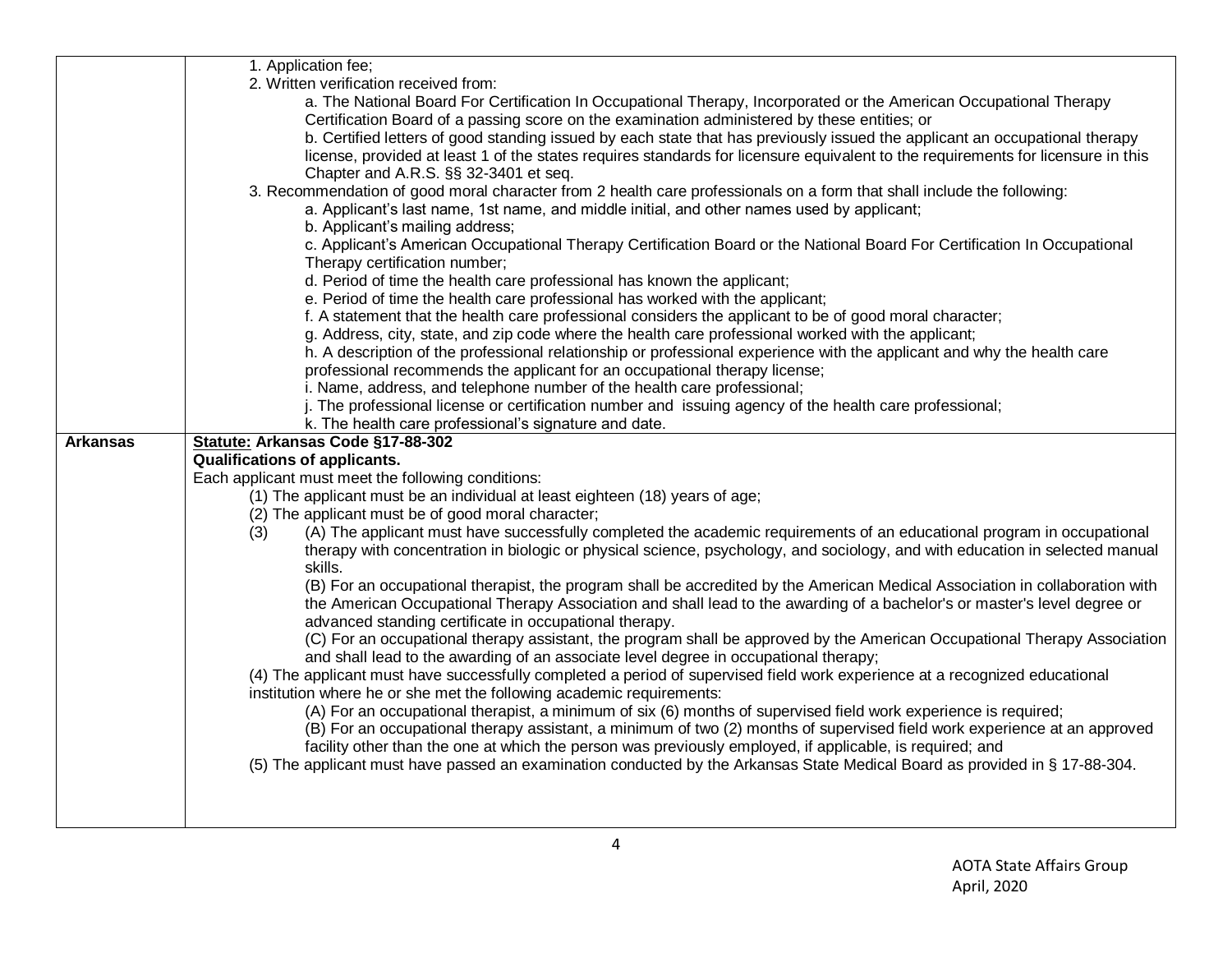|                   | Regulations: Arkansas State Medical Board Regulation Number 6<br>REGULATIONS GOVERNING THE LICENSING AND PRACTICE OF OCCUPATIONAL THERAPISTS                                                                                                                                                                                                                                                       |
|-------------------|----------------------------------------------------------------------------------------------------------------------------------------------------------------------------------------------------------------------------------------------------------------------------------------------------------------------------------------------------------------------------------------------------|
|                   |                                                                                                                                                                                                                                                                                                                                                                                                    |
|                   | 1. APPLICATION FOR LICENSURE. Any person who plans to practice as a licensed occupational therapist or occupational therapy assistant<br>in the state of Arkansas shall, in addition to demonstrating his or her eligibility in accordance with the requirements of Section 7 of Act 381 of<br>1977, apply for licensure to the Board, on forms and in such a manner as the Board shall prescribe. |
|                   |                                                                                                                                                                                                                                                                                                                                                                                                    |
|                   | 2. EXAMINATION. All occupational therapists and occupational therapy assistants are required to pass an examination, approved by the<br>Board, for licensure to practice the profession in Arkansas, except as otherwise provided in Arkansas Code 17-88-103. The Board has                                                                                                                        |
|                   | adopted for this purpose the examination administered by the National Board for Certification in Occupational Therapy for the certification of                                                                                                                                                                                                                                                     |
|                   | occupational therapists and occupational therapy assistants. For this purpose the Board shall follow the schedule, format and acceptable                                                                                                                                                                                                                                                           |
|                   | passing scores set by the National Board for Certification in Occupational Therapy and its designated agent. Applicants may obtain their                                                                                                                                                                                                                                                           |
|                   | examination scores in accordance with such rules as the National Board for Certification in Occupational Therapy may establish.                                                                                                                                                                                                                                                                    |
| <b>California</b> | Statute: California Business and Professions Code §2570.6                                                                                                                                                                                                                                                                                                                                          |
|                   | An applicant applying for a license as an occupational therapist or as an occupational therapy assistant shall file with the board a written<br>application provided by the board, showing to the satisfaction of the board that he or she meets all of the following requirements:                                                                                                                |
|                   | (a) That the applicant is in good standing and has not committed acts or crimes constituting grounds for denial of a license under<br>Section 480.                                                                                                                                                                                                                                                 |
|                   | (1) That the applicant has successfully completed the academic requirements of an educational program for occupational                                                                                                                                                                                                                                                                             |
|                   | (b)                                                                                                                                                                                                                                                                                                                                                                                                |
|                   | therapists or occupational therapy assistants that is approved by the board and accredited by the American Occupational                                                                                                                                                                                                                                                                            |
|                   | Therapy Association's Accreditation Council for Occupational Therapy Education (ACOTE), or accredited or approved by the                                                                                                                                                                                                                                                                           |
|                   | American Occupational Therapy Association's (AOTA) predecessor organization, or approved by AOTA's Career Mobility                                                                                                                                                                                                                                                                                 |
|                   | Program.                                                                                                                                                                                                                                                                                                                                                                                           |
|                   | (2) The curriculum of an educational program for occupational therapists shall contain the content required by the ACOTE                                                                                                                                                                                                                                                                           |
|                   | accreditation standards, or as approved by AOTA's predecessor organization, or as approved by AOTA's Career Mobility                                                                                                                                                                                                                                                                               |
|                   | Program.                                                                                                                                                                                                                                                                                                                                                                                           |
|                   | (1) For an applicant who is a graduate of an occupational therapy or occupational therapy assistant educational program who<br>(c)                                                                                                                                                                                                                                                                 |
|                   | is unable to provide evidence of having met the requirements of paragraph (2) of subdivision (b), he or she may demonstrate                                                                                                                                                                                                                                                                        |
|                   | passage of the examination administered by the National Board for Certification in Occupational Therapy, the American                                                                                                                                                                                                                                                                              |
|                   | Occupational Therapy Certification Board, or the American Occupational Therapy Association, as evidence of having                                                                                                                                                                                                                                                                                  |
|                   | successfully satisfied the requirements of paragraph (2) of subdivision (b).                                                                                                                                                                                                                                                                                                                       |
|                   | (2) For an applicant who completed AOTA's Career Mobility Program, he or she shall demonstrate participation in the                                                                                                                                                                                                                                                                                |
|                   | program and passage of the examination administered by the National Board for Certification in Occupational Therapy, the                                                                                                                                                                                                                                                                           |
|                   | American Occupational Therapy Certification Board, or the American Occupational Therapy Association, as evidence of                                                                                                                                                                                                                                                                                |
|                   | having successfully satisfied the requirements of paragraphs (1) and (2) of subdivision (b).                                                                                                                                                                                                                                                                                                       |
|                   | (d) That the applicant has successfully completed a period of supervised fieldwork experience approved by the board and arranged                                                                                                                                                                                                                                                                   |
|                   | by a recognized educational institution where he or she met the academic requirements of subdivision (b) or (c) or arranged by a                                                                                                                                                                                                                                                                   |
|                   | nationally recognized professional association. The fieldwork requirements for applicants applying for licensure as an occupational                                                                                                                                                                                                                                                                |
|                   | therapist or certification as an occupational therapy assistant shall be consistent with the requirements of the ACOTE accreditation                                                                                                                                                                                                                                                               |
|                   | standards, or AOTA's predecessor organization, or AOTA's Career Mobility Program, that were in effect when the applicant                                                                                                                                                                                                                                                                           |
|                   | completed his or her educational program.                                                                                                                                                                                                                                                                                                                                                          |
|                   | (e) That the applicant has passed an examination as provided in Section 2570.7.                                                                                                                                                                                                                                                                                                                    |
|                   | (f) That the applicant, at the time of application, is a person over 18 years of age, is not addicted to alcohol or any controlled                                                                                                                                                                                                                                                                 |
|                   | substance, and has not committed acts or crimes constituting grounds for denial of licensure under Section 480.                                                                                                                                                                                                                                                                                    |
|                   |                                                                                                                                                                                                                                                                                                                                                                                                    |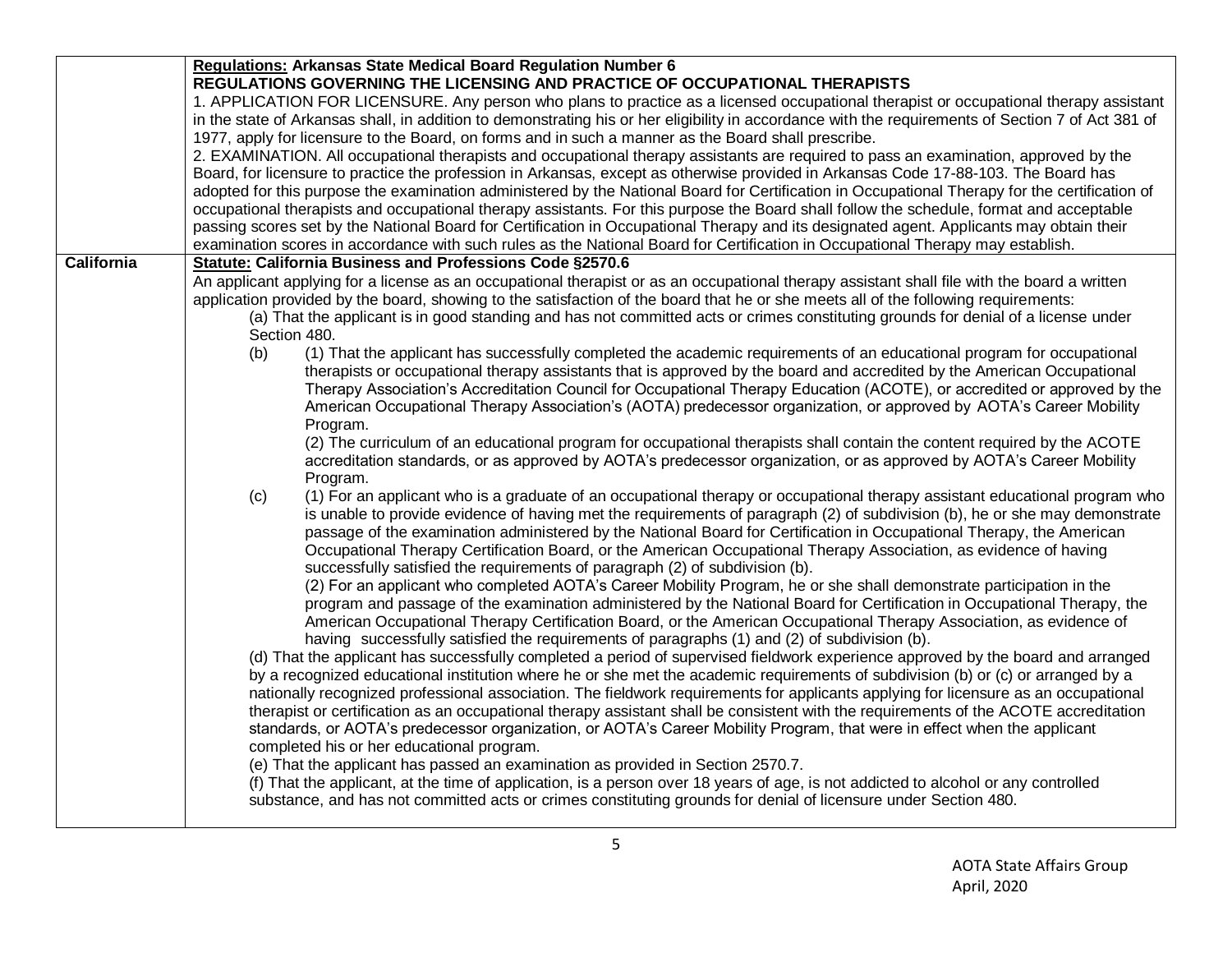|          | Regulation: California Code of Regulations 4110                                                                                                                                                                                                                                                                                                                                                                                                                                                                                                                                                                                                                                                                                                                                                                                                                                                                                                                                                                                                                                                                                                                               |
|----------|-------------------------------------------------------------------------------------------------------------------------------------------------------------------------------------------------------------------------------------------------------------------------------------------------------------------------------------------------------------------------------------------------------------------------------------------------------------------------------------------------------------------------------------------------------------------------------------------------------------------------------------------------------------------------------------------------------------------------------------------------------------------------------------------------------------------------------------------------------------------------------------------------------------------------------------------------------------------------------------------------------------------------------------------------------------------------------------------------------------------------------------------------------------------------------|
|          | <b>Application</b><br>(a) An application for a license or limited permit shall be submitted on the form entitled Initial Application for Licensure, Form ILA, (Rev.<br>7/2016), hereby incorporated by reference, or by providing the same information via on-line submission, if available, and shall contain the<br>information required by sections 30, 144, 851, 2570.5, 2570.6, 2570.7, 2570.8, 2570.9, 2570.14, and 2570.16 of the Code and Family Code<br>section 17520, accompanied by the appropriate fees.<br>(b) For an applicant applying for licensure pursuant to section 2570.15 of the Code, "substantially equal" means that the applicant has<br>successfully completed the academic requirements of an educational program, including the educational program and supervised fieldwork<br>requirements, for an occupational therapist or an occupational therapy assistant that are approved by the board and approved by the foreign<br>credentialing review process of the National Board for Certification in Occupational Therapy (NBCOT), the American Occupational Therapy<br>Certification Board, or the American Occupational Therapy Association. |
| Colorado | Statute: Colorado Revised Statutes §12-40.5-106                                                                                                                                                                                                                                                                                                                                                                                                                                                                                                                                                                                                                                                                                                                                                                                                                                                                                                                                                                                                                                                                                                                               |
|          | Licensure of occupational therapists - application - qualifications - rules                                                                                                                                                                                                                                                                                                                                                                                                                                                                                                                                                                                                                                                                                                                                                                                                                                                                                                                                                                                                                                                                                                   |
|          | (1) Educational and experiential requirements. Every applicant for a license as an occupational therapist must have:<br>(a) Successfully completed the academic requirements of an educational program for occupational therapists that is offered by an<br>institution of higher education and accredited by a national, regional, or state agency recognized by the United States secretary of<br>education, or another such program accredited thereby and approved by the director.<br>(b) Successfully completed a minimum period of supervised fieldwork experience required by the recognized educational institution<br>where the applicant met the academic requirements described in paragraph (a) of this subsection (1). The minimum period of<br>fieldwork experience for an occupational therapist is twenty-four weeks of supervised fieldwork experience or satisfaction of any<br>generally recognized past standards that identified minimum fieldwork requirements at the time of graduation.<br>(2) Application.                                                                                                                                          |
|          | (a) When an applicant has fulfilled the requirements of subsection (1) of this section, the applicant may apply for examination and<br>licensure upon payment of a fee in an amount determined by the director. A person who fails an examination may apply for<br>reexamination upon payment of a fee in an amount determined by the director.<br>(b) The application shall be in the form and manner designated by the director.<br>(3) Examination. Each applicant shall pass a nationally recognized examination approved by the director that measures the minimum level of<br>competence necessary for public health, safety, and welfare.                                                                                                                                                                                                                                                                                                                                                                                                                                                                                                                              |
|          | Regulation: Colorado Revised Code 3 CCR 715-1<br>Rule 1 Occupational Therapist Licensure by Examination<br>A. Criteria for application.                                                                                                                                                                                                                                                                                                                                                                                                                                                                                                                                                                                                                                                                                                                                                                                                                                                                                                                                                                                                                                       |
|          | 1. An applicant must submit to the Director a completed application for licensure, all fees, and all supporting documentation required<br>by the Director in order for the Director to review the application for licensure.<br>2. An applicant for licensure must pass the required examination, meet the requirements and become licensed within one (1) year of<br>the application receipt date. If the applicant fails to become licensed within this time period, he/she must submit a new application<br>and fee and meet the requirements in effect at the time of the new application. Licensure applicants have a continuing obligation to<br>update their application with information of changes from the original application at any time prior to licensure.<br>B. Education requirements.                                                                                                                                                                                                                                                                                                                                                                       |
|          | 1. An applicant for licensure must meet the educational requirements outlined in § 12-40.5-106(1), C.R.S.<br>2. An applicant for licensure must have successfully completed an educational program accredited by the Accreditation Council for<br>Occupation Therapy Education (ACOTE®) [all references to ACOTE in these rules include its predecessor] or education approved by<br>the World Federation of Occupational Therapists (WFOT), or other educational program as approved by the Director.                                                                                                                                                                                                                                                                                                                                                                                                                                                                                                                                                                                                                                                                        |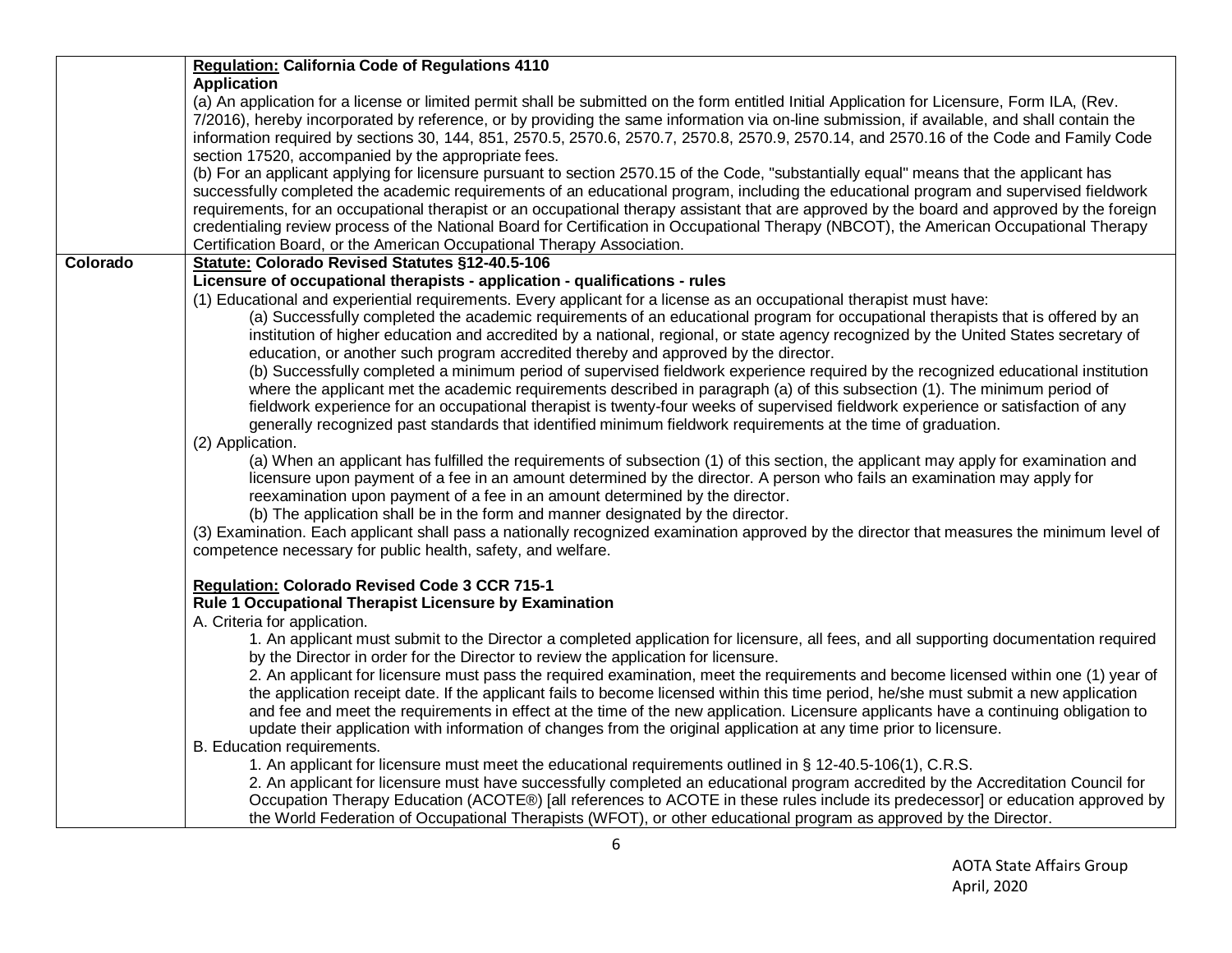|                    | 3. An applicant for licensure must have successfully completed supervised fieldwork required by the education program where the<br>applicant met the educational requirements outlined in this Rule. The minimum period of supervised fieldwork is twenty-four (24)<br>weeks, or completion of fieldwork that met generally recognized past accreditation standards in effect at the time of the applicant's |
|--------------------|--------------------------------------------------------------------------------------------------------------------------------------------------------------------------------------------------------------------------------------------------------------------------------------------------------------------------------------------------------------------------------------------------------------|
|                    | graduation.                                                                                                                                                                                                                                                                                                                                                                                                  |
|                    | 4. An applicant who has been certified as an Occupational Therapist by the National Board for Certification in Occupational Therapy<br>(NBCOT) [all references to NBCOT in these rules include its predecessors], shall be deemed to have met the educational and<br>experiential requirements for licensure set forth in sections 1(b)(2) and (3), above.                                                   |
|                    | C. Examination                                                                                                                                                                                                                                                                                                                                                                                               |
|                    | 1. The examination developed by NBCOT is approved. An applicant must achieve at least the passing score as determined by                                                                                                                                                                                                                                                                                     |
|                    | NBCOT in order to be eligible for licensure.                                                                                                                                                                                                                                                                                                                                                                 |
|                    | D. Licensure.                                                                                                                                                                                                                                                                                                                                                                                                |
|                    | 1. An applicant who has complied with the requirements in this rule and who achieved a passing score on the NBCOT examination                                                                                                                                                                                                                                                                                |
|                    | within two (2) years immediately preceding submission of an application for licensure is eligible licensure by examination.                                                                                                                                                                                                                                                                                  |
| <b>Connecticut</b> | <b>Statute: Connecticut General Statutes §20-74b</b>                                                                                                                                                                                                                                                                                                                                                         |
|                    | Licensing examination.                                                                                                                                                                                                                                                                                                                                                                                       |
|                    | Any person who (1) if an applicant for licensure as an occupational therapist, has attained a bachelor's degree and has graduated from an<br>educational program accredited by the American Occupational Therapy Association, or has completed educational preparation deemed                                                                                                                                |
|                    | equivalent by the commissioner, or if an applicant for licensure as an occupational therapy assistant, has attained an associate's degree or its                                                                                                                                                                                                                                                             |
|                    | equivalent and has graduated from an educational program approved by the American Occupational Therapy Association, or has completed                                                                                                                                                                                                                                                                         |
|                    | educational preparation deemed equivalent by the commissioner, and (2) has successfully completed not less than twenty-four weeks of                                                                                                                                                                                                                                                                         |
|                    | supervised field work experience in the case of an occupational therapy applicant or eight weeks of such field work in the case of an                                                                                                                                                                                                                                                                        |
|                    | occupational therapy assistant applicant at a recognized educational institution or a training program approved by the educational institution                                                                                                                                                                                                                                                               |
|                    | where he met the academic requirements, and (3) has successfully completed an examination prescribed by the commissioner shall be                                                                                                                                                                                                                                                                            |
|                    | eligible for licensure as an occupational therapist or assistant. An applicant who has practiced as an occupational therapy assistant for four                                                                                                                                                                                                                                                               |
|                    | years with a minimum of twenty-four weeks of supervised field experience and has earned a bachelor's degree shall be eligible for licensure                                                                                                                                                                                                                                                                  |
|                    | as an occupational therapist, provided such applicant has successfully completed the examination for licensure not later than January 1, 1988.                                                                                                                                                                                                                                                               |
| <b>Delaware</b>    | The department shall prescribe examinations for licensure and their passing scores.<br>Statute: Delaware Code §24-20-2008                                                                                                                                                                                                                                                                                    |
|                    | Qualifications of applicant; report to Attorney General; judicial review.                                                                                                                                                                                                                                                                                                                                    |
|                    | (a) An applicant who is applying for licensure as an occupational therapist or occupational therapy assistant under this chapter shall submit                                                                                                                                                                                                                                                                |
|                    | evidence, verified by oath and satisfactory to the Board, that such person:                                                                                                                                                                                                                                                                                                                                  |
|                    | (1) Has successfully completed the academic requirements of an educational program in occupational therapy recognized by the                                                                                                                                                                                                                                                                                 |
|                    | Board; and                                                                                                                                                                                                                                                                                                                                                                                                   |
|                    | a. The occupational therapy educational program shall be accredited by the Accreditation Council for Occupational Therapy<br>Education (ACOTE);                                                                                                                                                                                                                                                              |
|                    | b. The occupational therapy assistant educational program shall be accredited by the Accreditation Council for Occupational<br>Therapy Education (ACOTE);                                                                                                                                                                                                                                                    |
|                    | (2) Has successfully completed a period of supervised field work experience arranged by the recognized educational institution where                                                                                                                                                                                                                                                                         |
|                    | the person has met the academic requirements, or by the nationally recognized professional association;                                                                                                                                                                                                                                                                                                      |
|                    | (3) Has achieved the passing score on the written standardized examination developed by the National Board for Certification in                                                                                                                                                                                                                                                                              |
|                    | Occupational Therapy, Inc., or its successor;                                                                                                                                                                                                                                                                                                                                                                |
|                    | (4) Shall not have been the recipient of any administrative penalties regarding that person's practice of occupational therapy,                                                                                                                                                                                                                                                                              |
|                    | including but not limited to fines, formal reprimands, license suspensions or revocation (except for license revocations for                                                                                                                                                                                                                                                                                 |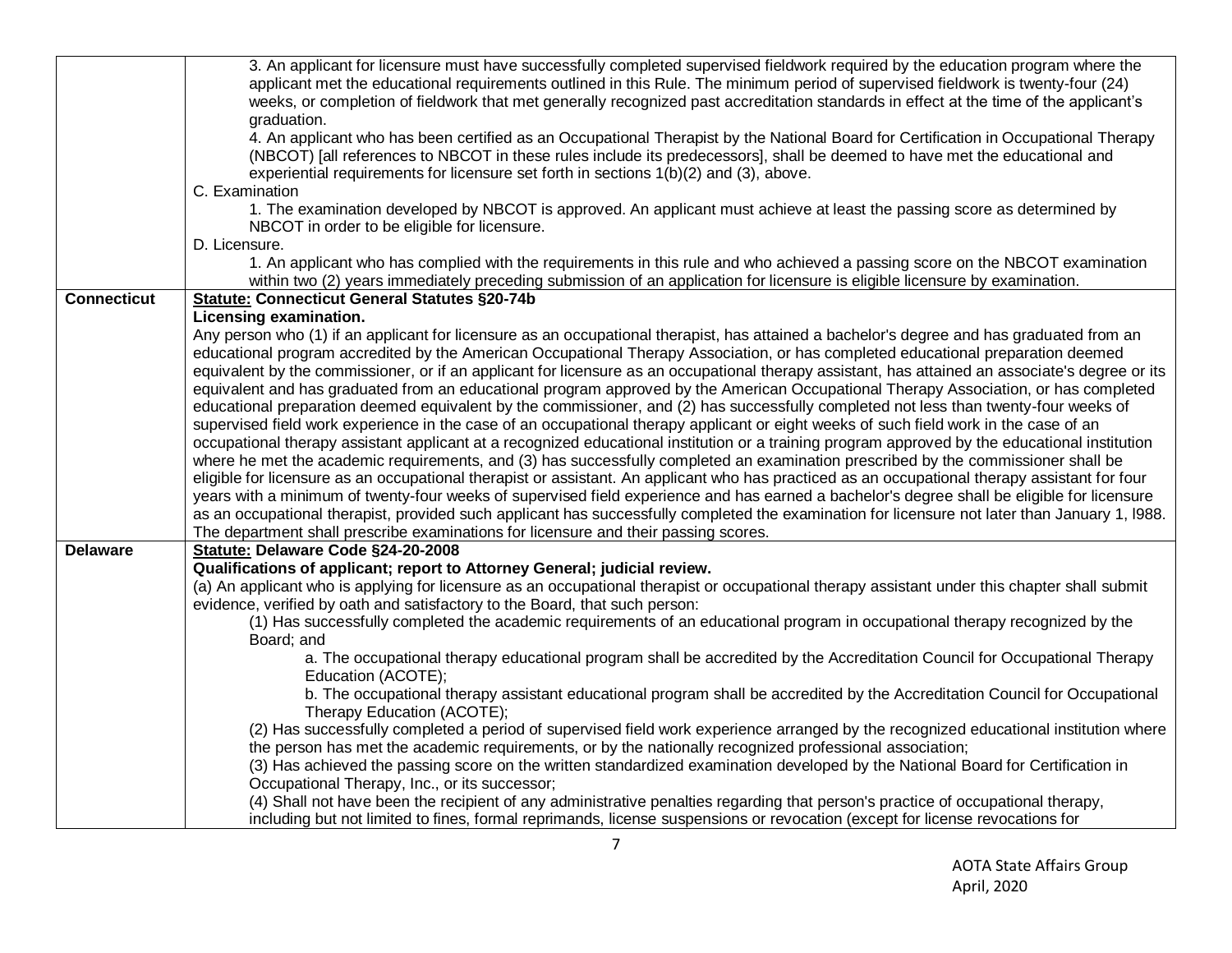nonpayment of license renewal fees), probationary limitations and/or has not entered into any "consent agreements" which contain conditions placed by a Board on that person's professional conduct and practice, including any voluntary surrender of a license. The Board may determine, after a hearing, whether such administrative penalty is grounds to deny licensure;

(5) Shall not have any impairment related to drugs, alcohol or a finding of mental incompetence by a physician that would limit the applicant's ability to undertake the practice of occupational therapy in a manner consistent with the safety of the public; (6) Shall not have a criminal conviction record, nor pending criminal charge relating to an offense, the circumstances of which substantially relate to the practice of occupational therapy. Applicants who have criminal conviction records or pending criminal charges shall require appropriate authorities to provide information about the record or charge directly to the Board in sufficient specificity to enable the Board to make a determination whether the record or charge is substantially related to the practice of occupational therapy. However, after a hearing or review of documentation demonstrating that the applicant meets the specified criteria for a waiver, the Board, by an affirmative vote of a majority of the quorum, may waive this paragraph (a)(6), if it finds all of the following:

a. For waiver of a felony conviction, more than 5 years have elapsed since the date of the conviction. At the time of the application the applicant may not be incarcerated, on work release, on probation, on parole or serving any part of a suspended sentence and must be in substantial compliance with all court orders pertaining to fines, restitution and community service.

b. For waiver of a misdemeanor conviction or violation, at the time of the application the applicant may not be incarcerated, on work release, on probation, on parole or serving any part of a suspended sentence and must be in substantial compliance with all court orders pertaining to fines, restitution and community service.

c. The applicant is capable of practicing occupational therapy in a competent and professional manner.

d. The granting of the waiver will not endanger the public health, safety or welfare;

(7) Shall not have been convicted of a felony sexual offense;

(8) Has submitted, at the applicant's expense, fingerprints and other necessary information in order to obtain the following: a. A report of the applicant's entire criminal history record from the State Bureau of Identification or a statement from the State Bureau of Identification that the State Central Repository contains no such information relating to that person; b. A report of the applicant's entire federal criminal history record pursuant to the Federal Bureau of Investigation appropriation of Title II of Public Law 92-544 (28 U.S.C. § 534). The State Bureau of Identification shall be the intermediary for purposes of this section and the Board of Occupational Therapy Practice shall be the screening point for the receipt of said federal criminal history records;

c. An applicant may not be licensed to practice occupational therapy until the applicant's criminal history reports have been produced. An applicant whose record shows a prior criminal conviction may not be licensed by the Board unless a waiver is granted pursuant to paragraph (a)(6) of this section.

(b) Where the Board has found to its satisfaction that an application has been intentionally fraudulent, or that false information has been intentionally supplied, it shall report its findings to the Attorney General for further action.

(c) Where the application of a person has been refused or rejected and such applicant feels that the Board has acted without justification; has imposed higher or different standards for that applicant than for other applicants or licensees; or has in some other manner contributed to or caused the failure of such application, the applicant may appeal to the Superior Court.

(d) All individuals licensed to practice occupational therapy in this State shall be required to be fingerprinted by the State Bureau of Identification, at the licensee's expense, for the purposes of performing subsequent criminal background checks. Licensees shall submit by January 1, 2016, at the applicant's expense, fingerprints and other necessary information in order to obtain a criminal background check.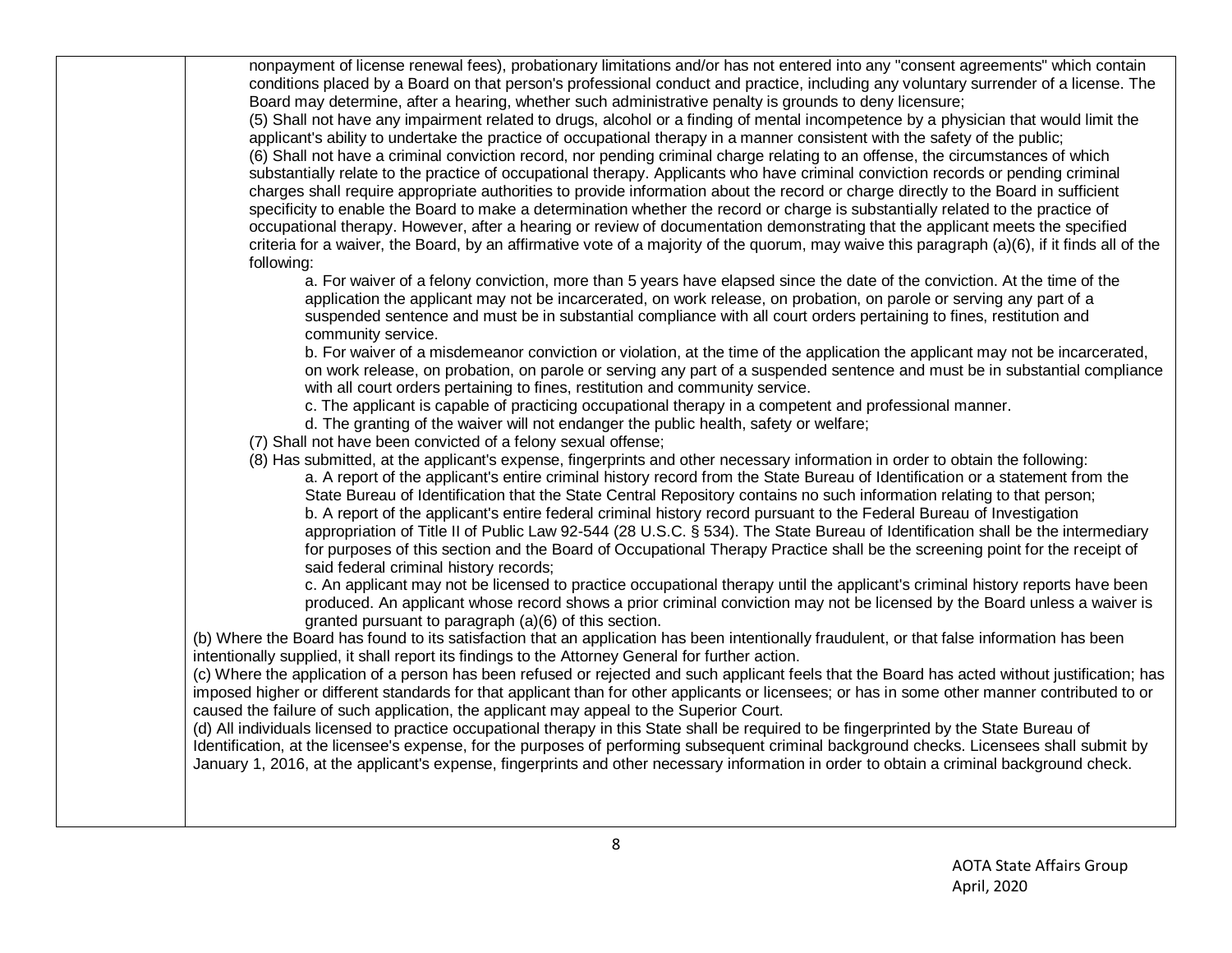|                    | Regulation: Delaware Administrative Code Title 24, Regulation 2000                                                                                  |
|--------------------|-----------------------------------------------------------------------------------------------------------------------------------------------------|
|                    | <b>Licensure Procedures</b>                                                                                                                         |
|                    | 2.1 To apply for an initial license, including relicensure after expiration, an applicant shall submit to the Board:                                |
|                    | 2.1.1 A completed notarized application on the form approved by the Board;                                                                          |
|                    | 2.1.2 Verification of a passing score on the NBCOT standardized exam submitted by the exam service or NBCOT;                                        |
|                    | 2.1.2.1 If the date of application for licensure is more than three years following the successful completion of the NBCOT                          |
|                    | exam, the applicant shall submit proof of twenty (20) hours of continuing education in the two years preceding the                                  |
|                    | application in accordance with Section 5.0 of these rules and regulations.                                                                          |
|                    | 2.1.3 Official transcript and proof of successful completion of field work submitted by the school directly to the Board office;                    |
|                    | 2.1.4 Fee payable to the State of Delaware.                                                                                                         |
| <b>District of</b> | <b>Statute: DC Code §3-1205.03</b>                                                                                                                  |
| Columbia           | <b>General qualifications of applicants</b>                                                                                                         |
|                    | (a) An individual applying for a license under this chapter shall establish to the satisfaction of the board regulating the health occupation that  |
|                    | the individual:                                                                                                                                     |
|                    | (1) Has not been convicted of an offense which bears directly on the fitness of the individual to be licensed;                                      |
|                    | (2) Is at least 18 years of age;                                                                                                                    |
|                    | (3) Has successfully completed the additional requirements set forth in § 3-1205.04 and subchapters VI, VII, VIII and VIII-A of this                |
|                    | chapter, as applicable;                                                                                                                             |
|                    | (4) Has passed an examination, administered by the board or recognized by the Mayor pursuant to § 3-1205.06, to practice the                        |
|                    | health occupation; and                                                                                                                              |
|                    | (5) Meets any other requirements established by the Mayor by rule to assure that the applicant has had the proper training,                         |
|                    | experience, and qualifications to practice the health occupation.                                                                                   |
|                    | (b) The board may grant a license to an applicant whose education and training in the health occupation has been successfully completed in          |
|                    | a foreign school, college, university, or training program if the applicant otherwise qualifies for licensure and if the board determines, in       |
|                    | accordance with rules issued by the Mayor, that the education and training are substantially equivalent to the requirements of this chapter in      |
|                    | assuring that the applicant has the proper training, experience, and qualifications to practice the health occupation.                              |
|                    | (c) The board may deny a license to an applicant whose license to practice a health occupation was revoked or suspended in another state if         |
|                    | the basis of the license revocation or suspension would have caused a similar result in the District, or if the applicant is the subject of pending |
|                    | disciplinary action regarding his or her right to practice in another state.                                                                        |
|                    | (d) The references in § 3-1205.04 and subchapters VI, VII, VIII and VIII-A of this chapter to named professional organizations and                  |
|                    | governmental entities for purposes of accreditation or the administration of national examinations shall be considered to refer to successor        |
|                    | organizations or entities upon a determination by the Mayor that the successor is substantially equivalent in standards and purposes as the         |
|                    | organization or entity named in this chapter.                                                                                                       |
|                    |                                                                                                                                                     |
|                    | Regulation: DC Municipal Regulations Title 17, Chapter 6302                                                                                         |
|                    | <b>EDUCATIONAL AND TRAINING REQUIREMENTS</b>                                                                                                        |
|                    | 6302.1 Except as otherwise provided in this chapter, an applicant for a license to practice occupational therapy shall furnish proof satisfactory   |
|                    | to the Board, in accordance with § 504(g)(1) of the Act, D.C. Official Code § 3-1205.04(g)(1), that the applicant has done the following:           |
|                    | (a) Successfully completed an educational program for occupational therapists that is accredited by the Accreditation Council for                   |
|                    | Occupational Therapy Education (ACOTE); and                                                                                                         |
|                    | (b) Successfully completed a period of supervised fieldwork experience required by the recognized educational institution where the                 |
|                    | applicant fulfilled his or her academic requirements.                                                                                               |
|                    |                                                                                                                                                     |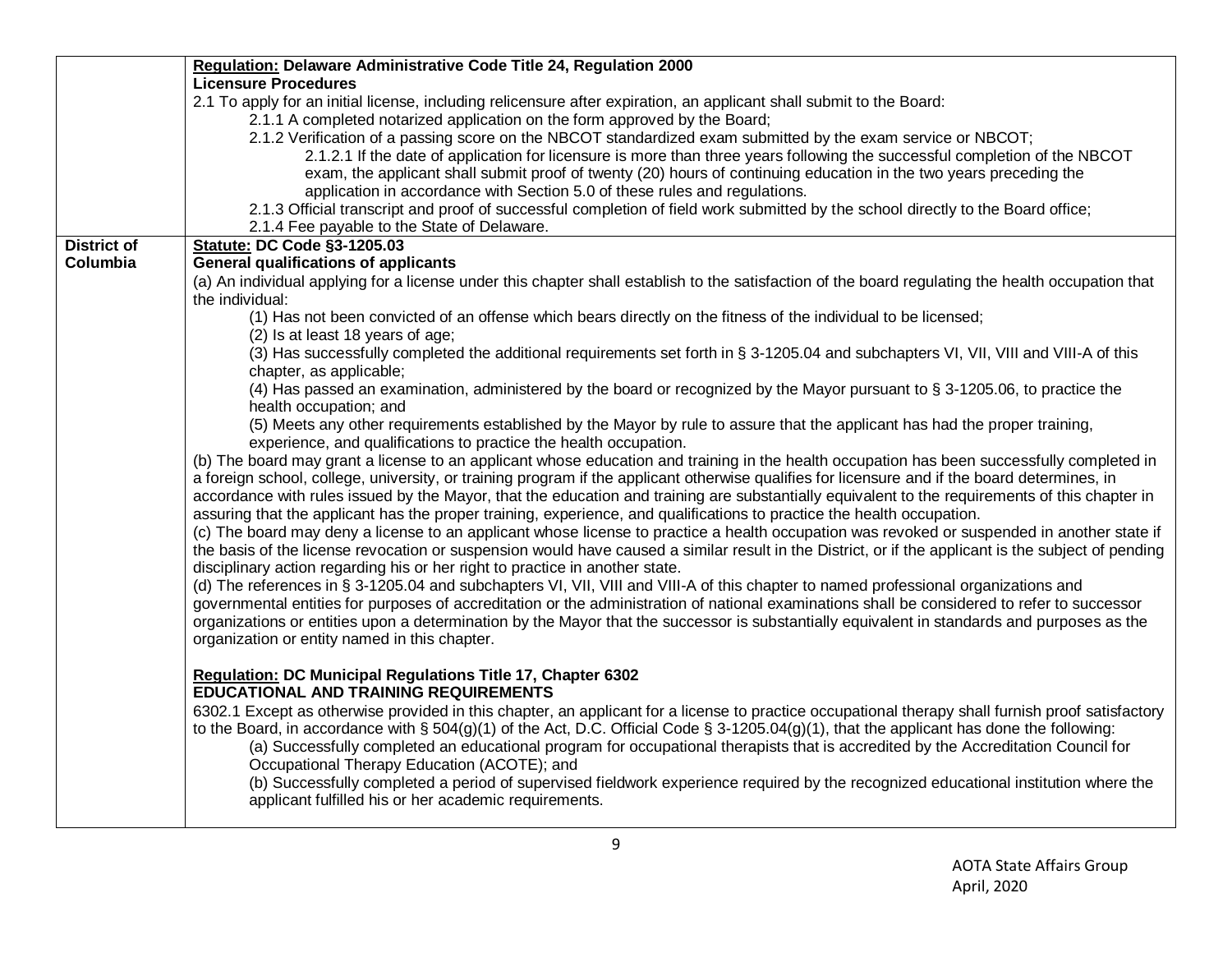|                | Regulation: DC Municipal Regulations Title 17, Chapter 6304                                                                                                                                                                                                                                  |
|----------------|----------------------------------------------------------------------------------------------------------------------------------------------------------------------------------------------------------------------------------------------------------------------------------------------|
|                | <b>NATIONAL EXAMINATION</b><br>6304.1 To qualify for licensure as an occupational therapist or occupation therapy assistant, the applicant shall pass the certification                                                                                                                      |
|                | examination as developed by the NBCOT.                                                                                                                                                                                                                                                       |
|                | 6304.2 The passing score on the national examinations shall be the passing score established by NBCOT.                                                                                                                                                                                       |
|                | 6304.3 An applicant shall submit a completed application to the Board and arrange for examination results to be sent by NBCOT, directly to                                                                                                                                                   |
|                | the Board.                                                                                                                                                                                                                                                                                   |
|                | 6304.4 An applicant who is working under a supervised practice letter and who has failed the national examination shall immediately cease                                                                                                                                                    |
|                | working as an occupational therapist or occupational therapy assistant.                                                                                                                                                                                                                      |
| <b>Florida</b> | Statute: Florida Statutes §468.209                                                                                                                                                                                                                                                           |
|                | <b>Requirements for licensure.</b>                                                                                                                                                                                                                                                           |
|                | (1) An applicant applying for a license as an occupational therapist or as an occupational therapy assistant shall file a written application,                                                                                                                                               |
|                | accompanied by the application for licensure fee prescribed in s. 468.221, on forms provided by the department, showing to the satisfaction                                                                                                                                                  |
|                | of the board that she or he:                                                                                                                                                                                                                                                                 |
|                | (a) Is of good moral character.                                                                                                                                                                                                                                                              |
|                | (b) Has successfully completed the academic requirements of an educational program in occupational therapy recognized by the                                                                                                                                                                 |
|                | board, with concentration in biologic or physical science, psychology, and sociology, and with education in selected manual skills.                                                                                                                                                          |
|                | Such a program shall be accredited by the American Occupational Therapy Association's Accreditation Council for Occupational                                                                                                                                                                 |
|                | Therapy Education, or its successor.<br>(c) Has successfully completed a period of supervised fieldwork experience at a recognized educational institution or a training                                                                                                                     |
|                | program approved by the educational institution where she or he met the academic requirements. For an occupational therapist, a                                                                                                                                                              |
|                | minimum of 6 months of supervised fieldwork experience is required. For an occupational therapy assistant, a minimum of 2 months                                                                                                                                                             |
|                | of supervised fieldwork experience is required.                                                                                                                                                                                                                                              |
|                | (d) Has passed an examination conducted or adopted by the board as provided in s. 468.211.                                                                                                                                                                                                   |
|                | (2) An applicant who has practiced as a state-licensed or American Occupational Therapy Association-certified occupational therapy                                                                                                                                                           |
|                | assistant for 4 years and who, prior to January 24, 1988, completed a minimum of 6 months of supervised occupational-therapist-level                                                                                                                                                         |
|                | fieldwork experience may take the examination to be licensed as an occupational therapist without meeting the educational requirements for                                                                                                                                                   |
|                | occupational therapists made otherwise applicable under paragraph (1)(b).                                                                                                                                                                                                                    |
|                | (3) If the board determines that an applicant is qualified to be licensed by endorsement under s. 468.213, the board may issue the applicant                                                                                                                                                 |
|                | a temporary permit to practice occupational therapy until the next board meeting at which license applications are to be considered, but not                                                                                                                                                 |
|                | for a longer period of time. Only one temporary permit by endorsement shall be issued to an applicant, and it shall not be renewable.                                                                                                                                                        |
|                | (4) If the board determines that the applicant has not passed an examination, which examination is recognized by the board, to determine                                                                                                                                                     |
|                | competence to practice occupational therapy and is not qualified to be licensed by endorsement, but has otherwise met all the requirements                                                                                                                                                   |
|                | of this section and has made application for the next scheduled examination, the board may issue the applicant a temporary permit allowing                                                                                                                                                   |
|                | her or him to practice occupational therapy under the supervision of a licensed occupational therapist until notification of the results of the                                                                                                                                              |
|                | examination. An individual who has passed the examination may continue to practice occupational therapy under her or his temporary permit<br>until the next meeting of the board. An individual who has failed the examination shall not continue to practice occupational therapy under her |
|                | or his temporary permit; and such permit shall be deemed revoked upon notification to the board of the examination results and the                                                                                                                                                           |
|                | subsequent, immediate notification by the board to the applicant of the revocation. Only one temporary permit by examination shall be issued                                                                                                                                                 |
|                | to an applicant, and it shall not be renewable. However, applicants enrolled in a full-time advanced master's occupational therapy education                                                                                                                                                 |
|                | program who have completed all requirements for licensure except examination shall, upon written request, be granted a temporary permit                                                                                                                                                      |
|                | valid for 6 months even if that period extends beyond the next examination, provided the applicant has not failed the examination. This permit                                                                                                                                               |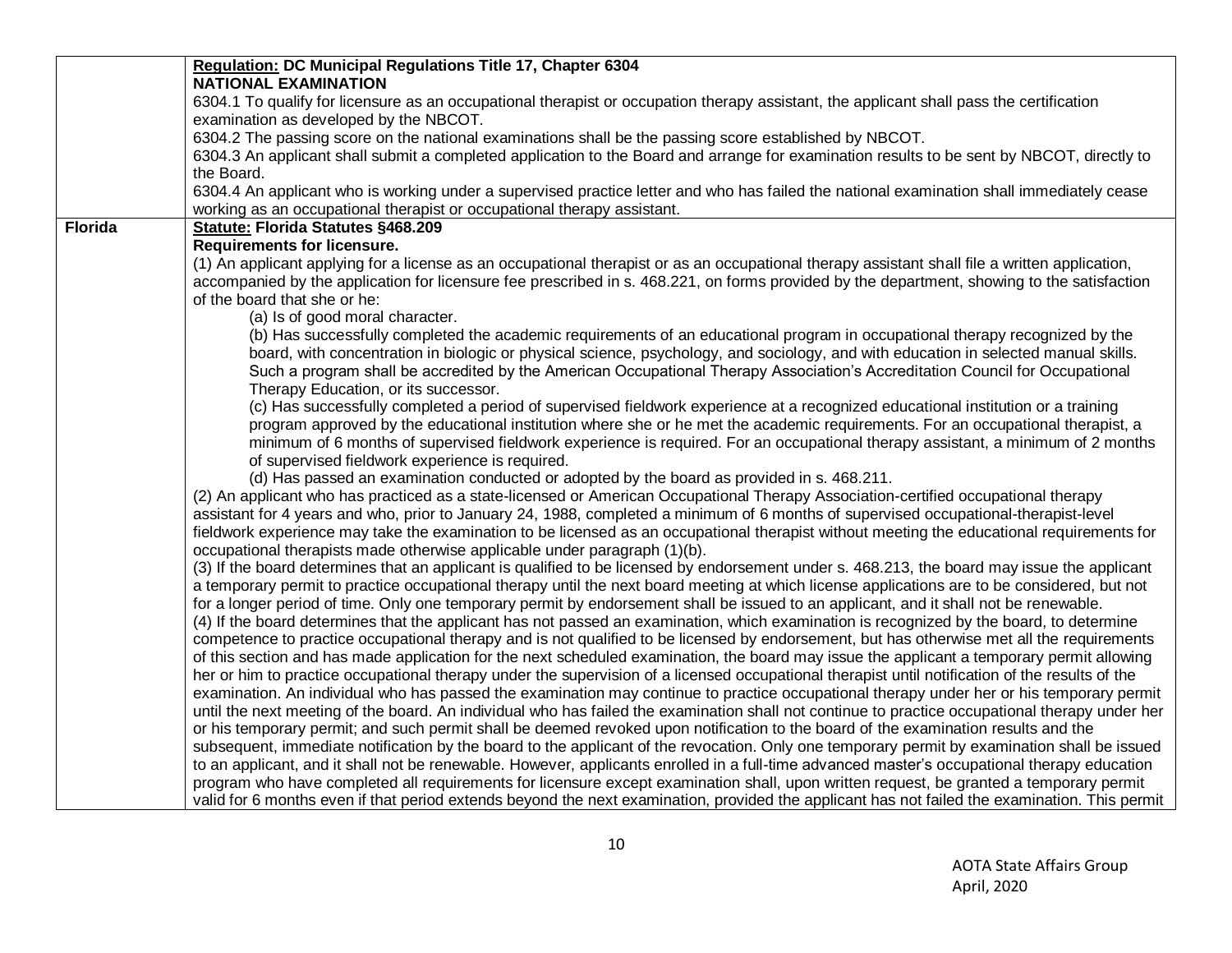|         | shall remain valid only while the applicant remains a full-time student and, upon written request, shall be renewed once for an additional 6                                                                                                                       |
|---------|--------------------------------------------------------------------------------------------------------------------------------------------------------------------------------------------------------------------------------------------------------------------|
|         | months.                                                                                                                                                                                                                                                            |
|         | (5) An applicant seeking reentry into the profession who has not been in active practice within the last 5 years must, prior to applying for                                                                                                                       |
|         | licensure, submit to the board documentation of continuing education as prescribed by rule.                                                                                                                                                                        |
|         | Regulation: Florida Administrative Code 64B11-2                                                                                                                                                                                                                    |
|         | 2.006 Examination; Passing Grade.                                                                                                                                                                                                                                  |
|         | The examination to be used for licensure by examination shall be that examination developed by the National Board for Certification in                                                                                                                             |
|         | Occupational Therapy Practice (NBCOT). Every applicant for licensure by examination shall obtain at least the passing score as determined                                                                                                                          |
|         | by NBCOT. Every applicant shall request the scores be sent to the Board by the professional examination service. Licensure shall not be                                                                                                                            |
|         | granted without proof of passing score. Applicants approved for licensure contingent upon passage of the examination shall have twelve                                                                                                                             |
|         | months from the date of approval by the Board to take the examination and submit proof of scores. Any requests for information concerning                                                                                                                          |
|         | examination results (areas of weakness, if failed, etc.) should be sent directly to the professional examination service.                                                                                                                                          |
| Georgia | Statute: Code of Georgia §43-28-9                                                                                                                                                                                                                                  |
|         | Qualifications of license applicants; waiver                                                                                                                                                                                                                       |
|         | (a) An applicant applying for a license as an occupational therapist or as an occupational therapy assistant shall file an application, on forms                                                                                                                   |
|         | provided by the board, showing to the satisfaction of the board that such applicant:                                                                                                                                                                               |
|         | (1) Is of good moral character;                                                                                                                                                                                                                                    |
|         | (2) Has successfully completed the academic requirements of an accredited educational program in occupational therapy recognized                                                                                                                                   |
|         | by the board, with concentration in biological or physical science, psychology, and sociology and with education in selected manual<br>skills. For an occupational therapist or occupational therapy assistant, such a program shall be accredited by a recognized |
|         | accrediting agency acceptable to the board. Other comparable educational programs such as those approved by the World                                                                                                                                              |
|         | Federation of Occupational Therapists may be recognized by the board upon evaluation of detailed program and course content. An                                                                                                                                    |
|         | applicant who is foreign trained shall complete an academic program that is recognized or approved by the World Federation of                                                                                                                                      |
|         | Occupational Therapists or such other credentialing entity recognized by the board;                                                                                                                                                                                |
|         | (3) Has successfully completed a period of supervised field work experience approved by the board; and                                                                                                                                                             |
|         | (4) Has passed an examination approved by the board as provided for in Code Section 43-28-10.                                                                                                                                                                      |
|         | (b) An applicant not meeting the requirements of subsection (a) of this Code section must indicate to the board that he or she has obtained a                                                                                                                      |
|         | waiver of such requirements pursuant to Code Section 43-28-11.                                                                                                                                                                                                     |
|         |                                                                                                                                                                                                                                                                    |
|         | <b>Regulation: Georgia Regulations Chapter 671-3</b><br><b>LICENSE REQUIREMENTS</b>                                                                                                                                                                                |
|         | Rule 671-3-.01 Application.                                                                                                                                                                                                                                        |
|         | 1. Any occupational therapist or occupational therapy assistant who plans to practice as a licensed occupational therapist or licensed                                                                                                                             |
|         | occupational therapy assistant in the State of Georgia shall apply for licensure to the Board, on forms provided by the Board.                                                                                                                                     |
|         | 2. In order to meet the Georgia requirements for licensure, an applicant must submit an affidavit stating that the applicant is a U.S. citizen or                                                                                                                  |
|         | an affidavit stating that the applicant is lawfully present in the U.S. under federal immigration law and O.C.G.A.                                                                                                                                                 |
|         | 3. Lawful presence in the U.S. must be documented by:                                                                                                                                                                                                              |
|         | a) submitting an identification document listed as a secure and verifiable document on the list maintained by the Office of the Georgia                                                                                                                            |
|         | Attorney General under O.C.G.A. § 50-36-1; and,                                                                                                                                                                                                                    |
|         | b) an affidavit of citizenship that complies with the provisions of federal immigration law and O.C.G.A. § 50-36-1(f)(1)(B).                                                                                                                                       |
|         | 4. Both the secure and verifiable document and affidavit of citizenship must be submitted to the Board to complete the licensure application.                                                                                                                      |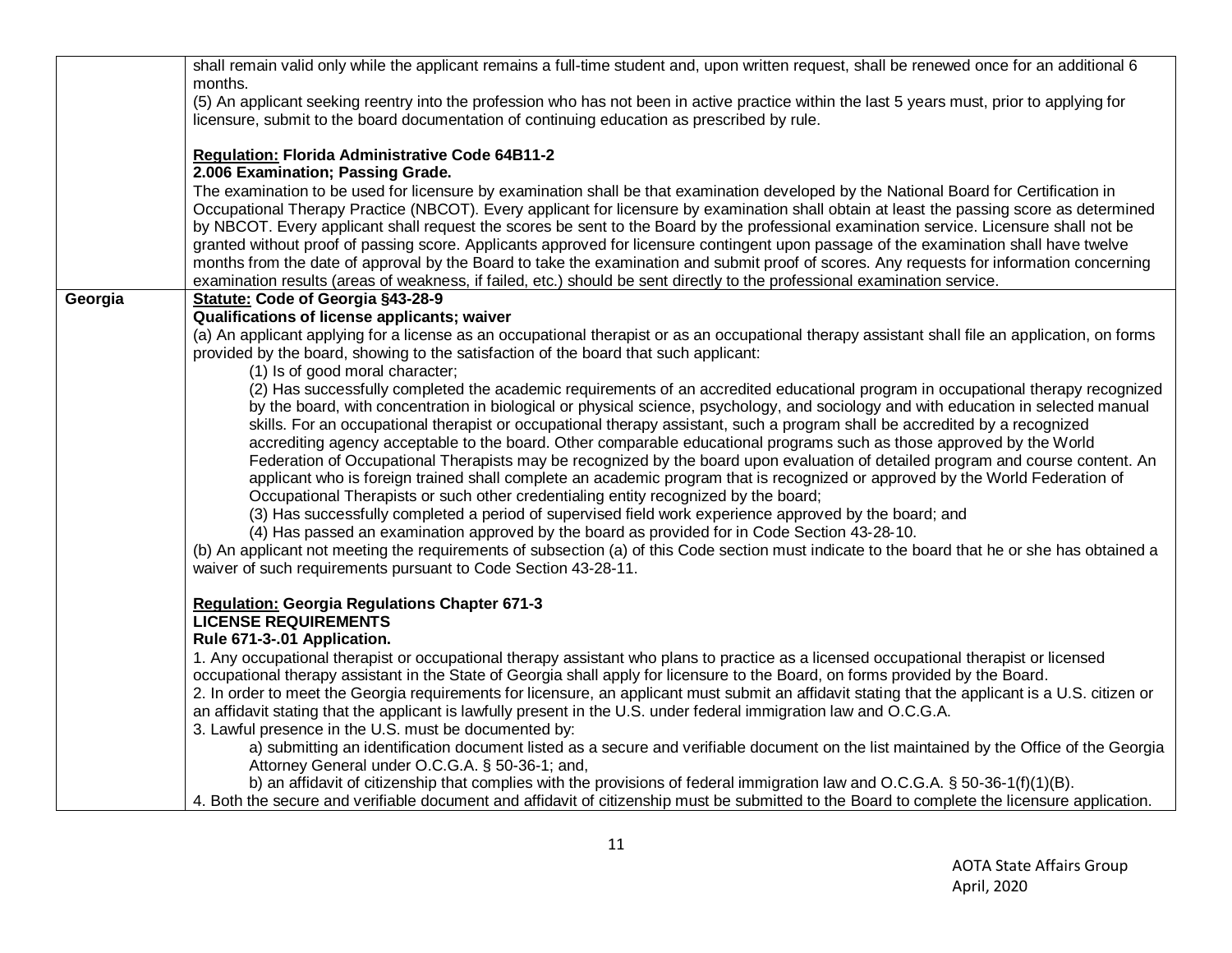| 5. Applicants for occupational therapy or occupational therapy assistant licensure in Georgia must meet all requirements for licensure as<br>defined within the statute and Board Rules prior to issuance of a license.                                                                                                                                                                                                                                                                                                                                                                                                                                                                                                                                                                                                                                                                                                                                                                                                                                                                                                                                                                                                                                                                                                                                                                                                                                                                                                                                                       |
|-------------------------------------------------------------------------------------------------------------------------------------------------------------------------------------------------------------------------------------------------------------------------------------------------------------------------------------------------------------------------------------------------------------------------------------------------------------------------------------------------------------------------------------------------------------------------------------------------------------------------------------------------------------------------------------------------------------------------------------------------------------------------------------------------------------------------------------------------------------------------------------------------------------------------------------------------------------------------------------------------------------------------------------------------------------------------------------------------------------------------------------------------------------------------------------------------------------------------------------------------------------------------------------------------------------------------------------------------------------------------------------------------------------------------------------------------------------------------------------------------------------------------------------------------------------------------------|
| Rule 671-3-.02 References.<br>Three references will be required on forms provided by the Board from individuals who have knowledge of the applicant's professional<br>training or experience within the last five years. At least one professional reference must be from certified or licensed occupational therapy<br>practitioner. The second professional reference may be from another certified or licensed occupational therapy practitioner or any other<br>licensed healthcare professional. The third and final reference must be a personal reference.                                                                                                                                                                                                                                                                                                                                                                                                                                                                                                                                                                                                                                                                                                                                                                                                                                                                                                                                                                                                             |
| Rule 671-3-.03 Examination<br>All applicants for licensure as occupational therapists and occupational therapy assistants are required to pass a written examination,<br>approved by the Board, for license to practice the profession in Georgia, except as otherwise provided in Section 43-28-9 of the Law.                                                                                                                                                                                                                                                                                                                                                                                                                                                                                                                                                                                                                                                                                                                                                                                                                                                                                                                                                                                                                                                                                                                                                                                                                                                                |
| Rule 671-3-.04 Passing Score<br>Passing score of the examination will be determined by the Board Prior to administration of the examination                                                                                                                                                                                                                                                                                                                                                                                                                                                                                                                                                                                                                                                                                                                                                                                                                                                                                                                                                                                                                                                                                                                                                                                                                                                                                                                                                                                                                                   |
| <b>Statute: Hawaii Revised Statutes §457G-2</b><br>Qualifications of occupational therapists.<br>(a) To qualify for licensure in this state, occupational therapists shall have completed the educational requirements and supervised field work<br>experience required for certification by the National Board for Certification in Occupational Therapy, and shall have passed a national<br>certification examination administered by that association.<br>(b) In the case of foreign-trained persons, the applicant for an occupational therapy license shall have completed the National Board for<br>Certification in Occupational Therapy eligibility determination process for occupational therapists and shall have passed a national<br>certification examination administered by the National Board for Certification in Occupational Therapy.                                                                                                                                                                                                                                                                                                                                                                                                                                                                                                                                                                                                                                                                                                                    |
| Statute: Idaho Statutes §54-3706<br><b>REQUIREMENTS FOR LICENSURE.</b><br>A person applying for a license as an occupational therapist or as an occupational therapy assistant shall file a written application provided by<br>the board showing to the satisfaction of the board that such person meets the following requirements:<br>(1) Education: Applicant shall present evidence satisfactory to the board of having successfully completed the academic<br>requirements of an educational program in occupational therapy that is accredited by the American occupational therapy<br>association's accreditation council for occupational therapy education (ACOTE) or predecessor or a successor organization as<br>established in rule and approved by the licensure board.<br>(2) Experience: Applicant shall submit to the licensure board evidence of having successfully completed a period of supervised<br>fieldwork experience acceptable to the board, which period of fieldwork experience shall be:<br>(a) For an occupational therapist, a minimum of six (6) months of supervised fieldwork experience; or<br>(b) For an occupational therapy assistant, a minimum of four (4) months of supervised fieldwork experience.<br>(3) Examination: An applicant for licensure as an occupational therapist or as an occupational therapy assistant shall pass an<br>examination as provided for in section 54-3708, Idaho Code.<br>(4) Is in good standing.<br>Regulations: Idaho Administrative Code 24.06.01<br>020. GENERAL QUALIFICATIONS FOR LICENSURE. |
|                                                                                                                                                                                                                                                                                                                                                                                                                                                                                                                                                                                                                                                                                                                                                                                                                                                                                                                                                                                                                                                                                                                                                                                                                                                                                                                                                                                                                                                                                                                                                                               |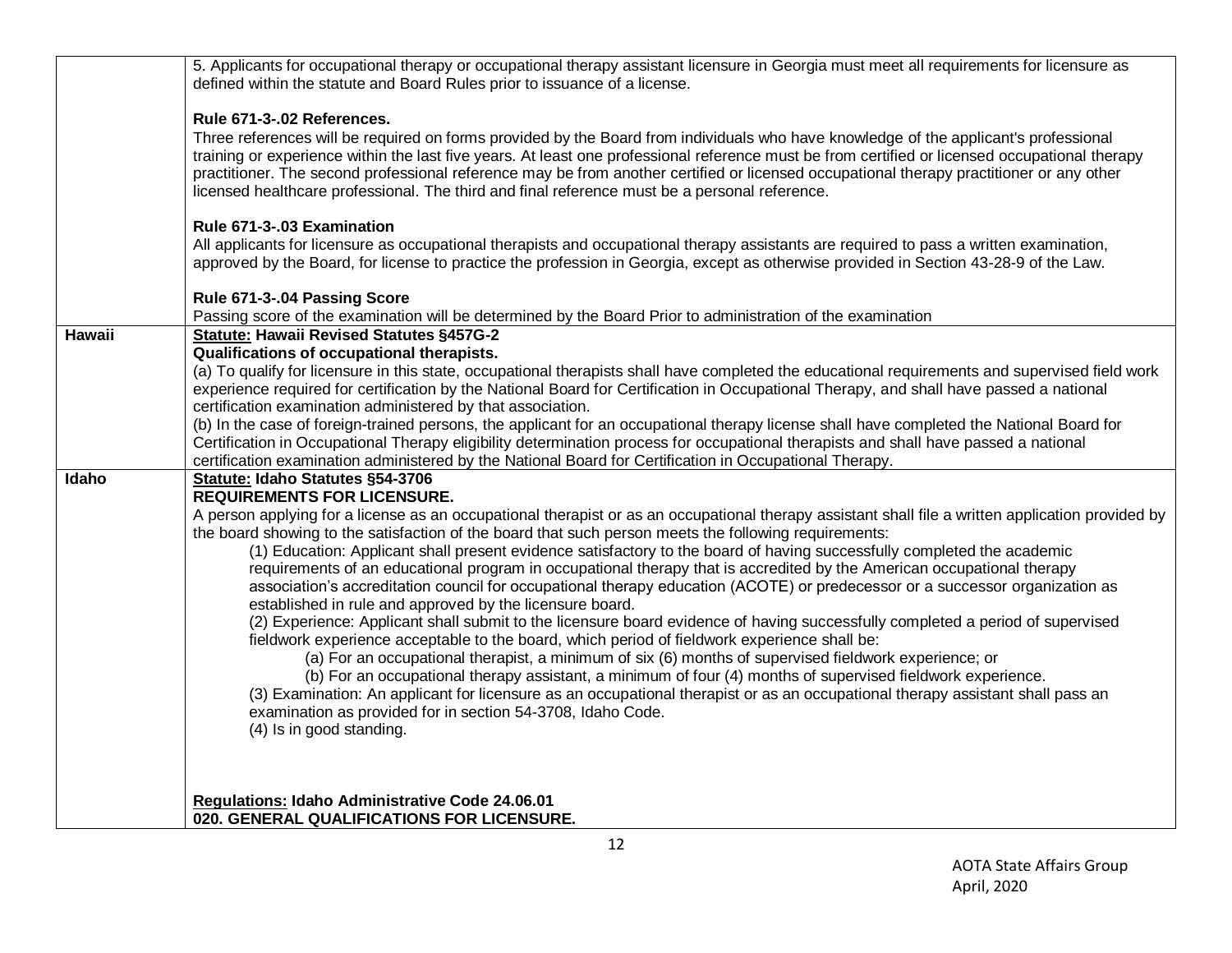|                 | 01. Applicant. An applicant must be of good moral character. The Board may refuse licensure if it finds the applicant has engaged in conduct  |
|-----------------|-----------------------------------------------------------------------------------------------------------------------------------------------|
|                 | prohibited by Section 54-3713, Idaho Code; provided, the Board shall take into consideration the rehabilitation of the applicant and other    |
|                 | mitigating circumstances.                                                                                                                     |
|                 | 02. Education. Each applicant shall provide evidence of successful completion of the academic requirements of an educational program in       |
|                 | occupational therapy that is accredited by the American Occupational Therapy Association's Accreditation Council for Occupational Therapy     |
|                 | Education (ACOTE), or by a predecessor or successor organization recognized by the United States Secretary of Education, the Council for      |
|                 | Higher Education Accreditation, or both.                                                                                                      |
|                 | 03. Experience. Each applicant shall submit evidence of having successfully completed a period of supervised fieldwork experience             |
|                 | acceptable to the board, which fieldwork shall be: a. For an occupational therapist, a minimum of six (6) months of supervised fieldwork      |
|                 | experience; or b. For an occupational therapy assistant, a minimum of four (4) months of supervised fieldwork experience.                     |
|                 | 04. Examination. Each applicant shall either pass an examination required by the Board or shall be entitled to apply for licensure by         |
|                 | endorsement or limited permit.                                                                                                                |
|                 | a. The written examination shall be the examination conducted by the National Board for Certification in Occupational Therapy, Inc.           |
|                 | (NBCOT) and the passing score shall be the passing score established by the NBCOT.                                                            |
|                 | b. An applicant for licensure by examination who fails to pass the examination on two (2) attempts must submit a new application as           |
|                 | specified in Subsection 021.01.                                                                                                               |
|                 | 05. Good Standing. An applicant must be in good standing as defined in these rules. (3-29-10) 06. Application Expiration. An application upon |
|                 | which the applicant takes no further action will be held for no longer than one (1) year.                                                     |
| <b>Illinois</b> | Statute: Illinois Consolidated Statutes §225 ILCS 75/8                                                                                        |
|                 | Sec. 8. A person shall be qualified for licensure as an occupational therapist if that person:                                                |
|                 | (1) has applied in writing in form and substance to the Department;                                                                           |
|                 | $(2)$ (blank);                                                                                                                                |
|                 | (3) has completed an occupational therapy program leading to a masters or doctoral degree, or its equivalent, approved by the Department;     |
|                 | and                                                                                                                                           |
|                 | (4) has successfully completed the examination authorized by the Department within the past 5 years.                                          |
|                 | Regulation: Illinois Administrative Code, Section 1315.110                                                                                    |
|                 | <b>Application for Licensure</b>                                                                                                              |
|                 | a) Any person seeking licensure as a registered occupational therapist shall file an application with the Division, on forms supplied by the  |
|                 | Division, along with the following:                                                                                                           |
|                 | 1) Certification that the applicant has completed an approved program of occupational therapy as set forth in Section 1315.100;               |
|                 | 2) Verification of the successful completion of the Certification Examination for Occupational Therapist, which shall be received             |
|                 | directly from the designated testing service;                                                                                                 |
|                 | 3) Verification of approval to sit for the examination if an applicant wishes to practice prior to passing the examination pursuant to        |
|                 | Section 3(6) of the Illinois Occupational Therapy Act [225 ILCS 75] (Act);                                                                    |
|                 | 4) The required fee set forth in Section 1315.130(a) of this Part; and                                                                        |
|                 | 5) Certification, on forms provided by the Division, from the jurisdiction in which the applicant was originally licensed and is currently    |
|                 | licensed, if applicable, stating:                                                                                                             |
|                 | A) The time during which the applicant was licensed in that jurisdiction, including the date of the original issuance of the                  |
|                 | license;                                                                                                                                      |
|                 | B) A description of the examination in that jurisdiction; and                                                                                 |
|                 | C) Whether the file on the applicant contains any record of disciplinary actions taken or pending.                                            |
| Indiana         | Statute: Indiana Code §25-23.5-5                                                                                                              |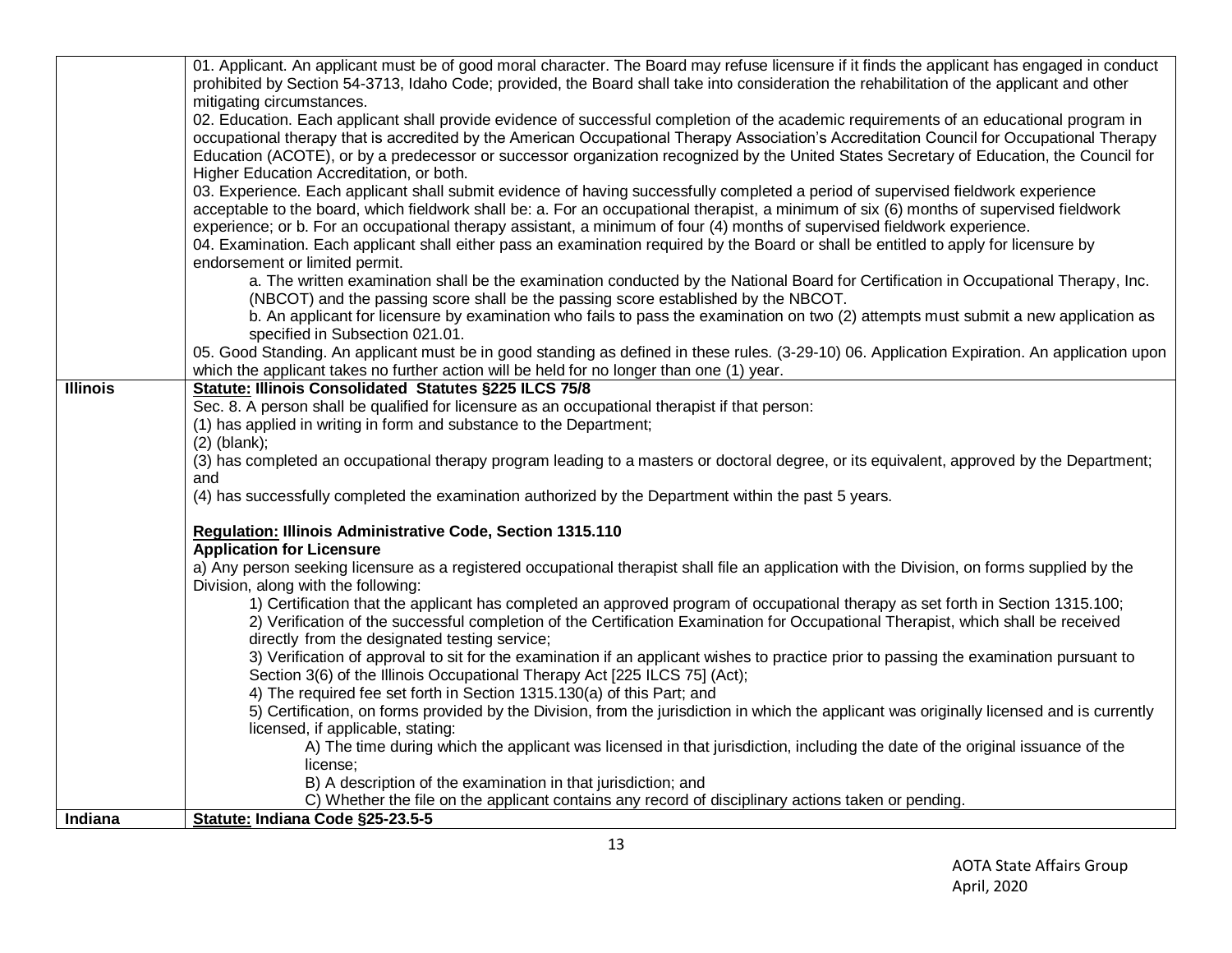|      | <b>Application; contents</b>                                                                                                                |
|------|---------------------------------------------------------------------------------------------------------------------------------------------|
|      | Sec. 1. (a) A person who applies for a license as an occupational therapist or an occupational therapy assistant must present satisfactory  |
|      | evidence to the committee that the person:                                                                                                  |
|      | (1) does not have a conviction for a crime that has a direct bearing on the person's ability to practice competently;                       |
|      | (2) has not been the subject of a disciplinary action by a licensing or certification agency of another state or jurisdiction on the        |
|      | grounds that the person was not able to practice as an occupational therapist or occupational therapy assistant without                     |
|      | endangering the public;                                                                                                                     |
|      | $(3)$ has:                                                                                                                                  |
|      | (A) before July 1, 2006, graduated from a school or program of occupational therapy or a program for occupational therapy                   |
|      | assistants approved by the board; or                                                                                                        |
|      | (B) after June 30, 2006, graduated:                                                                                                         |
|      | (i) with a master's degree or its equivalent from a school or program of occupational therapy; or                                           |
|      | (ii) from a program for occupational therapy assistants; approved by the board;                                                             |
|      | (4) has passed an occupational therapist or occupational therapy assistant licensing examination approved by the board under                |
|      | section 4.5 of this chapter; and                                                                                                            |
|      | (5) has met the clinical experience requirements established by the board.                                                                  |
|      | (b) Notwithstanding subsection (a), an occupational therapist who received an initial license in occupational therapy before July 1,        |
|      | 2006, is not required to meet the requirements under subsection $(a)(3)(B)$ or $(a)(5)$ .                                                   |
|      |                                                                                                                                             |
|      | Application; supervised fieldwork experience                                                                                                |
|      | Sec. 2. (a) The board may require a person who applies for a license as an occupational therapist to have successfully completed supervised |
|      | fieldwork experience arranged and approved by the school or program from which the person graduated. (b) The board may require a person     |
|      | who applies for a license as an occupational therapy assistant to have successfully completed supervised fieldwork experience arranged and  |
|      | approved by the program from which the person graduated.                                                                                    |
|      |                                                                                                                                             |
|      | Regulation: Indiana Administrative Code §884 IAC 10-3-2                                                                                     |
|      | Licensure by examination                                                                                                                    |
|      | Sec. 2. The committee shall issue a license by examination to an applicant who completes the following:                                     |
|      | (1) Applies in the form and manner prescribed by the committee.                                                                             |
|      | (2) Submits the fees specified in 844 IAC 10-2-1.                                                                                           |
|      | (3) Successfully completes the examination required by the committee for licensure as an occupational therapist.                            |
|      | (4) Successfully completes the examination required by the committee for licensure as an occupational therapy assistant.                    |
|      | (5) Submits two (2) recent passport-quality photographs of the applicant, approximately two (2) inches by two (2) inches in size,           |
|      | signed by the applicant, shall be submitted with each application.                                                                          |
|      | (6) Submits an official transcript of grades from which the applicant obtained the applicant's degree that shows that all requirements      |
|      | for graduation have been met.                                                                                                               |
|      | (7) Submits a certified copy of a diploma to the committee of the applicant's graduation from a school or program of occupational           |
|      | therapy or a program of occupational therapy assistants approved by the board that meets the standards set by the board under 844           |
|      | IAC 10-1-2.                                                                                                                                 |
|      | (8) Otherwise meets the requirements of IC 25-23.5-5.                                                                                       |
|      |                                                                                                                                             |
| Iowa | Statute: Iowa Code §148B.5                                                                                                                  |
|      | <b>Requirements for licensure.</b>                                                                                                          |
|      |                                                                                                                                             |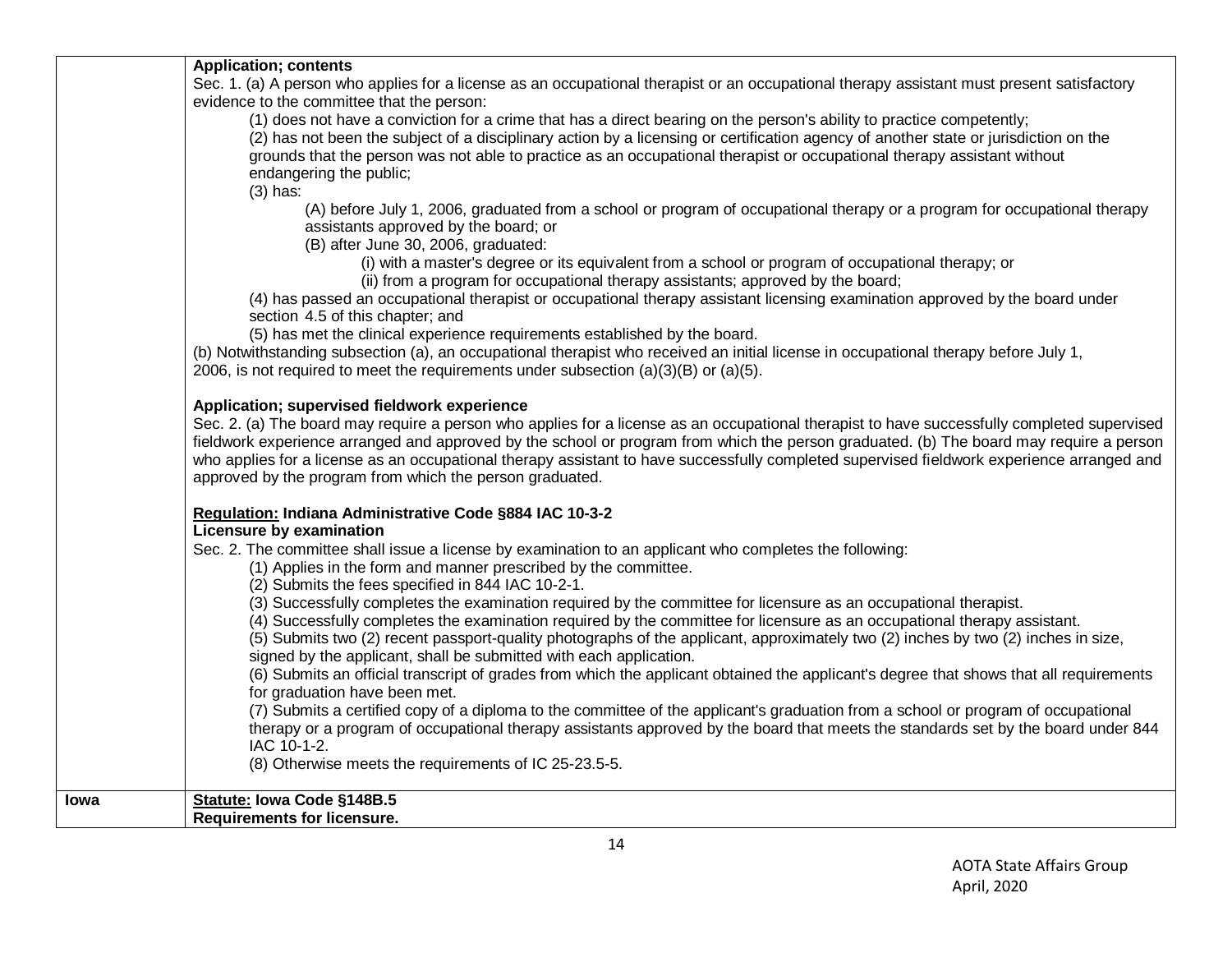|               | An applicant applying for a license as an occupational therapist or as an occupational therapy assistant must file a written application on      |
|---------------|--------------------------------------------------------------------------------------------------------------------------------------------------|
|               | forms provided by the board, showing to the satisfaction of the board that the applicant meets the following requirements:                       |
|               | 1. Successful completion of the academic requirements of an educational program in occupational therapy recognized by the board.                 |
|               | a. For an occupational therapist, the program must be one accredited by the accreditation council for occupational therapy                       |
|               | education of the American occupational therapy association.                                                                                      |
|               | b. For an occupational therapy assistant, the program must be one approved by the American occupational therapy                                  |
|               | association.                                                                                                                                     |
|               | 2. Successful completion of a period of supervised field work experience at a recognized educational institution or a training program           |
|               | approved by the educational institution where the applicant met the academic requirements.                                                       |
|               | a. For an occupational therapist, a minimum of six months of supervised field work experience is required.                                       |
|               | b. For an occupational therapy assistant, a minimum of two months of supervised field work experience is required.                               |
|               | 3. Pass an examination, either in electronic or written form, satisfactory to the board and in accordance with rules.                            |
|               |                                                                                                                                                  |
|               | Regulation: Iowa Administrative Code 645.206.2                                                                                                   |
|               | <b>Requirements for Licensure</b>                                                                                                                |
|               | The following criteria shall apply to licensure:                                                                                                 |
|               | 206.2(1) The applicant shall complete a board-approved application packet. Application forms may be obtained from the board's Web                |
|               | site (http://www.idph.state.ia.us/licensure) or directly from the board office. All applications shall be sent to Board of Physical and          |
|               | Occupational Therapy, Professional Licensure Division, Fifth Floor, Lucas State Office Building, Des Moines, Iowa 50319-0075.                    |
|               | 206.2(2) The applicant shall complete the application form according to the instructions contained in the application. If the application        |
|               | is not completed according to the instructions, the application will not be reviewed by the board.                                               |
|               | 206.2(3) Each application shall be accompanied by the appropriate fees payable by check or money order to the Board of Physical                  |
|               | and Occupational Therapy. The fees are nonrefundable.                                                                                            |
|               | 206.2(4) No application will be considered by the board until official copies of academic transcripts sent directly from the school to the       |
|               | board have been received by the board.                                                                                                           |
|               | 206.2(5) The applicant shall provide a notarized copy of the certificate or diploma indicating the degree awarded to the applicant, if           |
|               | the degree is not indicated on the official transcript.                                                                                          |
|               | 206.2(6) The licensure examination score shall be sent directly from the examination service to the board to confirm a passing score             |
|               | on the examination.                                                                                                                              |
| <b>Kansas</b> | <b>Statute: Kansas Statutes §65-5406</b>                                                                                                         |
|               | <b>Application for licensure; requirements</b>                                                                                                   |
|               | (a) An applicant applying for licensure as an occupational therapist or as an occupational therapy assistant shall file a written application on |
|               | forms provided by the board, showing to the satisfaction of the board that the applicant meets the following requirements:                       |
|               | (1) Education: The applicant shall present evidence satisfactory to the board of having successfully completed the academic                      |
|               | requirements of an educational program in occupational therapy recognized by the board.                                                          |
|               | (2) Experience: The applicant shall submit to the board evidence of having successfully completed a period of supervised field work              |
|               | at a minimum recognized by the board.                                                                                                            |
|               | (3) Examination: The applicant shall pass an examination as provided for in K.S.A. 65-5407 and amendments thereto.                               |
|               | (4) Fees: The applicants shall pay to the board all applicable fees established under K.S.A. 65-5409 and amendments thereto.                     |
|               | (b) The board shall adopt rules and regulations establishing the criteria which an educational program in occupational therapy shall satisfy to  |
|               | be recognized by the board under paragraph (1) of subsection (a). The board may send a questionnaire developed by the board to any               |
|               | school or other entity conducting an educational program in occupational therapy for which the board does not have sufficient information to     |
|               | determine whether the program should be recognized by the board and whether the program meets the rules and regulations adopted under            |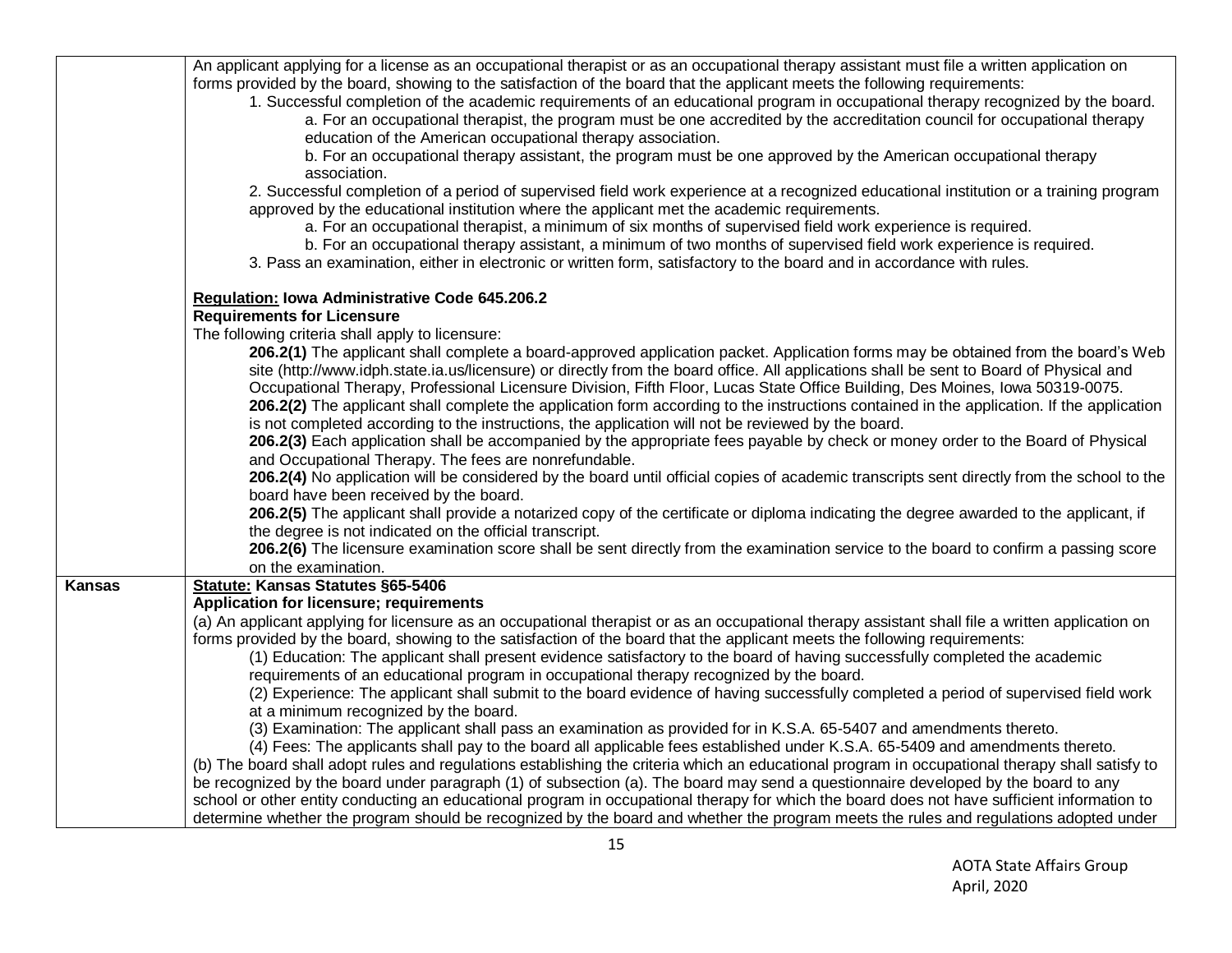|          | this section. The questionnaire providing the necessary information shall be completed and returned to the board in order for the program to<br>be considered for recognition. The board may contract with investigative agencies, commissions or consultants to assist the board in<br>obtaining information about an educational program in occupational therapy. In entering such contracts the authority to recognize an<br>educational program in occupational therapy shall remain solely with the board.                                                                                                                                                                                                                                                                                       |
|----------|-------------------------------------------------------------------------------------------------------------------------------------------------------------------------------------------------------------------------------------------------------------------------------------------------------------------------------------------------------------------------------------------------------------------------------------------------------------------------------------------------------------------------------------------------------------------------------------------------------------------------------------------------------------------------------------------------------------------------------------------------------------------------------------------------------|
|          | Regulation: Kansas Administrative Code 100-54-2<br><b>Education requirements.</b><br>(a) An educational program for licensure as an occupational therapist shall be recognized by the board if the program meets the "standards<br>for an accredited educational program for the occupational therapist," adopted December 1998 by the accreditation council for occupational<br>therapy education and hereby adopted by reference.<br>(b) An educational program for licensure as an occupational therapy assistant shall be recognized by the board if the program meets the<br>"standards for an accredited educational program for the occupational therapy assistant," adopted December 1998 by the accreditation<br>council for occupational therapy education and hereby adopted by reference. |
|          | Regulation: Kansas Administrative Code 100-54-3<br><b>Examinations.</b><br>(a) Each applicant for licensure as an occupational therapist or occupational therapy assistant shall submit proof of having passed a<br>nationally administered, standardized examination. This examination shall be one that is approved by the board and consists of written                                                                                                                                                                                                                                                                                                                                                                                                                                            |
|          | questions from<br>the following content areas of occupational therapy:<br>(1) Human development and performance;<br>(2) principles and strategies in the identification and evaluation of strengths and needs;<br>(3) principles and strategies in intervention and treatment planning;<br>(4) principles and strategies in intervention;                                                                                                                                                                                                                                                                                                                                                                                                                                                             |
|          | (5) the nature of the occupation and occupational performance;<br>(6) service management; and<br>(7) the individual's responsibilities as a professional.<br>(b) In order to qualify as board-approved, the entry-level certification examination for an occupational therapist administered by the national<br>board for certification in occupational therapy, inc. shall meet the standards for an examination established by the board in subsection (a).                                                                                                                                                                                                                                                                                                                                         |
|          | (c) In order to qualify as board-approved, the entry-level certification examination for an occupational therapy assistant administered by the<br>national board for certification in occupational therapy, inc. shall meet the standards for an examination established by the board in<br>subsection (a).<br>(d) To qualify for a license, each applicant for a license as an occupational therapist and occupational therapy assistant shall obtain a<br>minimum criterion-scaled score of 450 on the required examination.                                                                                                                                                                                                                                                                        |
| Kentucky | <b>Statute: Kentucky Revised Statutes § 319A.110</b><br><b>Application for license.</b><br>(1) An applicant for licensure as an occupational therapist or as an occupational therapy assistant shall file a written application on a form<br>provided by the board, showing to the satisfaction of the board that the person:<br>(a) Is of good moral character; and                                                                                                                                                                                                                                                                                                                                                                                                                                  |
|          | (b) Has successfully completed the academic requirements of an educational program in occupational therapy or for occupational<br>therapy assistants accredited by the American Occupational Therapy Association's Accreditation Council for Occupational Therapy<br>Education or its equivalent.                                                                                                                                                                                                                                                                                                                                                                                                                                                                                                     |
|          |                                                                                                                                                                                                                                                                                                                                                                                                                                                                                                                                                                                                                                                                                                                                                                                                       |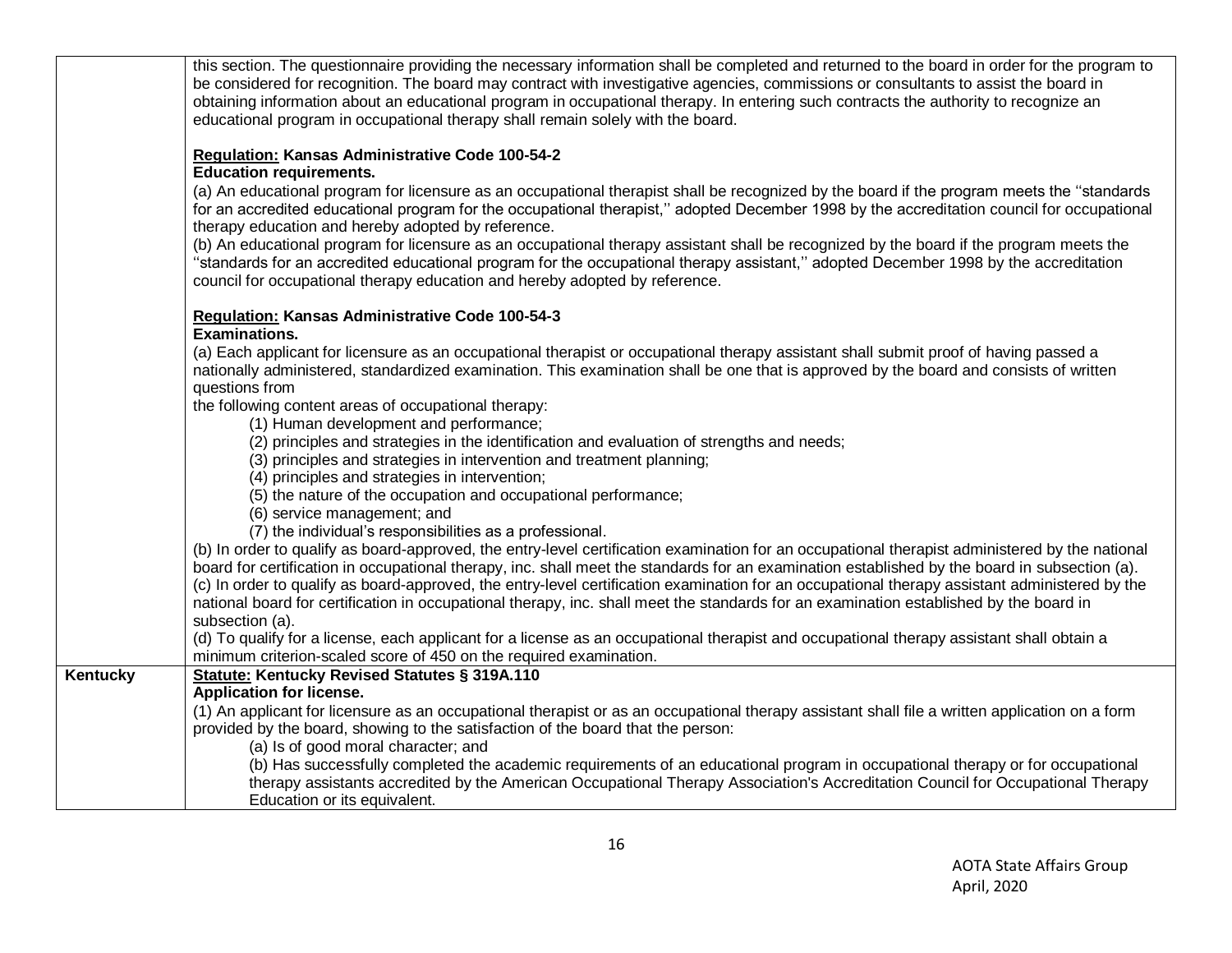|           | (2) An applicant shall submit to the board evidence of successful completion of a period of supervised fieldwork experience arranged by the<br>recognized educational institution where the applicant met the academic requirements. To be considered for licensure, the following minimum<br>amount of supervised fieldwork experience shall have been completed:<br>(a) The equivalent of twenty-four (24) weeks for an occupational therapist; and<br>(b) The equivalent of sixteen (16) weeks for an occupational therapy assistant.<br>(3) An applicant for licensure as an occupational therapist or as an occupational therapy assistant shall pass an examination as provided for<br>in KRS 319A.120. |
|-----------|---------------------------------------------------------------------------------------------------------------------------------------------------------------------------------------------------------------------------------------------------------------------------------------------------------------------------------------------------------------------------------------------------------------------------------------------------------------------------------------------------------------------------------------------------------------------------------------------------------------------------------------------------------------------------------------------------------------|
|           | Regulation: Kentucky Administrative Regulations 201 KAR 28:060                                                                                                                                                                                                                                                                                                                                                                                                                                                                                                                                                                                                                                                |
|           | <b>Requirements for licensure</b>                                                                                                                                                                                                                                                                                                                                                                                                                                                                                                                                                                                                                                                                             |
|           | Section 1. Initial Licensure. An applicant for licensure administered by the board who has not previously been licensed, certified, or registered                                                                                                                                                                                                                                                                                                                                                                                                                                                                                                                                                             |
|           | in any state shall submit:<br>(1) A completed Application Form, Form OTB-1;                                                                                                                                                                                                                                                                                                                                                                                                                                                                                                                                                                                                                                   |
|           | (a) A certified copy of an official academic transcript from an occupational therapy or occupational therapy assistant program<br>(2)<br>accredited by the ACOTE or its equivalent indicating that the applicant successfully completed educational and fieldwork                                                                                                                                                                                                                                                                                                                                                                                                                                             |
|           | requirements; or<br>(b) For applicants trained at an educational facility outside the United States, evidence of legal permission, as furnished by<br>the U.S. Department of Immigration and Naturalization, for employment in the United States;                                                                                                                                                                                                                                                                                                                                                                                                                                                             |
|           | (3) Electronic verification by the NBCOT that the applicant:                                                                                                                                                                                                                                                                                                                                                                                                                                                                                                                                                                                                                                                  |
|           | (a) Meets the requirements of certification as an OTR or COTA;                                                                                                                                                                                                                                                                                                                                                                                                                                                                                                                                                                                                                                                |
|           | (b) Is authorized to take the NBCOT or equivalent exam required by KRS 319A.120; or                                                                                                                                                                                                                                                                                                                                                                                                                                                                                                                                                                                                                           |
|           | (c) Has requested an official NBCOT Score Transfer Report be sent to the board.<br>(4) The appropriate fee for licensure:                                                                                                                                                                                                                                                                                                                                                                                                                                                                                                                                                                                     |
|           | (a) Fifty (50) dollars for an OT/L; or                                                                                                                                                                                                                                                                                                                                                                                                                                                                                                                                                                                                                                                                        |
|           | (b) Thirty-five (35) dollars for an OTA/L; and                                                                                                                                                                                                                                                                                                                                                                                                                                                                                                                                                                                                                                                                |
|           | (5) Evidence of successful completion of the jurisprudence exam.                                                                                                                                                                                                                                                                                                                                                                                                                                                                                                                                                                                                                                              |
| Louisiana | <b>Statute: Louisiana Revised Statutes §3006</b>                                                                                                                                                                                                                                                                                                                                                                                                                                                                                                                                                                                                                                                              |
|           | <b>Requirements for licensure</b>                                                                                                                                                                                                                                                                                                                                                                                                                                                                                                                                                                                                                                                                             |
|           | An applicant applying for a license as an occupational therapist or as an occupational therapy assistant shall file a written application on<br>forms provided by the board, showing to the satisfaction of the board that he:                                                                                                                                                                                                                                                                                                                                                                                                                                                                                |
|           | (1) Is of good moral character.<br>(2) Has successfully completed the academic and supervised field work experience requirements to sit for the "Certification<br>Examination for Occupational Therapist, Registered or the Certification Examination for occupational therapy assistant" and is<br>approved by the board.                                                                                                                                                                                                                                                                                                                                                                                    |
|           | Statute: Louisiana Revised Statute §3007                                                                                                                                                                                                                                                                                                                                                                                                                                                                                                                                                                                                                                                                      |
|           | <b>Examination for licensure</b>                                                                                                                                                                                                                                                                                                                                                                                                                                                                                                                                                                                                                                                                              |
|           | A. The board shall use the examination administered by an independent agency under contract with the American Occupational Therapy                                                                                                                                                                                                                                                                                                                                                                                                                                                                                                                                                                            |
|           | Association, Inc. (AOTA), to administer the examinations for licensure under this Chapter.                                                                                                                                                                                                                                                                                                                                                                                                                                                                                                                                                                                                                    |
|           | B. Any person applying for licensure shall, in addition to demonstrating his eligibility in accordance with the requirements of R.S. 37:3006,                                                                                                                                                                                                                                                                                                                                                                                                                                                                                                                                                                 |
|           | make application to the board for review of proof of his current certification by the American Occupational Therapy Association Inc.<br>(AOTA), on a form and in such a manner as the board shall prescribe. The application shall be accompanied by the fee fixed in accordance                                                                                                                                                                                                                                                                                                                                                                                                                              |
|           | with the provisions of R.S. 37:3013. The board shall determine the criteria for satisfactory performance on the examination, using the                                                                                                                                                                                                                                                                                                                                                                                                                                                                                                                                                                        |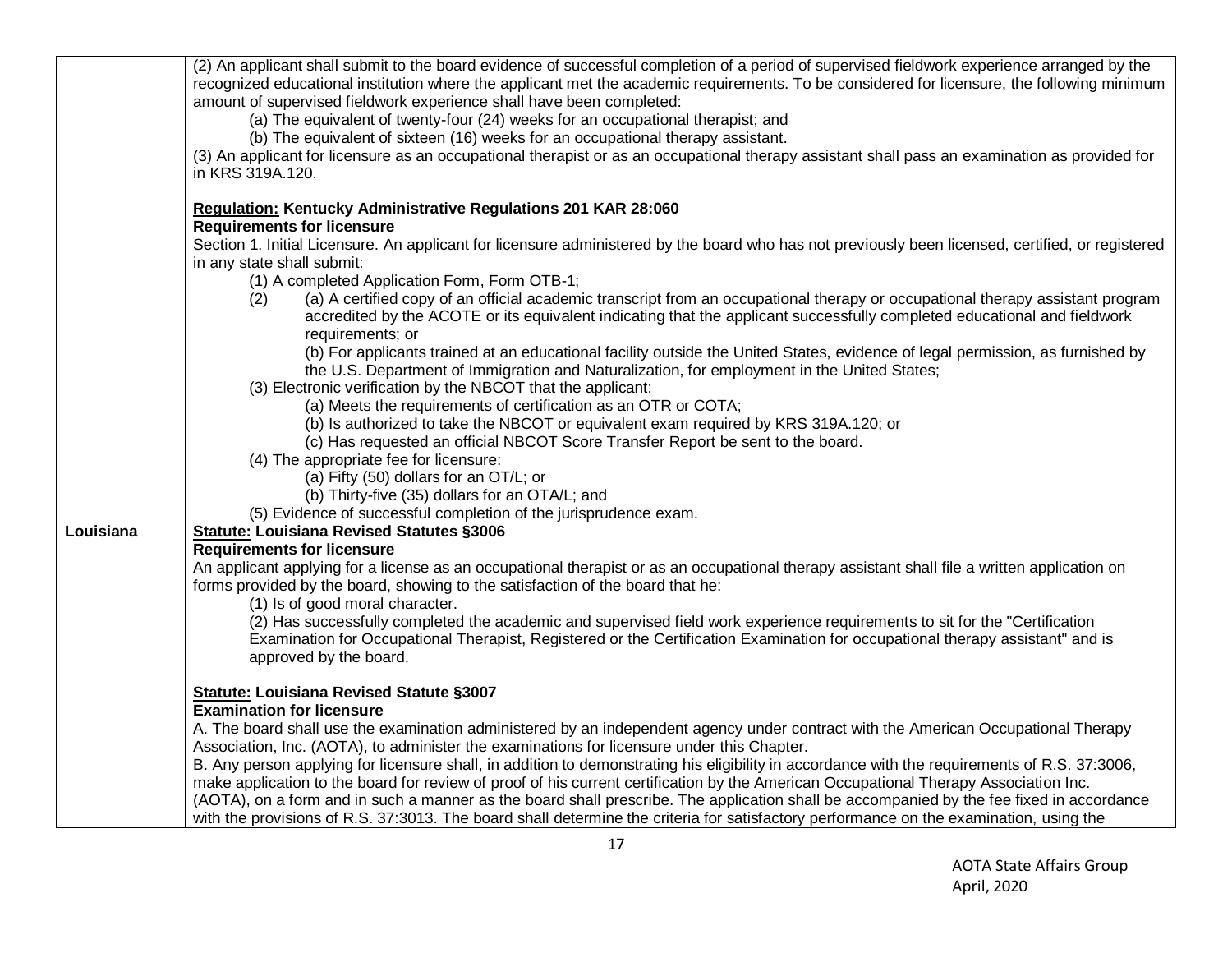|              | American Occupational Therapy Association, Inc., criteria as a minimum score. A person who fails an examination may reapply.                       |
|--------------|----------------------------------------------------------------------------------------------------------------------------------------------------|
|              | C. Applicants for licensure shall be examined at a time and place established by the American Occupational Therapy Association, Inc                |
|              | (AOTA). Examinations shall be given at least twice each year within the state.                                                                     |
|              |                                                                                                                                                    |
|              | Regulation: Louisiana Administrative Code 46 XLV Medical Professions §1907                                                                         |
|              | <b>Qualifications for License</b>                                                                                                                  |
|              | A. To be eligible for a license, an applicant shall:                                                                                               |
|              | 1. be of good moral character as defined by §1903;                                                                                                 |
|              | 2. be a citizen of the United States or possess valid and current legal authority to reside and work in the United States duly issued by           |
|              | the United States Citizenship and Immigration Services (USCIS) of the United States, Department of Homeland Security, under and                    |
|              | pursuant to the Immigration and Nationality Act (66 stat. 163) and the commissioner's regulations thereunder (8 CFR);                              |
|              | 3. have successfully completed the academic and supervised field work experience requirements to sit for the "Certification"                       |
|              | Examination for Occupational Therapist, Registered" or the "Certification Examination for Occupational Therapy Assistant" as                       |
|              | administered for or by the NBCOT or such other certifying entity as may be approved by the board;                                                  |
|              | 4. have taken and successfully passed the licensing examination required by the board in accordance with Subchapter D of this                      |
|              | Chapter.                                                                                                                                           |
|              | 5. file an application for licensure in a format prescribed by the board;                                                                          |
|              | 6. present proof of current certification by the NBCOT in a manner as prescribed by the board.                                                     |
|              | B. The burden of satisfying the board as to the qualifications and eligibility of the applicant for licensure shall be upon the applicant. An      |
|              | applicant shall not be deemed to possess such qualifications unless the applicant demonstrates and evidences such qualifications in the            |
|              | manner prescribed by, and to the satisfaction of, the board.                                                                                       |
|              | C. In addition to the substantive qualifications specified in §1907.A, to be eligible for a license, an applicant shall satisfy the procedures and |
|              | requirements for application provided by §§1911 to 1915 of this Chapter and the procedures and requirements for examination provided by            |
|              | §§1917 to 1935 of this Chapter.                                                                                                                    |
| <b>Maine</b> | Statute: Maine Statutes §32-32-2279                                                                                                                |
|              | Qualifications                                                                                                                                     |
|              | An applicant applying for a license as an occupational therapy practitioner must file a written application showing that the applicant meets the   |
|              | following requirements.                                                                                                                            |
|              | 1. Residence.                                                                                                                                      |
|              | 2. Character.                                                                                                                                      |
|              | 2-A. Character references.                                                                                                                         |
|              | 3. Education. An applicant must present evidence satisfactory to the board of having successfully completed the academic and                       |
|              | fieldwork requirements of an educational program in occupational therapy or occupational therapy assisting.                                        |
|              | A. The occupational therapy or occupational therapy assisting educational program must be accredited by ACOTE.                                     |
|              | 4. Experience.                                                                                                                                     |
|              | 5. Examination. An applicant for licensure as an occupational therapy practitioner must pass an examination as provided for in                     |
|              | section 2280-A.                                                                                                                                    |
|              | 6. Licensure. An applicant may be licensed as an occupational therapist if the applicant has practiced as an occupational therapy                  |
|              | assistant for 4 years, has completed the level II fieldwork requirements for an occupational therapist before January 1, 1988, and has             |
|              | passed the examination for occupational therapists.                                                                                                |
|              | 7. Certification. An applicant must submit a verification of certification form from NBCOT. The form must be completed and signed by               |
|              | NBCOT. An applicant applying within 3 months of having taken the certification examination who has the examination scores sent                     |
|              | directly to the board is exempt from this requirement.                                                                                             |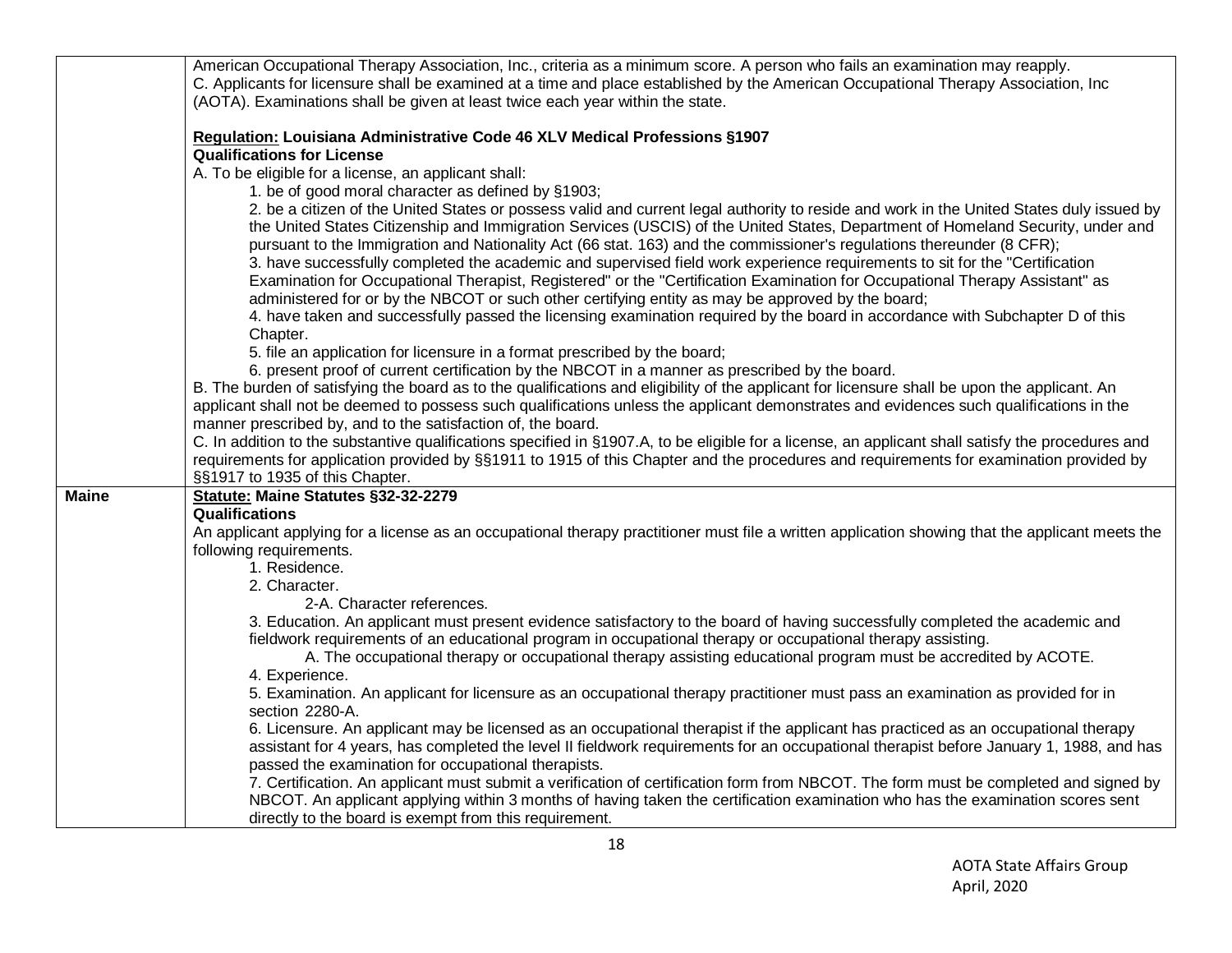|                 | 8. Fee. An applicant must pay an application fee and license fee as set under section 2285.                                                                                                                                                                     |
|-----------------|-----------------------------------------------------------------------------------------------------------------------------------------------------------------------------------------------------------------------------------------------------------------|
|                 |                                                                                                                                                                                                                                                                 |
|                 | Regulation: Maine Rule 02-477-3-A                                                                                                                                                                                                                               |
|                 | LICENSURE AS A TEMPORARY LICENSEE, OCCUPATIONAL THERAPIST OR OCCUPATIONAL THERAPY ASSISTANT<br>1.Qualifications for Licensure                                                                                                                                   |
|                 | A person applying for licensure as a temporary licensee, occupational therapist or occupational therapy assistant shall meet the qualifications                                                                                                                 |
|                 | for licensure set forth in 32 MRSA §2278, "Temporary License," 32 MRSA §2279, "Qualifications" or 32 MRSA §2284, "Foreign-Trained                                                                                                                               |
|                 | Applicants."                                                                                                                                                                                                                                                    |
|                 | 2. Application for Licensure                                                                                                                                                                                                                                    |
|                 | Application for licensure must be made on forms provided by the board and must be accompanied by the applicable fees prescribed by                                                                                                                              |
|                 | Chapter 10, Section 5(25) of the rules of the Office of Professional and Occupational Regulation, entitled "Establishment of License Fees."                                                                                                                     |
|                 | For issuance of a temporary license, completion of the educational program required by 32 MRSA §2278, 2279(3) or §2284(1) must be                                                                                                                               |
|                 | demonstrated by completion of a Verification of Education form provided by the board, or an official academic transcript issued under the seal                                                                                                                  |
|                 | of the educational institution. The official academic transcript must be provided before a permanent license will be issued. The character                                                                                                                      |
|                 | references required by 32 MRSA §227992-A) may not be from a person related to the applicant by blood or by marriage.                                                                                                                                            |
|                 | An applicant for a temporary license or licensure as an occupational therapy assistant shall submit documentation of supervision on a form                                                                                                                      |
|                 | provided by the board. Applicants for all levels of licensure shall also submit, in the form required by the board:                                                                                                                                             |
|                 | 1. Verification of licensure from any jurisdiction in which the applicant was at any time licensed as an occupational therapy                                                                                                                                   |
|                 | practitioner;                                                                                                                                                                                                                                                   |
|                 | 2. Information relating to any criminal or disciplinary history of the applicant; and<br>3. Such other information as the board may require.                                                                                                                    |
| <b>Maryland</b> | <b>Statute: Annotated Code of Maryland §10-302</b>                                                                                                                                                                                                              |
|                 | <b>Qualifications of applicants.</b>                                                                                                                                                                                                                            |
|                 | (a) In general. - To qualify for a license, an applicant shall be an individual who meets the requirements of this section.                                                                                                                                     |
|                 | (b) Moral character. — The applicant shall be of good moral character.                                                                                                                                                                                          |
|                 | (c) Age. - The applicant shall be at least 18 years old.                                                                                                                                                                                                        |
|                 | (d) Education and experience. - Occupational therapist license. - An applicant for an occupational therapist license shall have successfully:                                                                                                                   |
|                 | (1) Graduated from an educational program in occupational therapy that is recognized by the Board and accredited by ACOTE or                                                                                                                                    |
|                 | any other nationally recognized programmatic accrediting agency; and                                                                                                                                                                                            |
|                 | (2) Completed the equivalent of at least 6 months of supervised, full-time field work experience at a recognized educational institution                                                                                                                        |
|                 | or in a training program approved by the educational institution where the applicant met the academic requirements.                                                                                                                                             |
|                 | (e) Same. — Occupational therapy assistant license. — An applicant for an occupational therapy assistant license shall have successfully:                                                                                                                       |
|                 | (1) Graduated from an educational program for occupational therapy assistants that is recognized by the Board and accredited by                                                                                                                                 |
|                 | ACOTE or any other nationally recognized programmatic accrediting agency; and                                                                                                                                                                                   |
|                 | (2) Completed the equivalent of at least 4 months of supervised, full-time field work experience at a recognized educational institution<br>or in a training program approved by the educational institution where the applicant met the academic requirements. |
|                 | (f) Examination. — The applicant shall pass the appropriate examination given by NBCOT or any other national credentialing organization.                                                                                                                        |
|                 |                                                                                                                                                                                                                                                                 |
|                 | Regulation: Code of Maryland Regulations 10.46.02                                                                                                                                                                                                               |
|                 | Licensure                                                                                                                                                                                                                                                       |
|                 | D. Application Procedures for Licensure. To apply for a license, an applicant shall submit the following documentation to the Board within the                                                                                                                  |
|                 | time frame specified on the application:                                                                                                                                                                                                                        |
|                 | 1) An application completed in accordance with the directions provided;                                                                                                                                                                                         |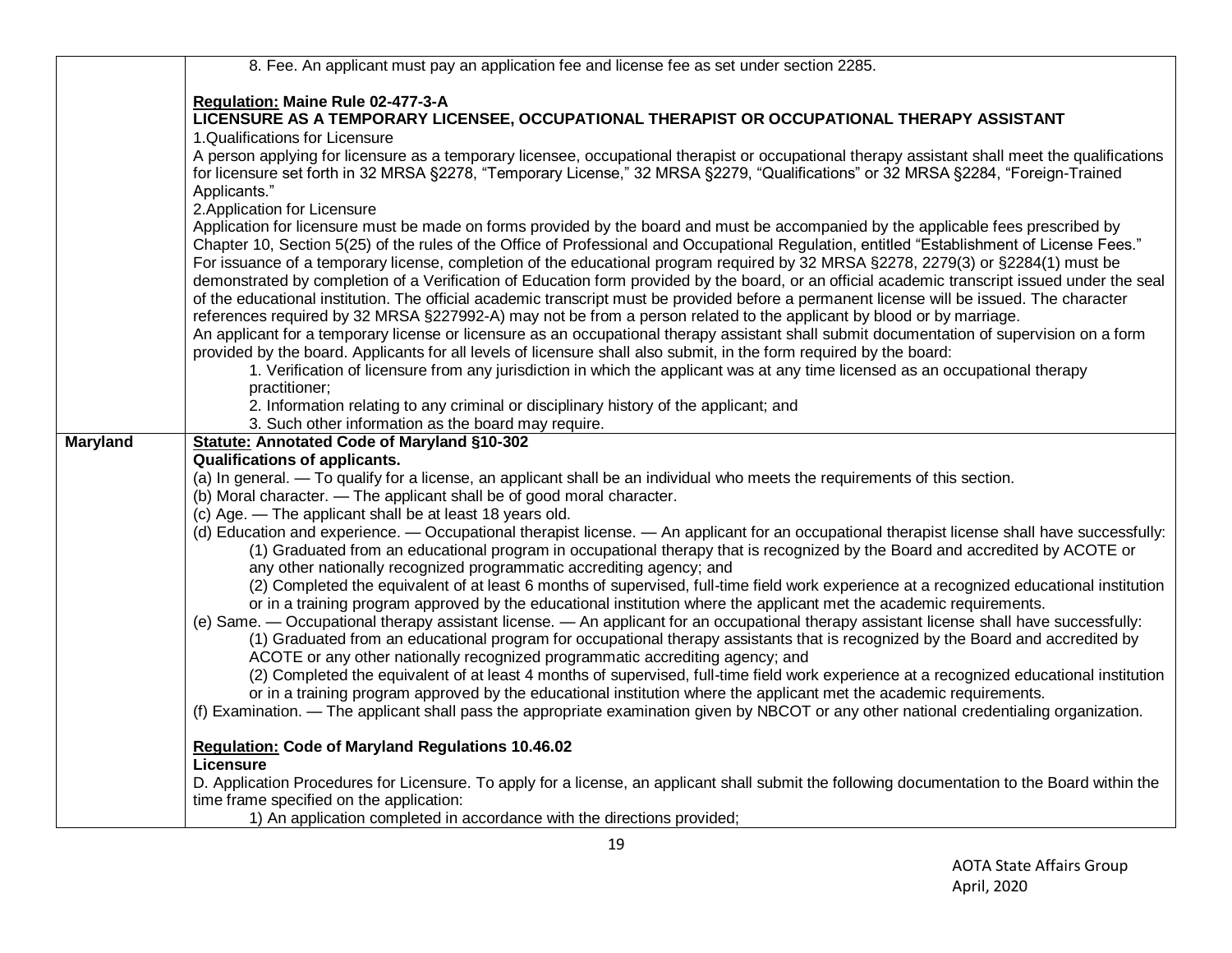|                      | 2) Verification of:                                                                                                                 |
|----------------------|-------------------------------------------------------------------------------------------------------------------------------------|
|                      | a) Initial certification or examination from the NBCOT; or                                                                          |
|                      | b) Examination score from the testing agency within 60 days of examination;                                                         |
|                      | 3) Two letters attesting to the applicant's moral character, compliant with forms provided by the Board;                            |
|                      | 4) An approved form of payment in the amount of the application fee established by the Board in COMAR 10.46.05.01;                  |
|                      | 5) If currently, or previously, authorized to practice in any other state or country, or both, documentation from the appropriate   |
|                      | authority of that state or country verifying:                                                                                       |
|                      | a) Licensure;                                                                                                                       |
|                      | b) Registration; or                                                                                                                 |
|                      | c) Certification;                                                                                                                   |
|                      |                                                                                                                                     |
|                      | 6) Verification of successful completion of the Maryland Board of Occupational Therapy Jurisprudence Examination; and               |
|                      | 7) Documentation certifying:                                                                                                        |
|                      | a) Maintenance of Current Certification with the National Board of Certification in Occupational Therapy (NBCOT); or                |
|                      | b) Completion of continuing competency activities, as specified in COMAR 10.46.04.                                                  |
| <b>Massachusetts</b> | Statutes: Massachusetts General Law Title XVI, Chapter 112 §23G                                                                     |
|                      | Occupational therapists; qualifications                                                                                             |
|                      | An applicant for licensure as an occupational therapist shall:                                                                      |
|                      | (a) successfully completed an accredited occupational therapist educational program approved by the board,                          |
|                      | (b) successfully completed the therapist level field work requirements as stipulated in the essentials of an accredited educational |
|                      | program for the occupational therapist or its equivalent,                                                                           |
|                      | (c) successfully passed an examination approved by the board for licensure as an occupational therapist. Such examination shall be  |
|                      | written and shall test the applicants' knowledge of the basic and clinical sciences related to the occupational therapy theory and  |
|                      | practice, including the applicant's professional skills and judgements in the utilization of occupational therapy techniques and    |
|                      | methods, and such other subjects as the board may deem useful to determine the applicant's fitness to act as an occupational        |
|                      | therapist. The examination shall be conducted by the board at least twice each year and at times and places to be determined by the |
|                      | board; provided, however, that the board may utilize any existing national examination that meets the requirements in this section. |
|                      |                                                                                                                                     |
|                      | Regulation: Massachusetts Code of Regs 259 CMR 2.02                                                                                 |
|                      | <b>Licensing Process</b>                                                                                                            |
|                      | (2) Applicants Seeking Licensure by Examination.                                                                                    |
|                      | (a) Applicants seeking licensure in Massachusetts in an allied health profession, who have not previously been issued a license by  |
|                      | the Commonwealth of Massachusetts in that same profession may apply for licensure by examination. An applicant shall:               |
|                      | 1. Submit to the Board:                                                                                                             |
|                      | a. proof that he/she has satisfactorily completed an accredited/approved educational program for the applicant's                    |
|                      | specific discipline;                                                                                                                |
|                      | b. a fully completed application with the required documentation;                                                                   |
|                      | c. the required fee for application and licensure;                                                                                  |
|                      |                                                                                                                                     |
|                      | d. an official transcript indicating successful completion of all academic and field work requirements, graduation date             |
|                      | and degree conferred. Until the official transcript is available, an alternate form approved by the school registrar and            |
|                      | carrying the official school seal will be accepted; and                                                                             |
|                      | e. other materials as may be required by the Board.                                                                                 |
|                      | 2. Obtain from the Board:                                                                                                           |
|                      | a. M.G.L .c. 112 §§ 23A through 23Q;                                                                                                |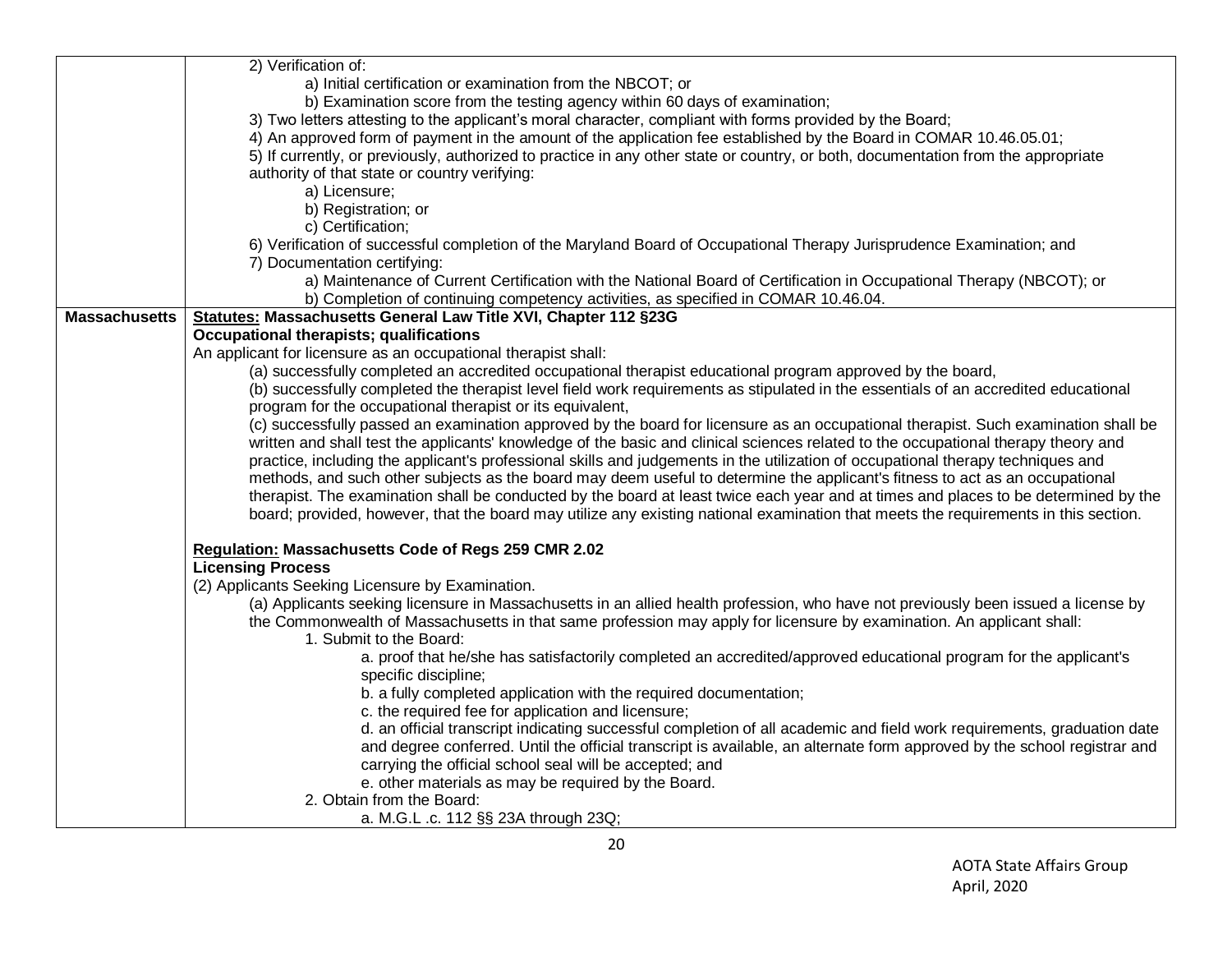|                  | b. 259 CMR 1.00 through 5.00; and                                                                                                                                                                                                                                                                                                                                                                                                                                                                                                                                                                                                                                |
|------------------|------------------------------------------------------------------------------------------------------------------------------------------------------------------------------------------------------------------------------------------------------------------------------------------------------------------------------------------------------------------------------------------------------------------------------------------------------------------------------------------------------------------------------------------------------------------------------------------------------------------------------------------------------------------|
|                  | c. the current Standards of Practice and Code of Ethics for the applicant's specific discipline                                                                                                                                                                                                                                                                                                                                                                                                                                                                                                                                                                  |
| Michigan         | Statute: Michigan Public Health Code §333.18307                                                                                                                                                                                                                                                                                                                                                                                                                                                                                                                                                                                                                  |
|                  | Licensure as occupational therapist; rules.                                                                                                                                                                                                                                                                                                                                                                                                                                                                                                                                                                                                                      |
|                  | The board, in consultation with the department, shall promulgate rules under section 16145 setting forth the minimum standards for licensure<br>as an occupational therapist. For purposes of this section, the professional standards issued by the American occupational therapy<br>association or any other recognized trade association may be adopted by the board. The board shall not promulgate rules under this section<br>that diminish competition or exceed the minimum level of regulation necessary to protect the public.                                                                                                                         |
|                  | <b>Regulation: Michigan Administrative Code R 338.1223</b>                                                                                                                                                                                                                                                                                                                                                                                                                                                                                                                                                                                                       |
|                  | Application for occupational therapist license; requirements.                                                                                                                                                                                                                                                                                                                                                                                                                                                                                                                                                                                                    |
|                  | Rule 23. An applicant for an occupational therapist license shall submit the required fee and a completed application on a form provided by                                                                                                                                                                                                                                                                                                                                                                                                                                                                                                                      |
|                  | the department. In addition to meeting the requirements of the code and these rules, an applicant shall meet all of the following requirements:<br>(a) Graduate from an occupational therapist educational program that is accredited by ACOTE or approved by WFOT, or their<br>predecessor organizations, and meets the standards adopted by the board under R 338.1222 or meet the requirements of R<br>338.1225.                                                                                                                                                                                                                                              |
|                  | (b) Within 3 years preceding the application for licensure, the applicant shall pass the occupational therapist licensure examination<br>adopted in R 338.1224.                                                                                                                                                                                                                                                                                                                                                                                                                                                                                                  |
|                  | (c) Within 3 years preceding the application for licensure, the applicant shall pass the examination on laws and rules related to the<br>practice of occupational therapy in this state which is developed and administered by the department or an entity approved by the<br>department.                                                                                                                                                                                                                                                                                                                                                                        |
|                  | (d) Meet the requirements of R 338.1213 if the applicant's occupational therapist educational program was taught in a language other<br>than English.                                                                                                                                                                                                                                                                                                                                                                                                                                                                                                            |
| <b>Minnesota</b> | Statute: Minnesota Statutes §148.6408                                                                                                                                                                                                                                                                                                                                                                                                                                                                                                                                                                                                                            |
|                  | QUALIFICATIONS FOR OCCUPATIONAL THERAPIST.                                                                                                                                                                                                                                                                                                                                                                                                                                                                                                                                                                                                                       |
|                  | Subdivision 1. Education required.                                                                                                                                                                                                                                                                                                                                                                                                                                                                                                                                                                                                                               |
|                  | (a) An applicant who has received professional education in the United States or its possessions or territories must successfully                                                                                                                                                                                                                                                                                                                                                                                                                                                                                                                                |
|                  | complete all academic and fieldwork requirements of an educational program for occupational therapists approved or accredited by<br>the Accreditation Council for Occupational Therapy Education.                                                                                                                                                                                                                                                                                                                                                                                                                                                                |
|                  | (b) An applicant who has received professional education outside the United States or its possessions or territories must successfully<br>complete all academic and fieldwork requirements of an educational program for occupational therapists approved by a member<br>association of the World Federation of Occupational Therapists.                                                                                                                                                                                                                                                                                                                         |
|                  | Subdivision 2. Qualifying examination score required.                                                                                                                                                                                                                                                                                                                                                                                                                                                                                                                                                                                                            |
|                  | (a) An applicant must achieve a qualifying score on the credentialing examination for occupational therapist.<br>(b) The commissioner shall determine the qualifying score for the credentialing examination for occupational therapist. In determining<br>the qualifying score, the commissioner shall consider the cut score recommended by the National Board for Certification in<br>Occupational Therapy, or other national credentialing organization approved by the commissioner, using the modified Angoff method<br>for determining cut score or another method for determining cut score that is recognized as appropriate and acceptable by industry |
|                  | standards.                                                                                                                                                                                                                                                                                                                                                                                                                                                                                                                                                                                                                                                       |
|                  | (c) The applicant is responsible for:<br>(1) making arrangements to take the credentialing examination for occupational therapist;                                                                                                                                                                                                                                                                                                                                                                                                                                                                                                                               |
|                  | (2) bearing all expenses associated with taking the examination; and                                                                                                                                                                                                                                                                                                                                                                                                                                                                                                                                                                                             |
|                  | (3) having the examination scores sent directly to the commissioner from the testing service that administers the examination                                                                                                                                                                                                                                                                                                                                                                                                                                                                                                                                    |
|                  |                                                                                                                                                                                                                                                                                                                                                                                                                                                                                                                                                                                                                                                                  |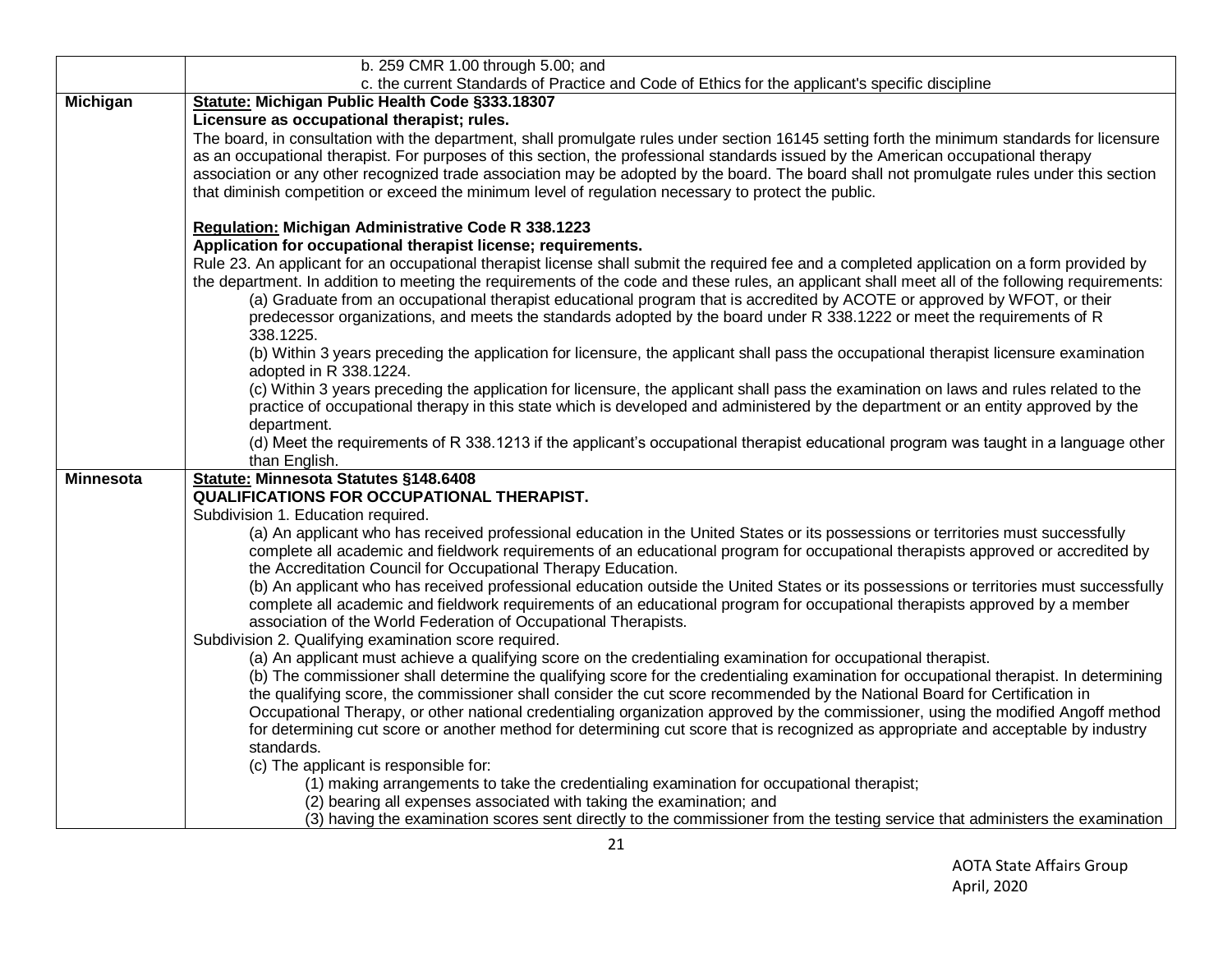| <b>Mississippi</b> | <b>Statute: Mississippi Code Annotated §73-24-19</b>                                                                                                                                                                                                                                                                             |
|--------------------|----------------------------------------------------------------------------------------------------------------------------------------------------------------------------------------------------------------------------------------------------------------------------------------------------------------------------------|
|                    | Licensing requirements; examinations                                                                                                                                                                                                                                                                                             |
|                    | (1) An applicant applying for a license as an occupational therapist or as an occupational therapy assistant shall file a written application on                                                                                                                                                                                 |
|                    | forms provided by the board, showing to the satisfaction of the board that he meets the following requirements:                                                                                                                                                                                                                  |
|                    | (a) Is of good moral character;                                                                                                                                                                                                                                                                                                  |
|                    | (b) Has been awarded a degree from an education program in occupational therapy recognized by the board, with a concentration of<br>instruction in basic human sciences, the human development process, occupational tasks and activities, the health-illness-health<br>continuum, and occupational therapy theory and practice: |
|                    | (i) For an occupational therapist, such program shall be accredited by the Accreditation Council for Occupational Therapy                                                                                                                                                                                                        |
|                    | Education of the American Occupational Therapy Association or the board-recognized accrediting body;                                                                                                                                                                                                                             |
|                    | (ii) For an occupational therapy assistant, such a program shall be accredited by the Accreditation Council for Occupational                                                                                                                                                                                                     |
|                    | Therapy Education of the American Occupational Therapy Association or the board-recognized accrediting body;                                                                                                                                                                                                                     |
|                    | (c) Has successfully completed a period of supervised fieldwork experience at a recognized educational institution or a training                                                                                                                                                                                                 |
|                    | program approved by the educational institution where he or she met the academic requirements:                                                                                                                                                                                                                                   |
|                    | (i) For an occupational therapist, the required supervised fieldwork experience shall meet current national standards that are                                                                                                                                                                                                   |
|                    | published annually by the board;                                                                                                                                                                                                                                                                                                 |
|                    | (ii) For an occupational therapy assistant, the required supervised fieldwork experience shall meet national standards that are                                                                                                                                                                                                  |
|                    | published annually by the board.                                                                                                                                                                                                                                                                                                 |
|                    | (2) The board shall approve an examination for occupational therapists and an examination for occupational therapy assistants that will be                                                                                                                                                                                       |
|                    | used as the examination for licensure.                                                                                                                                                                                                                                                                                           |
|                    | (3) Any person applying for licensure shall, in addition to demonstrating his eligibility in accordance with the requirements of this section,<br>make application to the board for review of proof of his eligibility for certification by the National Board for Certification in Occupational                                 |
|                    | Therapy, Inc. (NBCOT), or its successor organization, on a form and in such a manner as the board shall prescribe. The application shall be<br>accompanied by the fee fixed in accordance with the provisions of Section 73-24-29. The board shall establish standards for acceptable                                            |
|                    | performance on the examination. A person who fails an examination may apply for reexamination upon payment of the prescribed fee.<br>(4) Applicants for licensure shall be examined at a time and place and under such supervision as the board may require. The board shall give                                                |
|                    | reasonable public notice of these examinations in accordance with its rules and regulations.                                                                                                                                                                                                                                     |
|                    | (5) An applicant may be licensed as an occupational therapist if he or she: (a) has practiced as an occupational therapy assistant for four                                                                                                                                                                                      |
|                    | (4) years, (b) has completed the requirements of a period of six (6) months of supervised fieldwork experience at a recognized educational                                                                                                                                                                                       |
|                    | institution or a training program approved by a recognized accredited educational institution before January 1, 1988, and (c) has passed the                                                                                                                                                                                     |
|                    | examination for occupational therapists.                                                                                                                                                                                                                                                                                         |
|                    | (6) Each application or filing made under this section shall include the social security number(s) of the applicant in accordance with                                                                                                                                                                                           |
|                    | Section 93-11-64, Mississippi Code of 1972.                                                                                                                                                                                                                                                                                      |
|                    |                                                                                                                                                                                                                                                                                                                                  |
|                    |                                                                                                                                                                                                                                                                                                                                  |
|                    |                                                                                                                                                                                                                                                                                                                                  |
|                    | <b>Regulation: Mississippi Regulations 15-19-60 Rule 8.4.1</b>                                                                                                                                                                                                                                                                   |
|                    | <b>Licensure Requirements</b>                                                                                                                                                                                                                                                                                                    |
|                    | An applicant for a regular license as an occupational therapist or occupational therapy assistant shall submit to the Department, verified by                                                                                                                                                                                    |
|                    | oath, written evidence in form and content satisfactory to the Department that the applicant:                                                                                                                                                                                                                                    |
|                    | 1. is of good moral character;                                                                                                                                                                                                                                                                                                   |
|                    | 2. has been awarded a degree from an education program recognized by the Board;                                                                                                                                                                                                                                                  |
|                    | $\sim$                                                                                                                                                                                                                                                                                                                           |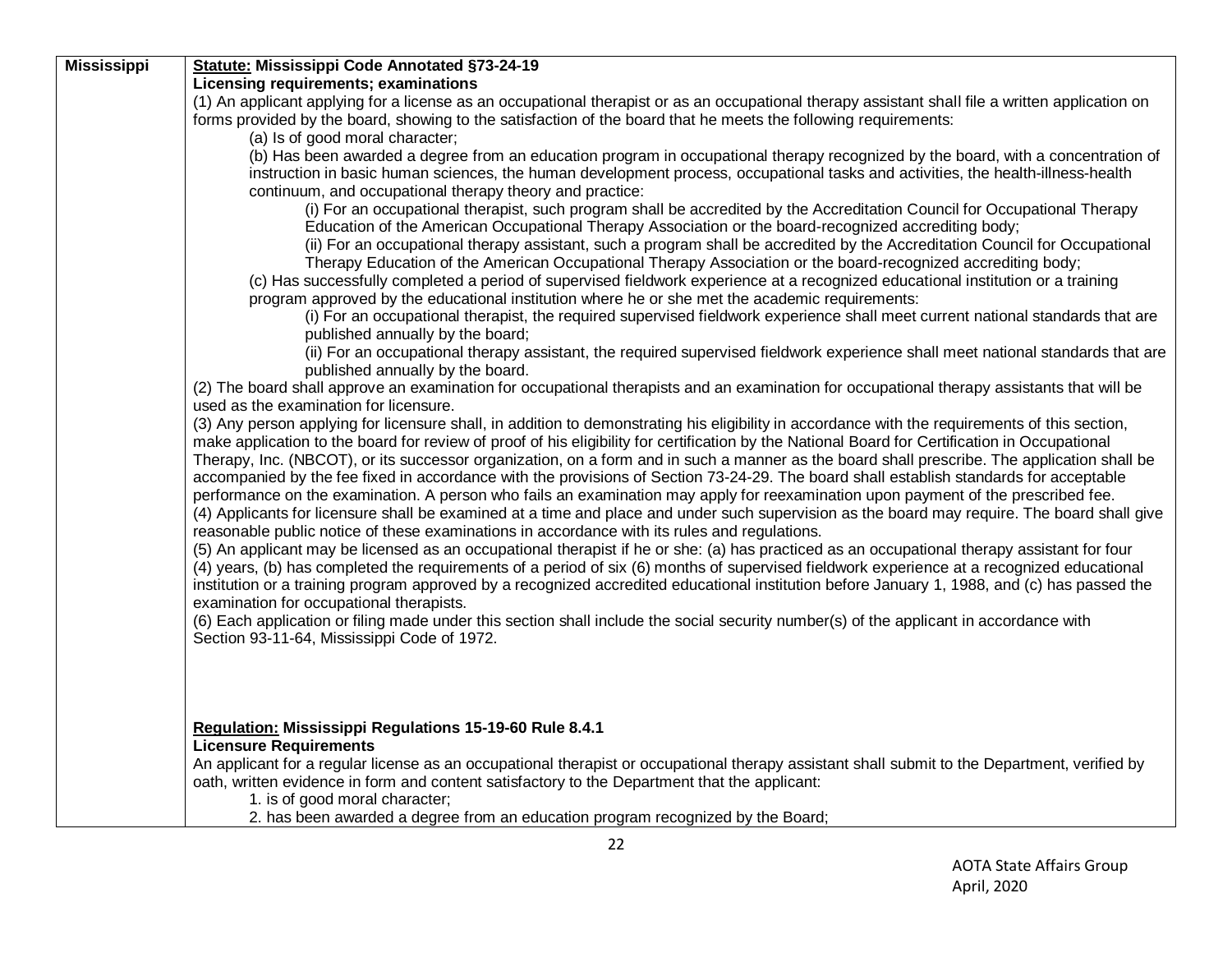|                 | 3. has successfully completed a supervised field experience;                                                                                                                                                                                                                                        |
|-----------------|-----------------------------------------------------------------------------------------------------------------------------------------------------------------------------------------------------------------------------------------------------------------------------------------------------|
|                 | a. for an occupational therapist, as reflected in the current accrediting standards;                                                                                                                                                                                                                |
|                 | b. for an occupational therapy assistant, as reflected in the current accrediting standards;                                                                                                                                                                                                        |
|                 | 4. has passed an examination approved by the Department; and                                                                                                                                                                                                                                        |
|                 | 5. has paid the required fee(s).                                                                                                                                                                                                                                                                    |
|                 | 6. For an occupational therapist, the program shall be accredited by the Accreditation Council for Occupational Therapy Education of<br>the American Occupational Therapy Association or the board-recognized accrediting body.                                                                     |
|                 | 7. For an occupational therapy assistant, the program shall be approved by the Accreditation Council for Occupational Therapy<br>Education of the American Occupational Therapy Association or the board-recognized accrediting body.                                                               |
| <b>Missouri</b> | <b>Statute: Missouri Revised Statutes §324.071</b>                                                                                                                                                                                                                                                  |
|                 | Application for a license--certification, when.                                                                                                                                                                                                                                                     |
|                 | 1. The applicant applying for a license to practice occupational therapy shall provide evidence of being initially certified by a certifying entity                                                                                                                                                 |
|                 | and has completed an application for licensure and all applicable fees have been paid.                                                                                                                                                                                                              |
|                 | 2. The certification requirement shall be waived for those persons who hold a current registration by the board as an occupational therapist or                                                                                                                                                     |
|                 | occupational therapy assistant on August 28, 1997, provided that this application is made on or before October 31, 1997, and all applicable                                                                                                                                                         |
|                 | fees have been paid. All other requirements of sections 324.050 to 324.089 must be satisfied.                                                                                                                                                                                                       |
|                 | 3. The person shall have no violations, suspensions, revocation or pending complaints for violation of regulations from a certifying entity or                                                                                                                                                      |
|                 | any governmental regulatory agency in the past five years.                                                                                                                                                                                                                                          |
|                 | 4. The board may negotiate reciprocal contracts with other states, the District of Columbia, or territories of the United States which require<br>standards for licensure, registration or certification considered to be equivalent or more stringent than the requirements for licensure pursuant |
|                 | to sections 324.050 to 324.089.                                                                                                                                                                                                                                                                     |
|                 |                                                                                                                                                                                                                                                                                                     |
|                 | Regulation: Missouri Code of State Regulations, 20 CSR 2205-3.010                                                                                                                                                                                                                                   |
|                 | Application for Licensure as an Occupational Therapist                                                                                                                                                                                                                                              |
|                 | PURPOSE: This rule outlines the procedure for application for licensure as an occupational therapist.                                                                                                                                                                                               |
|                 | (1) Application for licensure shall be submitted on the forms provided by the board. A limited permit holder may submit an addendum to                                                                                                                                                              |
|                 | his/her original application on forms provided by the board. Forms may be obtained by contacting the Missouri Board of Occupational                                                                                                                                                                 |
|                 | Therapy. All original applications shall include proof of submission of fingerprints to the Missouri State Highway Patrol's approved vendor for                                                                                                                                                     |
|                 | both a Missouri State Highway Patrol and Federal Bureau of Investigation fingerprint background check. Any fees due for fingerprint                                                                                                                                                                 |
|                 | background checks shall be paid by the applicant directly to the Missouri State Highway Patrol or its approved vendor. If a background check                                                                                                                                                        |
|                 | for the purposes of obtaining a license through the board has been completed within the last six (6) months, then no additional background                                                                                                                                                          |
|                 | check needs to be completed.                                                                                                                                                                                                                                                                        |
|                 | (2) An application is not considered officially filed with the board until it has been determined by the board or division staff to be complete.                                                                                                                                                    |
|                 | Application forms provided by the board must be completed, signed, notarized, and accompanied by the application fee. All information                                                                                                                                                               |
|                 | should be received by the board within ninety (90) days of the date of the application.                                                                                                                                                                                                             |
|                 | (3) The applicant shall request that the certifying entity approved by the division send a letter directly to the board verifying the applicant's                                                                                                                                                   |
|                 | certification from the certifying entity. The applicant is responsible for the payment of any fees required by the certifying entity for the issuance<br>of a verification letter.                                                                                                                  |
|                 | (4) The applicant shall request that each state, United States territory, province, or country regulatory entity in which a license, certificate,                                                                                                                                                   |
|                 | registration, or permit is held or has ever been held submit verification of licensure, certification, registration, or permit directly to the board.                                                                                                                                               |
|                 |                                                                                                                                                                                                                                                                                                     |
|                 |                                                                                                                                                                                                                                                                                                     |
|                 | The verification shall include the license, registration, certification, or permit issued; the number; status; issue and expiration dates;                                                                                                                                                          |
|                 | information regarding any disciplinary action; method of licensure, registration, or certification; the name and title of person verifying<br>information; the date; and the entity's seal.                                                                                                         |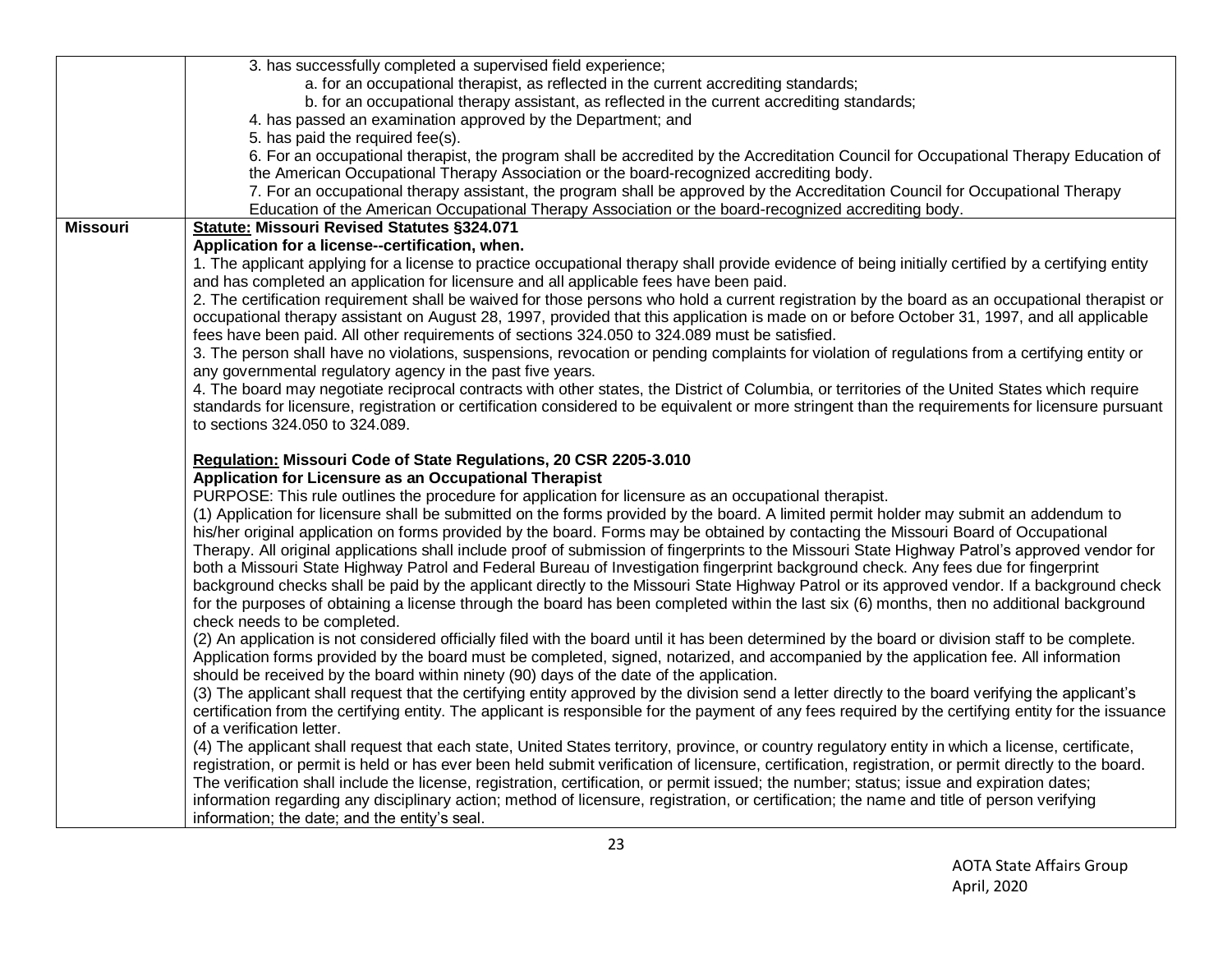|                 | (5) Applicants who are approved for licensure will receive one (1) license. Duplicate licenses may be provided upon payment of the                                                                                                                                                                                                                                                                                                                                                                                                                                                                                                                                                                                                                                                                                                                                                                                                                                                                                                                                                                                                                                                                      |
|-----------------|---------------------------------------------------------------------------------------------------------------------------------------------------------------------------------------------------------------------------------------------------------------------------------------------------------------------------------------------------------------------------------------------------------------------------------------------------------------------------------------------------------------------------------------------------------------------------------------------------------------------------------------------------------------------------------------------------------------------------------------------------------------------------------------------------------------------------------------------------------------------------------------------------------------------------------------------------------------------------------------------------------------------------------------------------------------------------------------------------------------------------------------------------------------------------------------------------------|
|                 | appropriate fee.                                                                                                                                                                                                                                                                                                                                                                                                                                                                                                                                                                                                                                                                                                                                                                                                                                                                                                                                                                                                                                                                                                                                                                                        |
| <b>Montana</b>  | <b>Statute: Montana Code Annotated §37-24-303</b>                                                                                                                                                                                                                                                                                                                                                                                                                                                                                                                                                                                                                                                                                                                                                                                                                                                                                                                                                                                                                                                                                                                                                       |
|                 | <b>Requirements for Licensure</b>                                                                                                                                                                                                                                                                                                                                                                                                                                                                                                                                                                                                                                                                                                                                                                                                                                                                                                                                                                                                                                                                                                                                                                       |
|                 | (1) To be eligible for licensure by the board as an occupational therapist or an occupational therapy assistant, the applicant shall:                                                                                                                                                                                                                                                                                                                                                                                                                                                                                                                                                                                                                                                                                                                                                                                                                                                                                                                                                                                                                                                                   |
|                 | (a) present evidence of having successfully completed the academic requirements of an educational program recognized by the                                                                                                                                                                                                                                                                                                                                                                                                                                                                                                                                                                                                                                                                                                                                                                                                                                                                                                                                                                                                                                                                             |
|                 | board for the license sought;                                                                                                                                                                                                                                                                                                                                                                                                                                                                                                                                                                                                                                                                                                                                                                                                                                                                                                                                                                                                                                                                                                                                                                           |
|                 | (b) submit evidence of having successfully completed a period of supervised fieldwork experience arranged by the recognized                                                                                                                                                                                                                                                                                                                                                                                                                                                                                                                                                                                                                                                                                                                                                                                                                                                                                                                                                                                                                                                                             |
|                 | educational institution where the person completed the academic requirements or by a nationally recognized professional                                                                                                                                                                                                                                                                                                                                                                                                                                                                                                                                                                                                                                                                                                                                                                                                                                                                                                                                                                                                                                                                                 |
|                 | association;                                                                                                                                                                                                                                                                                                                                                                                                                                                                                                                                                                                                                                                                                                                                                                                                                                                                                                                                                                                                                                                                                                                                                                                            |
|                 | (c) submit evidence of having been certified by the national board for certification in occupational therapy, inc. (NBCOT); and                                                                                                                                                                                                                                                                                                                                                                                                                                                                                                                                                                                                                                                                                                                                                                                                                                                                                                                                                                                                                                                                         |
|                 | (d) pass an examination prescribed by the board.                                                                                                                                                                                                                                                                                                                                                                                                                                                                                                                                                                                                                                                                                                                                                                                                                                                                                                                                                                                                                                                                                                                                                        |
|                 | (2) The supervised fieldwork experience requirement for an occupational therapist is a minimum of 6 months. The supervised fieldwork                                                                                                                                                                                                                                                                                                                                                                                                                                                                                                                                                                                                                                                                                                                                                                                                                                                                                                                                                                                                                                                                    |
|                 | experience requirement for an occupational therapy assistant is a minimum of 2 months.                                                                                                                                                                                                                                                                                                                                                                                                                                                                                                                                                                                                                                                                                                                                                                                                                                                                                                                                                                                                                                                                                                                  |
|                 | Regulation: Administrative Rules of Montana 24.165.404                                                                                                                                                                                                                                                                                                                                                                                                                                                                                                                                                                                                                                                                                                                                                                                                                                                                                                                                                                                                                                                                                                                                                  |
|                 | <b>APPLICATIONS FOR LICENSURE</b>                                                                                                                                                                                                                                                                                                                                                                                                                                                                                                                                                                                                                                                                                                                                                                                                                                                                                                                                                                                                                                                                                                                                                                       |
|                 | (1) Applications for an original license or temporary practice permit must be made on forms provided by the department and completed and                                                                                                                                                                                                                                                                                                                                                                                                                                                                                                                                                                                                                                                                                                                                                                                                                                                                                                                                                                                                                                                                |
|                 | signed by the applicant.                                                                                                                                                                                                                                                                                                                                                                                                                                                                                                                                                                                                                                                                                                                                                                                                                                                                                                                                                                                                                                                                                                                                                                                |
|                 | (2) The application must be typed or legibly written in ink, accompanied by the appropriate fee(s), and contain sufficient evidence that the                                                                                                                                                                                                                                                                                                                                                                                                                                                                                                                                                                                                                                                                                                                                                                                                                                                                                                                                                                                                                                                            |
|                 | applicant possesses the qualifications set forth in Title 37, chapter 24, MCA, and rules promulgated thereunder.                                                                                                                                                                                                                                                                                                                                                                                                                                                                                                                                                                                                                                                                                                                                                                                                                                                                                                                                                                                                                                                                                        |
|                 | (3) The board shall require the applicant to submit a photocopy of the applicant's driver license or other form of signed, photographic                                                                                                                                                                                                                                                                                                                                                                                                                                                                                                                                                                                                                                                                                                                                                                                                                                                                                                                                                                                                                                                                 |
|                 | identification.                                                                                                                                                                                                                                                                                                                                                                                                                                                                                                                                                                                                                                                                                                                                                                                                                                                                                                                                                                                                                                                                                                                                                                                         |
|                 | (4) Fully-completed applications will be reviewed for compliance with board laws and rules. The board may request such additional                                                                                                                                                                                                                                                                                                                                                                                                                                                                                                                                                                                                                                                                                                                                                                                                                                                                                                                                                                                                                                                                       |
|                 | information or clarification of information provided in the application as it deems reasonably necessary. Incomplete applications shall be                                                                                                                                                                                                                                                                                                                                                                                                                                                                                                                                                                                                                                                                                                                                                                                                                                                                                                                                                                                                                                                              |
|                 | returned to the applicant with a statement regarding incomplete portions.                                                                                                                                                                                                                                                                                                                                                                                                                                                                                                                                                                                                                                                                                                                                                                                                                                                                                                                                                                                                                                                                                                                               |
|                 | (5) The applicant shall correct any deficiencies and resubmit the application. Failure to resubmit the application within 60 days shall be                                                                                                                                                                                                                                                                                                                                                                                                                                                                                                                                                                                                                                                                                                                                                                                                                                                                                                                                                                                                                                                              |
|                 | treated as a voluntary withdrawal of the application. After voluntary withdrawal, an applicant will be required to submit an entirely new                                                                                                                                                                                                                                                                                                                                                                                                                                                                                                                                                                                                                                                                                                                                                                                                                                                                                                                                                                                                                                                               |
|                 | application to begin the process again.                                                                                                                                                                                                                                                                                                                                                                                                                                                                                                                                                                                                                                                                                                                                                                                                                                                                                                                                                                                                                                                                                                                                                                 |
|                 | (6) The board shall notify the applicant, in writing, of the results of the evaluation of a completed application.                                                                                                                                                                                                                                                                                                                                                                                                                                                                                                                                                                                                                                                                                                                                                                                                                                                                                                                                                                                                                                                                                      |
|                 | (7) All requests for reasonable accommodations under the Americans with Disabilities Act (ADA) must be made on forms provided by the                                                                                                                                                                                                                                                                                                                                                                                                                                                                                                                                                                                                                                                                                                                                                                                                                                                                                                                                                                                                                                                                    |
|                 | board and submitted in advance of the requested accommodation.                                                                                                                                                                                                                                                                                                                                                                                                                                                                                                                                                                                                                                                                                                                                                                                                                                                                                                                                                                                                                                                                                                                                          |
| <b>Nebraska</b> | Statute: Nebraska Code §38-2518                                                                                                                                                                                                                                                                                                                                                                                                                                                                                                                                                                                                                                                                                                                                                                                                                                                                                                                                                                                                                                                                                                                                                                         |
|                 |                                                                                                                                                                                                                                                                                                                                                                                                                                                                                                                                                                                                                                                                                                                                                                                                                                                                                                                                                                                                                                                                                                                                                                                                         |
|                 |                                                                                                                                                                                                                                                                                                                                                                                                                                                                                                                                                                                                                                                                                                                                                                                                                                                                                                                                                                                                                                                                                                                                                                                                         |
|                 |                                                                                                                                                                                                                                                                                                                                                                                                                                                                                                                                                                                                                                                                                                                                                                                                                                                                                                                                                                                                                                                                                                                                                                                                         |
|                 |                                                                                                                                                                                                                                                                                                                                                                                                                                                                                                                                                                                                                                                                                                                                                                                                                                                                                                                                                                                                                                                                                                                                                                                                         |
|                 |                                                                                                                                                                                                                                                                                                                                                                                                                                                                                                                                                                                                                                                                                                                                                                                                                                                                                                                                                                                                                                                                                                                                                                                                         |
|                 |                                                                                                                                                                                                                                                                                                                                                                                                                                                                                                                                                                                                                                                                                                                                                                                                                                                                                                                                                                                                                                                                                                                                                                                                         |
|                 |                                                                                                                                                                                                                                                                                                                                                                                                                                                                                                                                                                                                                                                                                                                                                                                                                                                                                                                                                                                                                                                                                                                                                                                                         |
|                 |                                                                                                                                                                                                                                                                                                                                                                                                                                                                                                                                                                                                                                                                                                                                                                                                                                                                                                                                                                                                                                                                                                                                                                                                         |
|                 |                                                                                                                                                                                                                                                                                                                                                                                                                                                                                                                                                                                                                                                                                                                                                                                                                                                                                                                                                                                                                                                                                                                                                                                                         |
|                 | Occupational therapist; license; application; requirements.<br>(1) An applicant applying for a license as an occupational therapist shall show to the satisfaction of the department that he or she:<br>(a) Has successfully completed the academic requirements of an educational program in occupational therapy recognized by the<br>department and accredited by a nationally recognized medical association or nationally recognized occupational therapy association;<br>(b) Has successfully completed a period of supervised fieldwork experience at an educational institution approved by the department<br>and where the applicant's academic work was completed or which is part of a training program approved by such educational<br>institution. A minimum of six months of supervised fieldwork experience shall be required for an occupational therapist; and<br>(c) Has passed an examination as provided in section 38-2520.<br>(2) Residency in this state shall not be a requirement of licensure. A corporation, partnership, limited liability company, or association shall not<br>be licensed as an occupational therapist pursuant to the Occupational Therapy Practice Act. |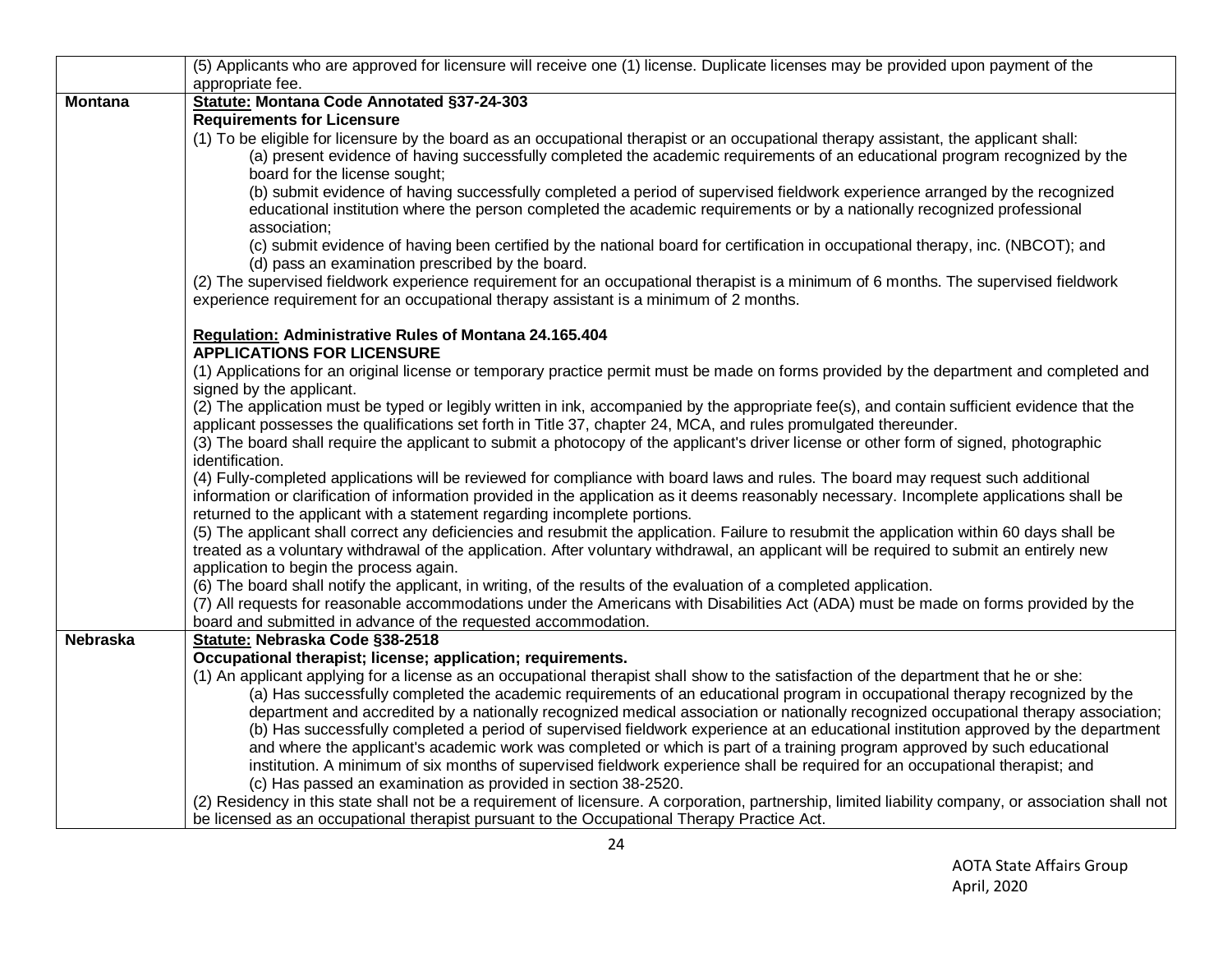|               | Regulation: Nebraska Administrative Code 117 NAC 114-003.01                                                                                    |
|---------------|------------------------------------------------------------------------------------------------------------------------------------------------|
|               | Qualifications: To receive a credential to practice as an occupational therapist or an occupational therapy assistant, an individual must meet |
|               | the following qualifications:                                                                                                                  |
|               | 1. Age and Good Character: Be at least 19 years old and of good character;                                                                     |
|               | 2. Citizenship/Resident Information: For purposes of Neb. Rev. Stat. §§4-108 to 4-114, a citizen of the United States or qualified alien       |
|               | under the Federal Immigration and Nationality Act. For purposes of Neb. Rev. Stat. §38-129, a citizen of the United States, an alien           |
|               | lawfully admitted into the United States who is eligible for a credential under the Uniform Credentialing Act, or a nonimmigrant lawfully      |
|               |                                                                                                                                                |
|               | present in the United States who is eligible for a credential under the Uniform Credentialing Act;                                             |
|               | 3. Education: Have successfully completed the academic requirements of an educational program in occupational therapy for an                   |
|               | occupational therapist or occupational therapy assistant;                                                                                      |
|               | 4. Field Experience: Have successfully completed an approved supervised fieldwork experience for an occupational therapist or for              |
|               | an occupational therapy assistant; and                                                                                                         |
|               | 5. Examination: Have passed the licensure examination with a scaled score of 450 or above for the applicable credential.                       |
| <b>Nevada</b> | <b>Statute: Nevada Revised Statutes 640A.120</b>                                                                                               |
|               | <b>Qualifications for license.</b>                                                                                                             |
|               | Except as otherwise provided in NRS 640A.165 and 640A.166, to be eligible for licensing by the Board as an occupational therapist or           |
|               | occupational therapy assistant, an applicant must:                                                                                             |
|               | 1. Be a natural person of good moral character.                                                                                                |
|               | 2. Except as otherwise provided in NRS 640A.130, have satisfied the academic requirements of an educational program approved by                |
|               | the Board. The Board shall not approve an educational program designed to qualify a person to practice as an occupational therapist            |
|               | or an occupational therapy assistant unless the program is accredited by the Accreditation Council for Occupational Therapy                    |
|               | Education of the American Occupational Therapy Association, Inc., or its successor organization.                                               |
|               | 3. Except as otherwise provided in NRS 640A.130, have successfully completed:                                                                  |
|               | (a) If the application is for licensing as an occupational therapist, 24 weeks; or                                                             |
|               | (b) If the application is for licensing as an occupational therapy assistant, 16 weeks, of supervised fieldwork experience                     |
|               | approved by the Board. The Board shall not approve any supervised experience unless the experience was sponsored by                            |
|               | the American Occupational Therapy Association, Inc., or its successor organization, or the educational institution at which the                |
|               | applicant satisfied the requirements of subsection 2.                                                                                          |
|               | 4. Except as otherwise provided in NRS 640A.160 and 640A.170, pass an examination approved by the Board.                                       |
|               |                                                                                                                                                |
|               | Regulation: Nevada Administrative Code NAC 640A.041                                                                                            |
|               | Eligibility to obtain active license.                                                                                                          |
|               | In addition to the requirements set forth in NAC 640A.030, to be eligible to obtain an active license, a person must:                          |
|               | 1. Have graduated from:                                                                                                                        |
|               | (a) An educational program which is accredited by an agency approved by the Board and which includes a fieldwork                               |
|               | program; or                                                                                                                                    |
|               | (b) An educational program in another country;                                                                                                 |
|               | 2. Have achieved a passing score on an examination provided by an agency approved by the Board; and                                            |
|               | 3. Have current certification as an occupational therapist registered or certified occupational therapy assistant.                             |
| <b>New</b>    | Statute: New Hampshire Revised Statutes Title 30 §326-C:5                                                                                      |
|               | <b>Eligibility for Licensure.</b>                                                                                                              |
| Hampshire     |                                                                                                                                                |
|               | I. An applicant shall possess the following qualifications to be licensed:                                                                     |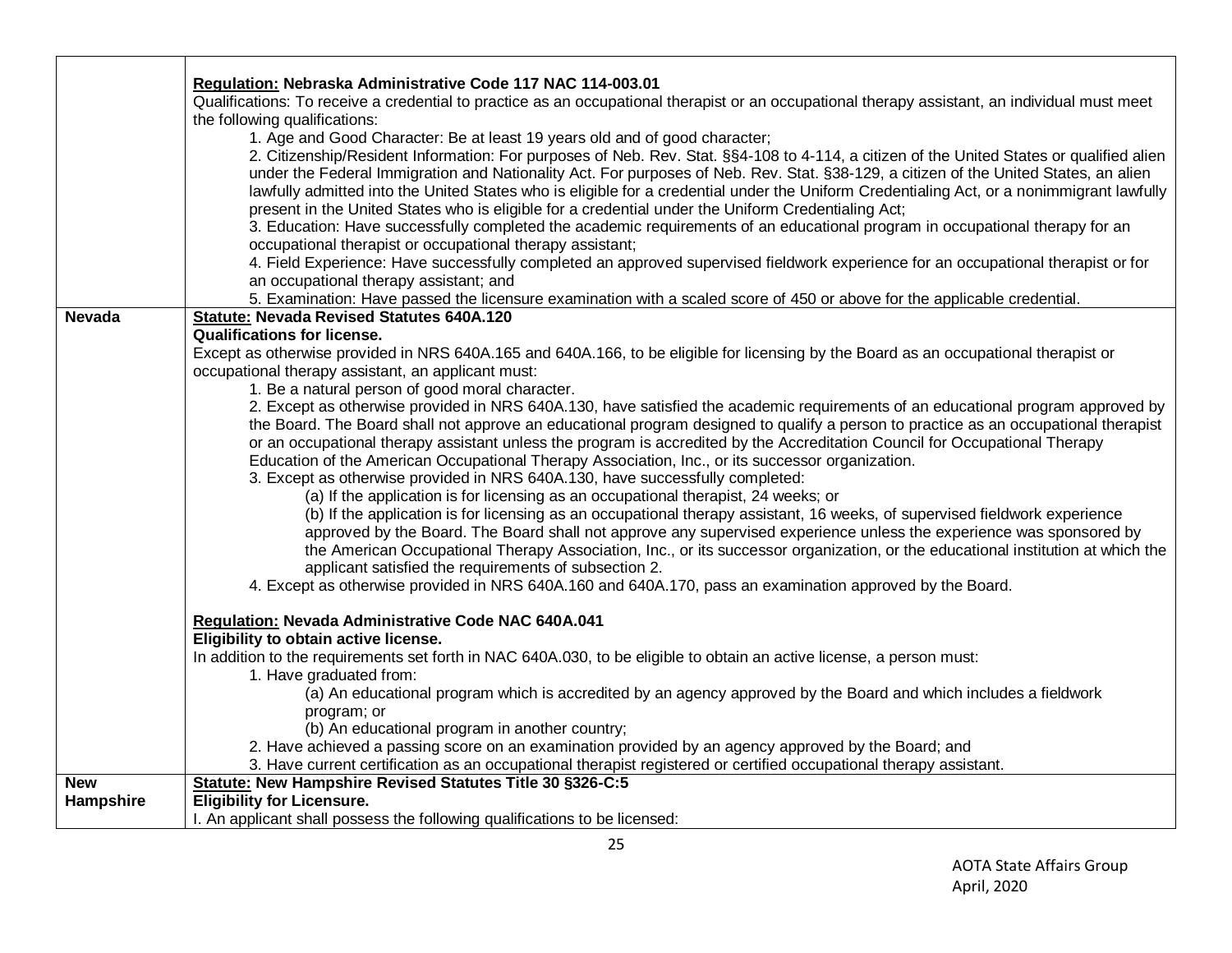| (a) Be at least 17 years of age.                                                                                                     |
|--------------------------------------------------------------------------------------------------------------------------------------|
| (b) Be of good moral character.                                                                                                      |
| (c) Successfully complete an academic program in occupational therapy accredited by the American Council for Occupational            |
| Therapy Education (ACOTE) or its successor organization or be certified by the National Board for Certification in Occupational      |
| Therapy, Inc., or its successor organization.                                                                                        |
| (d) Successfully complete a period, as specified in paragraph II, of supervised field work experience approved by the educational    |
| institution where the applicant met his or her academic requirements, or be certified by the National Board for Certification in     |
| Occupational Therapy, Inc., or its successor organization.                                                                           |
| (e) Successfully complete the entry level certification examination for occupational therapists or occupational therapy assistants   |
| approved by the board, such as the examination administered by the National Board for Certification in Occupational Therapy, Inc. or |
| by another nationally recognized credentialing body.                                                                                 |
| (f) If passing the required examination more than one year before submitting the application for licensure, meet the continuing      |
| competency requirements established by the board in rules adopted pursuant to RSA 541-A.                                             |
| II. A minimum of 6 months of supervised fieldwork experience is required for licensure as an occupational therapist, and a           |
| minimum of 2 months of supervised fieldwork experience is required for licensure as an occupational therapy assistant.               |
| III. The board may, upon notice and opportunity for a hearing, deny an application for initial licensure or issue a conditional      |
| license. The board may, upon notice and opportunity for a hearing, deny an application for reinstatement of a license or             |
| reinstate the license with conditions. Conditions imposed may include a requirement for continuing education, practice under         |
| the supervision of a licensed occupational therapist, or any other condition set forth in the section addressing conditional         |
| licenses in RSA 328-F.                                                                                                               |
|                                                                                                                                      |
| Regulation: New Hampshire Administrative Rules Occ 300 §303.01                                                                       |
| <b>Eligibility Requirements.</b>                                                                                                     |
| (a) Applicants for initial licensure as occupational therapists or occupational therapy assistants shall:                            |
| (1) Be at least 17 years of age;                                                                                                     |
| (2) Be of good moral and professional character, as evidenced by:                                                                    |
| a. The answers to questions $(f)(1)-(f)(6)$ and questions $(i)(1)-(i)(5)$ on the application form described in Occ 302.02;           |
| b. Any reports submitted pursuant to Occ 302.04(b) and (c);                                                                          |
| c. Any verification information as described in Occ 302.04(d); and                                                                   |
| d. Any criminal offender record report(s) submitted in accordance with Occ 302.04(k);                                                |
| (3) Be or have been NBCOT certified or have met the educational, supervised field work and examination requirements set forth in     |
| (b) below;                                                                                                                           |
| (4) Have complied with the continuing competence requirements set forth in Occ 303.02, if they are applicable; and                   |
| (5) If licensed in another state, be active in the profession as defined in Occ 301.02.                                              |
| (b) Applicants not previously NBCOT certified shall have:                                                                            |
| (1) Successfully completed an ACOTE-accredited academic program in occupational therapy;                                             |
| (2) If applying for licensure as occupational therapists, successfully completed 6 months of supervised field work approved by the   |
| institutions providing their academic programs;                                                                                      |
| (3) If applying for licensure as occupational therapy assistants, successfully completed 2 months of supervised field work approved  |
| by the institutions providing their academic programs; and                                                                           |
| (4) Passed the entry level examination for occupational therapists or occupational therapy assistants, as applicable, developed by   |
| NBCOT.                                                                                                                               |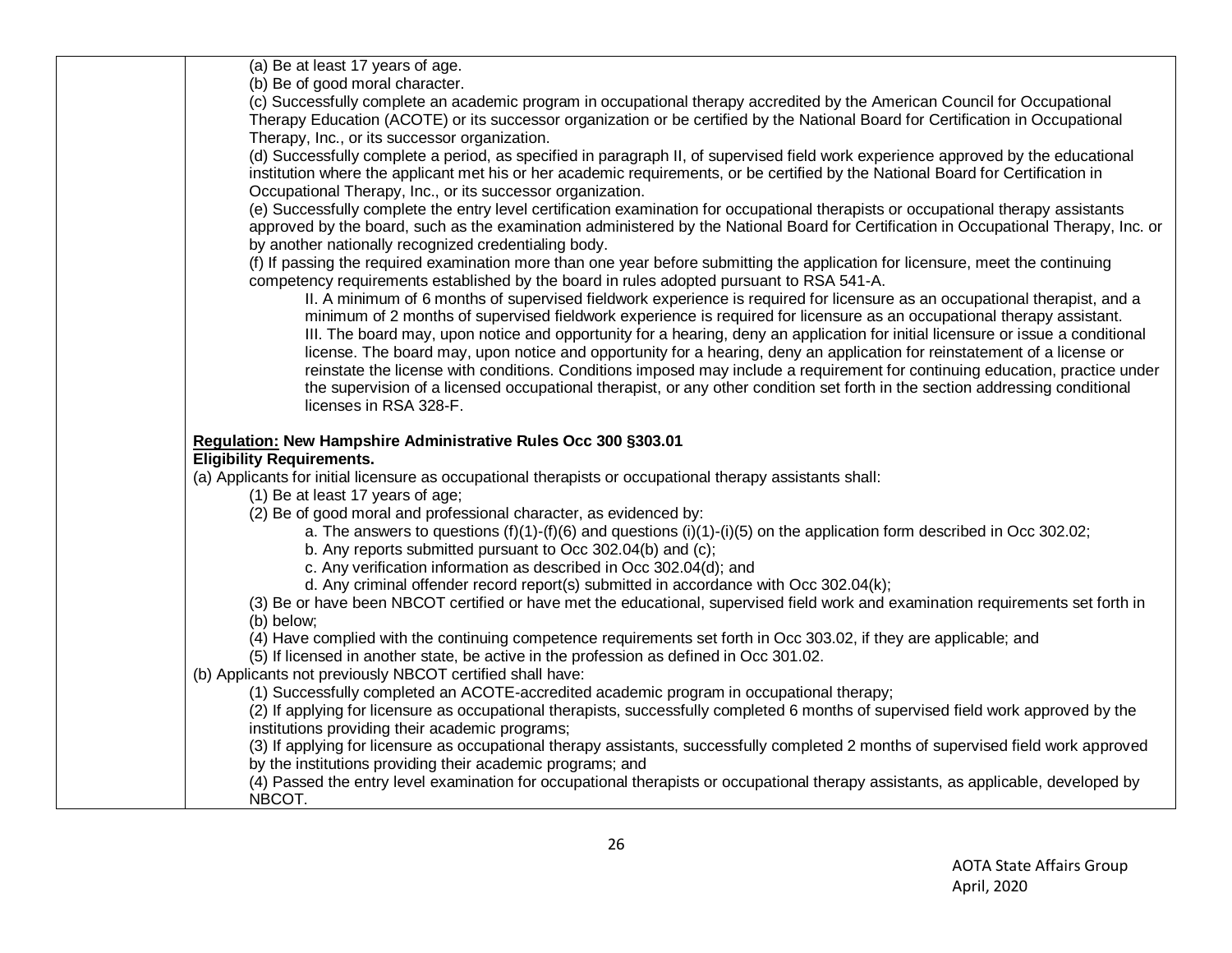|                   | (c) Applicants for initial licensure as occupational therapists or occupational therapy assistants who are licensed in another state but are not                      |
|-------------------|-----------------------------------------------------------------------------------------------------------------------------------------------------------------------|
|                   | active in the profession shall be issued conditional licenses as further set forth in Occ 304.                                                                        |
|                   | (d) "Based on the board's determination pursuant to RSA 332-G:7 no military experience is applicable to the education of occupational                                 |
|                   | therapists or occupational therapy assistants. Military experience shall not be considered when determining whether an applicant meets the                            |
|                   | educational requirements for licensure.                                                                                                                               |
| <b>New Jersey</b> | <b>Statute: New Jersey Revised Statutes 45:9-37.61</b>                                                                                                                |
|                   | Requirements for licensure as occupational therapist                                                                                                                  |
|                   | 11. To be eligible for licensure as an occupational therapist, an applicant shall fulfill the following requirements:                                                 |
|                   | a. Be at least 18 years of age;                                                                                                                                       |
|                   | b. Be of good moral character;                                                                                                                                        |
|                   | c. Present evidence to the director of having successfully completed the academic requirements of an educational program in                                           |
|                   | occupational therapy approved by the director, in consultation with the council, and accredited by the American Occupational                                          |
|                   | Therapy Association, the World Federation of Occupational Therapy or other nationally recognized programmatic accrediting agency;                                     |
|                   | d. Submit to the director evidence of having successfully completed at least 24 weeks of supervised fieldwork experience approved                                     |
|                   | by the educational institution at which the applicant completed the occupational therapy educational program; and                                                     |
|                   | e. Successfully complete an examination administered or approved by the director, in consultation with the council, to determine the                                  |
|                   | applicant's competence to practice occupational therapy.                                                                                                              |
|                   |                                                                                                                                                                       |
|                   | Regulation: New Jersey Administrative Code 13:44K-2.1                                                                                                                 |
|                   | ELIGIBILITY REQUIREMENTS; OCCUPATIONAL THERAPIST; OCCUPATIONAL THERAPY ASSISTANT<br>a) To be eligible for licensure as an occupational therapist, an applicant shall: |
|                   | 1) Be at least 18 years of age;                                                                                                                                       |
|                   | 2) Be of good moral character;                                                                                                                                        |
|                   | 3) Except as provided in (d) below, have successfully completed:                                                                                                      |
|                   | i) A master's degree or its equivalent in occupational therapy from an accredited college or university approved by the                                               |
|                   | Commission on Higher Education or its successor; or                                                                                                                   |
|                   | ii) A master's degree or its equivalent in any field other than occupational therapy from an accredited college or university                                         |
|                   | approved by the Commission on Higher Education or its successor and have fulfilled the academic requirements of an                                                    |
|                   | educational program in occupational therapy accredited by the Accreditation Council for Occupational Therapy Education                                                |
|                   | (ACOTE) of the American Occupational Therapy Association, the World Federation of Occupational Therapy (WFOT) or                                                      |
|                   | other nationally recognized programmatic accrediting agency;                                                                                                          |
|                   | 4) Have successfully completed at least 24 weeks of supervised fieldwork experience approved by the educational institution at which                                  |
|                   | the applicant completed the occupational therapy education program in accordance with (a)3i and ii above, or, if applicable, (d)                                      |
|                   | below; and                                                                                                                                                            |
|                   | 5) Have successfully passed the certification examination administered by the National Board for Certification in Occupational                                        |
|                   | Therapy (NBCOT), or its predecessors and/or its successors.                                                                                                           |
| <b>New Mexico</b> | <b>Statute: New Mexico Revised Statutes §61-12A-11</b>                                                                                                                |
|                   | <b>Requirements for licensure.</b>                                                                                                                                    |
|                   | A. An applicant applying for a license as an occupational therapist or occupational therapy assistant shall file a written application provided by                    |
|                   | the board, accompanied by the required fees and documentation, and demonstrating to the satisfaction of the board that the applicant has:                             |
|                   | (1) successfully completed the academic requirements of an educational program in occupational therapy that is either:                                                |
|                   | (a) accredited by the American occupational therapy association's accreditation council for occupational therapy education;                                           |
|                   | or                                                                                                                                                                    |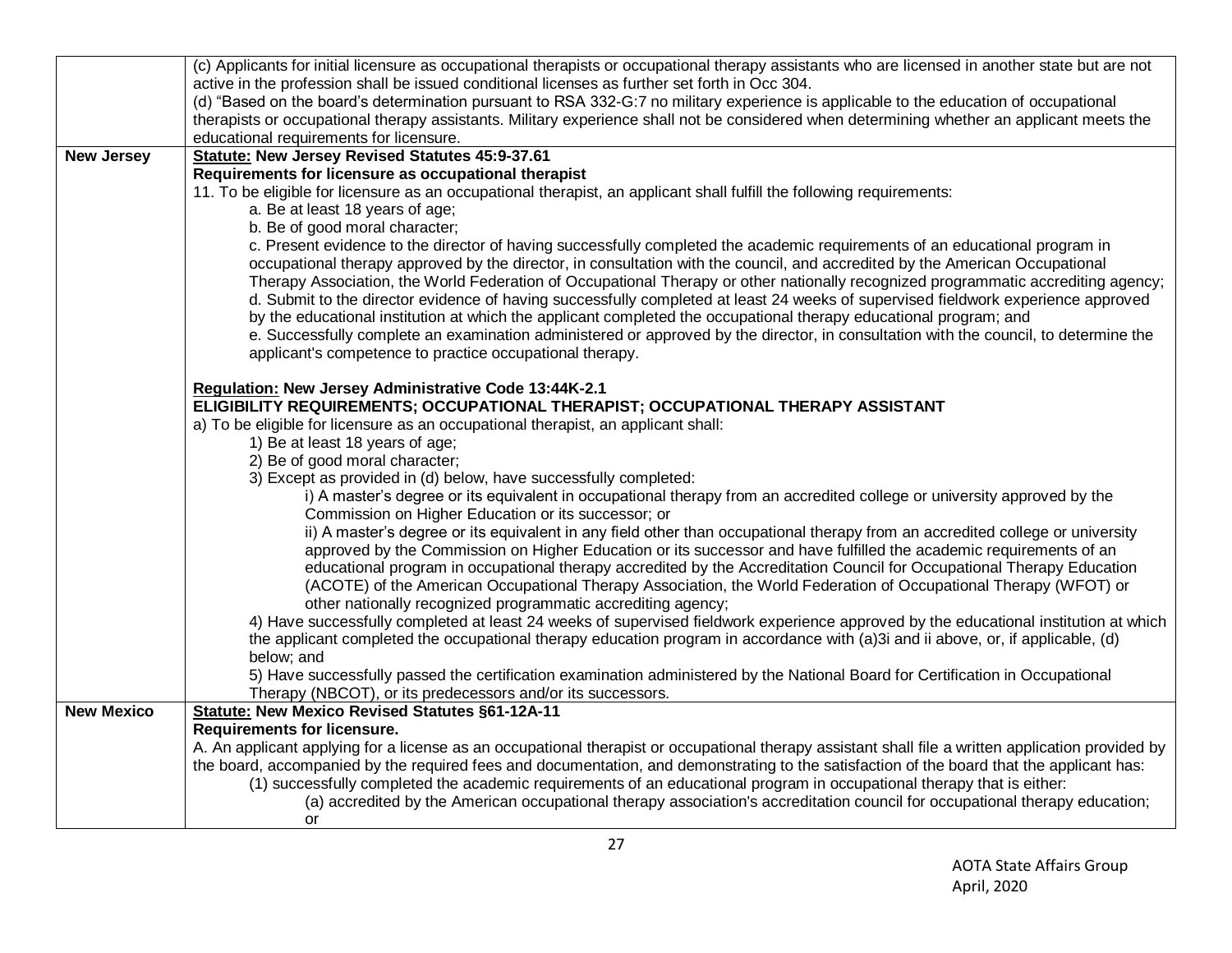(b) in the case of a foreign educational program, accepted by the national board for certification in occupational therapy when the therapist applies to take that board's examination;

(2) successfully completed a period of supervised field work experience at a recognized educational institution or a training program approved by the educational institution where the occupational therapist or the occupational therapy assistant has met the academic requirements of Paragraph (1) of this subsection; provided that:

(a) an occupational therapist shall complete a minimum of twenty-four weeks of supervised fieldwork experience or satisfy any generally recognized past standards that identified minimum fieldwork requirements at the time of graduation; and

(b) an occupational therapy assistant shall complete a minimum of sixteen weeks of supervised fieldwork experience or satisfy any generally recognized past standards that identified minimum fieldwork requirements at the time of graduation;

(3) has passed an examination prescribed by the national board for certification in occupational therapy or the board; and

(4) has no record of unprofessional conduct or incompetence.

B. In the case of an occupational therapy assistant or a person practicing on a provisional permit, the applicant shall file with the board a signed, current statement of supervision by the occupational therapist who will be the responsible supervisor.

C. The board shall verify, as necessary, information contained on the completed application and any supporting documentation required to obtain a license.

## **Regulation: New Mexico Administrative Code NMAC 16.15.2.8 EXAMINATION**

A. The examination prescribed by the board is the national board for certification in occupational therapy examination for an occupational therapist registered or certified occupational therapy assistant. All applicants for licensure, pursuant to the Occupational Therapy Act, must obtain a passing grade on the examination, as determined by the national board for certification in occupational therapy (NBCOT), in order to be eligible for licensure.

B. The board requires each applicant to pass an examination on the state laws, rules and regulations that pertain to the practice of occupational therapy in New Mexico. All applicants for licensure must take the New Mexico jurisprudence exam and have a passing score of 80%, based on a total available score of 100%. Any applicant who fails to pass the jurisprudence examination may retake the exam upon receipt of the required fees.

## **Regulation: New Mexico Administrative Code NMAC 16.15.2.9 INITIAL APPLICATION FOR LICENSURE**

A. An application packet may be obtained from the state licensure board office.

B. The application must be submitted on completed forms as supplied by the board.

C. A photograph of the applicant taken within six (6) months prior to filing application must be submitted with the application. (Passport size recommended; scanned or computer-generated photographs must be printed on photo quality paper).

D. Application fees in the form of a check or money order must be submitted in full with the application. Personal checks may delay processing of your application for up to ten (10) days.

E. Verification of registration or certification may be provided in any of the following ways.

(1) Written verification must be received by the board directly from the national board for certification in occupational therapy (NBCOT) certifying that the applicant's certification is active and in good standing.

(2) Written verification of initial certification must be received by the board directly from the national board for certification in occupational therapy (NBCOT) and verification of licensure from each state in which the applicant has been licensed. Such proof of licensure must be received by the board directly from the state boards where currently and previously licensed. For applicants who practiced in states that do not require licensure, written verification of employment shall be received by the board office directly from the applicant's previous employers on a verification of employment form to be provided by the board.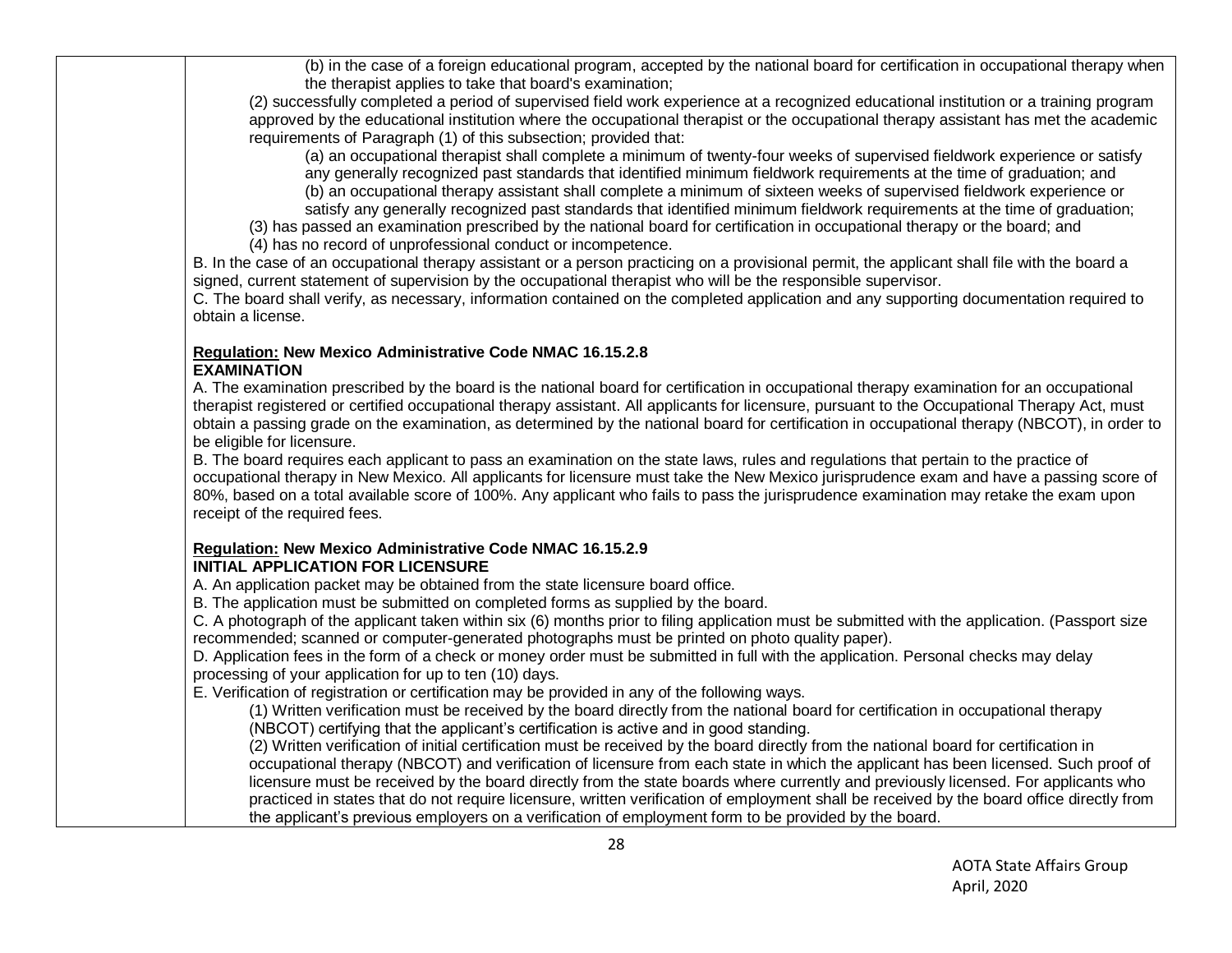|                 | F. An occupational therapy assistant (OTA), shall file with the board a signed, current statement of supervision by the occupational therapist      |
|-----------------|-----------------------------------------------------------------------------------------------------------------------------------------------------|
|                 | (OT) who will be responsible for the supervision of the occupational therapy assistant (OTA). Both the supervisor and supervisee carry              |
|                 | responsibility for notifying the board within ten (10) work days when there is a change of supervisor.                                              |
|                 | G. On-line applications will require a notarized signature card be filed with the board office.                                                     |
|                 | H. All licenses are the property of the board and shall forthwith be returned to the board, if requested.                                           |
|                 | I. No license is valid without the official board seal.                                                                                             |
|                 | J. Questions of felony convictions or misdemeanors involving moral turpitude have to be satisfactorily resolved. The board may require proof        |
|                 | that the person has been sufficiently rehabilitated to warrant the public trust. Proof of sufficient rehabilitation may include, but not be limited |
|                 | to; certified proof of completion of probation or parole supervision, payment of fees, community service or any other court ordered sanction.       |
| <b>New York</b> | Statute: New York Education Law Title 8, Article 156, §7904.                                                                                        |
|                 | Requirements for a professional license.                                                                                                            |
|                 | To qualify for a license as an occupational therapist, an applicant shall fulfill the following requirements:                                       |
|                 | 1. File an application with the department.                                                                                                         |
|                 | 2. Have satisfactorily completed an approved occupational therapy curriculum in a baccalaureate or masters program, or a certificate                |
|                 | program satisfactory to the department which is substantially equivalent to a baccalaureate degree program, in accordance with the                  |
|                 | commissioner's regulations.                                                                                                                         |
|                 | 3. Have a minimum of six months of supervised occupational therapy experience which supervision and experience shall be                             |
|                 | satisfactory to the board of occupational therapy and in accordance with the commissioner's regulations.                                            |
|                 | 4. Pass an examination satisfactory to the board of occupational therapy and in accordance with the commissioner's regulations.                     |
|                 | 5. Be at least twenty-one years of age.                                                                                                             |
|                 | 6. Meet no requirements as to United States citizenship.                                                                                            |
|                 | 7. Be of good moral character as determined by the department.                                                                                      |
|                 | 8. Pay a fee of one hundred forty dollars to the department for admission to a department conducted examination and for an initial                  |
|                 | license, a fee of seventy dollars for each re-examination, a fee of one hundred fifteen dollars for an initial license for persons not              |
|                 | requiring admission to a department conducted examination, and a fee of one hundred fifty-five dollars for each triennial registration              |
|                 | period.                                                                                                                                             |
|                 |                                                                                                                                                     |
|                 | Regulation: 18 New York Comp Codes Rules and Regs, Part 76                                                                                          |
|                 | §76.1 Professional study of occupational therapy.                                                                                                   |
|                 | To meet the professional education requirement for licensure in this State, the applicant shall present evidence of:                                |
|                 | a. a bachelor's or master's degree in occupational therapy from a program registered by the department or accredited by a national                  |
|                 | accreditation agency which is satisfactory to the department; or                                                                                    |
|                 | b. a certificate in occupational therapy from a program registered by the department or accredited by a national accreditation agency               |
|                 | which is satisfactory to the department following the completion of a bachelor's degree from an institution acceptable to the                       |
|                 | department; or                                                                                                                                      |
|                 | c. completion of a program satisfactory to the department of not less than four years of postsecondary study which includes the                     |
|                 | professional study of occupational therapy and which culminates in the degree or diploma accepted by the civil authorities of the                   |
|                 | country in which the studies were completed as preparation in occupational therapy in that country.                                                 |
|                 | §76.2 Supervised experience.                                                                                                                        |
|                 | The six months of full-time supervised experience in occupational therapy may be completed as part of the basic program described in                |
|                 | section 76.1 of this Part. Full-time experience not completed as part of an approved program shall be under the supervision of a licensed           |
|                 | occupational therapist.                                                                                                                             |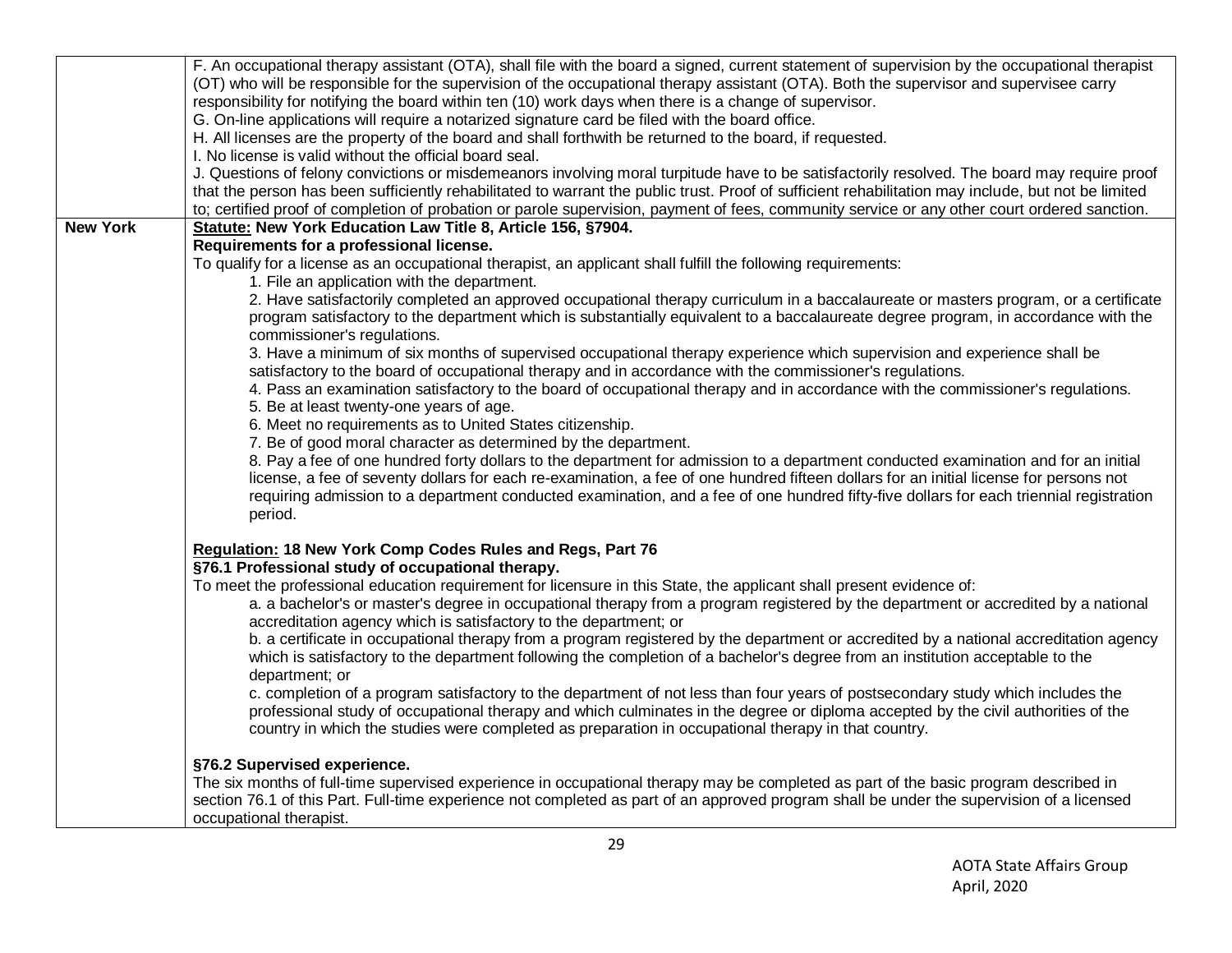|                       | For candidates who have accumulated other than full-time supervised experience, part-time experience may be counted if it is obtained at the<br>rate of at least two full days per week (minimum of 15 hours) and for continuous periods of not less than two months for an accumulated total                                                                                                                                     |
|-----------------------|-----------------------------------------------------------------------------------------------------------------------------------------------------------------------------------------------------------------------------------------------------------------------------------------------------------------------------------------------------------------------------------------------------------------------------------|
|                       | of six months.                                                                                                                                                                                                                                                                                                                                                                                                                    |
|                       | §76.3 Licensing examinations.                                                                                                                                                                                                                                                                                                                                                                                                     |
|                       | The department may accept grades satisfactory to the State Board for Occupational Therapy on the certificate examination of the American<br>Occupational Therapy Association, which may be used in whole or in part.                                                                                                                                                                                                              |
| <b>North Carolina</b> | Statute: North Carolina General Statutes 90-270.70                                                                                                                                                                                                                                                                                                                                                                                |
|                       | <b>REQUIREMENTS FOR LICENSURE</b><br>(a) Any individual who desires to be licensed as an occupational therapist or occupational therapy assistant shall file a written application<br>with the Board on forms provided by the Board, showing to the satisfaction of the Board that the applicant:<br>(1) Is of good moral character; and                                                                                          |
|                       | (2) Has passed an examination approved by the Board as provided in this Article; and                                                                                                                                                                                                                                                                                                                                              |
|                       | Applicants for licensure as an occupational therapist must also have successfully completed an accredited occupational therapy educational<br>curriculum and the required supervised fieldwork as determined by the Board. Applicants for licensure as an occupational therapy assistant<br>must also have successfully completed an accredited occupational therapy assistant educational curriculum and the required supervised |
|                       | fieldwork as determined by the Board.                                                                                                                                                                                                                                                                                                                                                                                             |
|                       | Regulation: North Carolina Administrative Code 21 NCAC §38.0201                                                                                                                                                                                                                                                                                                                                                                   |
|                       | <b>APPLICATION PROCESS</b>                                                                                                                                                                                                                                                                                                                                                                                                        |
|                       | (a) Each applicant, including those trained outside the United States or its territories, for an occupational therapist or occupational therapy<br>assistant license shall complete an application form provided by the Board. This form shall be submitted to the Board and shall be                                                                                                                                             |
|                       | accompanied by:<br>(1) one head and shoulders photograph (passport type), taken within the past six months, of the applicant of acceptable quality for<br>identification, two inches by two inches in size;                                                                                                                                                                                                                       |
|                       | (2) the proper fees, as required by 21 NCAC 38 .0204;                                                                                                                                                                                                                                                                                                                                                                             |
|                       | (3) evidence from the National Board for Certification of Occupational Therapy (NBCOT) of successful completion of the certification<br>examination administered 18 by it. Evidence of successful completion of the NBCOT certification examination shall be accepted as<br>proof of graduation from an accredited curriculum and successful completion of field work requirements;                                               |
|                       | (4) two signed statements on forms provided by the Board attesting to the applicant's good moral character; and                                                                                                                                                                                                                                                                                                                   |
|                       | (5) successful completion of a jurisprudence exam administered by the Board.                                                                                                                                                                                                                                                                                                                                                      |
|                       | (b) An applicant previously licensed in any state re-entering the field of occupational therapy after not practicing occupational therapy for<br>more than 24 months shall complete 90 days of general, supervised, re-entry fieldwork and shall provide to the Board;                                                                                                                                                            |
|                       | (1) a written plan for 90 days of general, supervised, re-entry fieldwork within 10 days of securing employment; and                                                                                                                                                                                                                                                                                                              |
|                       | (2) monthly documentation confirming that the general, supervised, re-entry fieldwork is being provided.                                                                                                                                                                                                                                                                                                                          |
| <b>North Dakota</b>   | Statute: North Dakota Century Code §43-40-08.<br><b>Requirements for licensure.</b>                                                                                                                                                                                                                                                                                                                                               |
|                       | An applicant applying for a license as an occupational therapist or as an occupational therapy assistant shall file a written application                                                                                                                                                                                                                                                                                         |
|                       | provided by the board, demonstrating to the satisfaction of the board that the applicant:                                                                                                                                                                                                                                                                                                                                         |
|                       | 1. Is competent.                                                                                                                                                                                                                                                                                                                                                                                                                  |
|                       | 2. Will adhere to the code of ethics adopted by the board.                                                                                                                                                                                                                                                                                                                                                                        |
|                       | 3. Has successfully completed the academic requirements of an educational program in occupational therapy recognized by the<br>board.                                                                                                                                                                                                                                                                                             |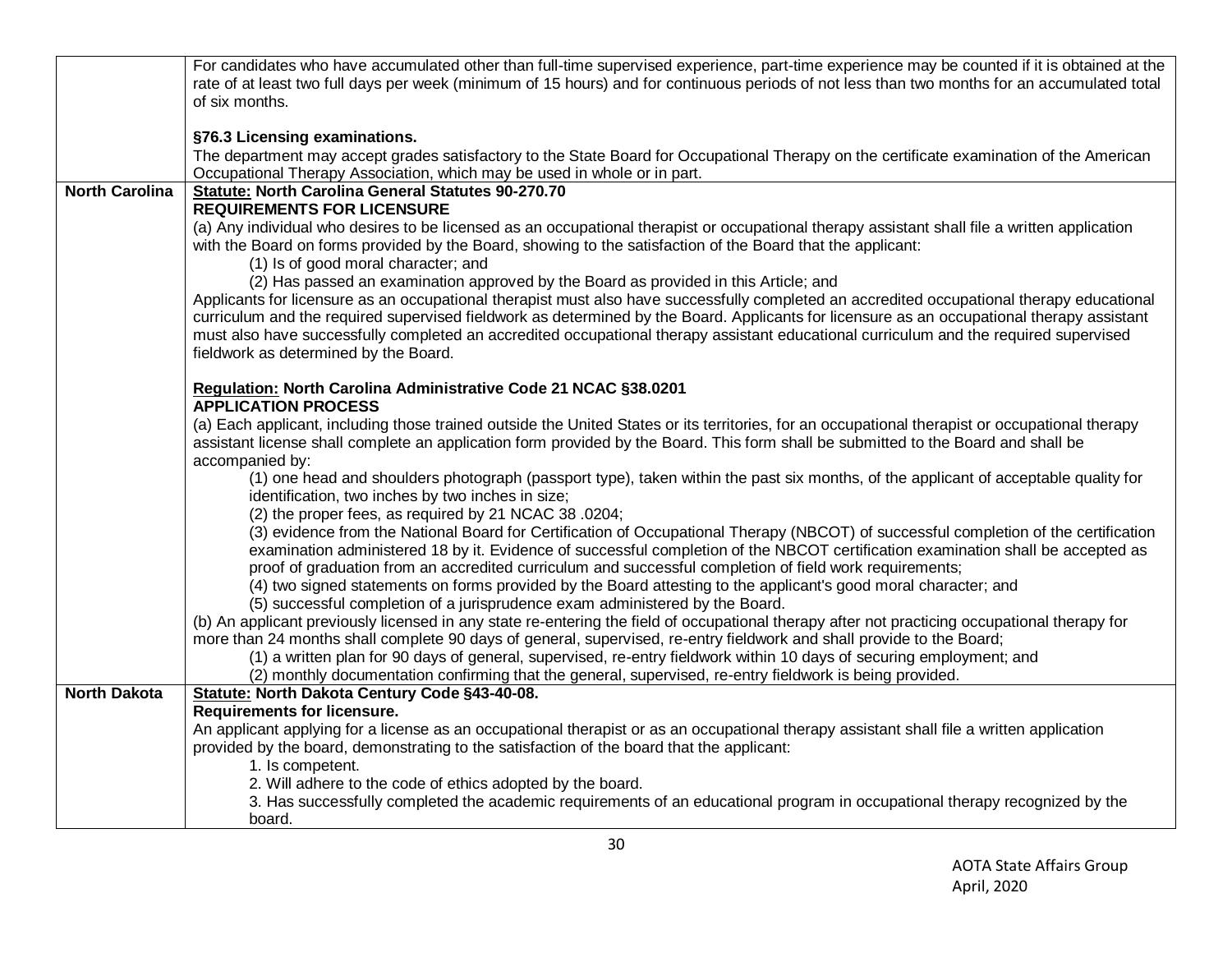|             | a. The occupational therapy educational program must be accredited by a national occupational therapy accrediting agency                                                                                                                                                                                                                                                                                                                                                                                                                                                                                                         |
|-------------|----------------------------------------------------------------------------------------------------------------------------------------------------------------------------------------------------------------------------------------------------------------------------------------------------------------------------------------------------------------------------------------------------------------------------------------------------------------------------------------------------------------------------------------------------------------------------------------------------------------------------------|
|             | approved by the board.<br>b. The occupational therapy assistant educational program must be accredited by a national occupational therapy accrediting<br>agency approved by the board.                                                                                                                                                                                                                                                                                                                                                                                                                                           |
|             | 4. Has successfully completed a period of supervised fieldwork experience required by the accredited educational institution where<br>the applicant met the academic requirements required by a national occupational therapy accrediting agency approved by the board.<br>5. Has passed an examination approved by the board.                                                                                                                                                                                                                                                                                                   |
|             | Regulation: North Dakota Administrative Code 55.5-02-01-01.1.<br>Requirements for licensure.                                                                                                                                                                                                                                                                                                                                                                                                                                                                                                                                     |
|             | 1. To be licensed as an occupational therapist an applicant must meet all of the following requirements:                                                                                                                                                                                                                                                                                                                                                                                                                                                                                                                         |
|             | a. The applicant has a degree from an occupational therapy program accredited by the accreditation council for occupational therapy<br>education or a degree from a foreign occupational therapy program which the national board for certification in occupational therapy<br>deems comparable.                                                                                                                                                                                                                                                                                                                                 |
|             | b. The applicant has passed the occupational therapist registered certification examination administered by the national board for<br>certification in occupational therapy.                                                                                                                                                                                                                                                                                                                                                                                                                                                     |
|             | c. Grounds for denial of the application under North Dakota Century Code section 43-40-16 do not exist.                                                                                                                                                                                                                                                                                                                                                                                                                                                                                                                          |
|             | d. The applicant has completed a self-assessment of the applicant's knowledge of North Dakota laws and rules.                                                                                                                                                                                                                                                                                                                                                                                                                                                                                                                    |
| <b>Ohio</b> | <b>Statute: Ohio Revised Code 4755.07</b>                                                                                                                                                                                                                                                                                                                                                                                                                                                                                                                                                                                        |
|             | License qualifications.                                                                                                                                                                                                                                                                                                                                                                                                                                                                                                                                                                                                          |
|             | No person shall qualify for licensure as an occupational therapist or as an occupational therapy assistant unless the person has shown to the<br>satisfaction of the occupational therapy section of the Ohio occupational therapy, physical therapy, and athletic trainers board that the person:<br>(A) Is of good moral character;                                                                                                                                                                                                                                                                                            |
|             | (B) Has successfully completed the academic requirements of an educational program recognized by the section, including a<br>concentration of instruction in basic human sciences, the human development process, occupational tasks and activities, the health-<br>illness-health continuum, and occupational therapy theory and practice;                                                                                                                                                                                                                                                                                      |
|             | (C) Has successfully completed a period of supervised fieldwork experience at a recognized educational institution of a training<br>program approved by the educational institution where the person met the academic requirements. For an occupational therapist, a<br>minimum of six months of supervised fieldwork experience is required. For an occupational therapy assistant, a minimum of two<br>months of supervised fieldwork experience is required.                                                                                                                                                                  |
|             | (D) Has successfully passed a written examination testing the person's knowledge of the basic and clinical sciences relating to<br>occupational therapy, and occupational therapy theory and practice, including the applicant's professional skills and judgment in the<br>utilization of occupational therapy techniques and methods, and such other subjects as the section may consider useful to determine<br>the applicant's fitness to practice. The section may require separate examinations of applicants for licensure as occupational therapy<br>assistants and applicants for licensure as occupational therapists. |
|             | Applicants for licensure shall be examined at a time and place and under such supervision as the section determines.                                                                                                                                                                                                                                                                                                                                                                                                                                                                                                             |
|             | Regulation: Ohio Administrative Code 4755-3-01                                                                                                                                                                                                                                                                                                                                                                                                                                                                                                                                                                                   |
|             | Applications for initial licensure.                                                                                                                                                                                                                                                                                                                                                                                                                                                                                                                                                                                              |
|             | (C) An applicant for initial licensure by examination shall:                                                                                                                                                                                                                                                                                                                                                                                                                                                                                                                                                                     |
|             | (1) Have completed an occupational therapy program accredited by the accreditation council for occupational therapy education<br>(ACOTE) of the American occupational therapy association (AOTA) or submit evidence satisfactory to the section that the applicant                                                                                                                                                                                                                                                                                                                                                               |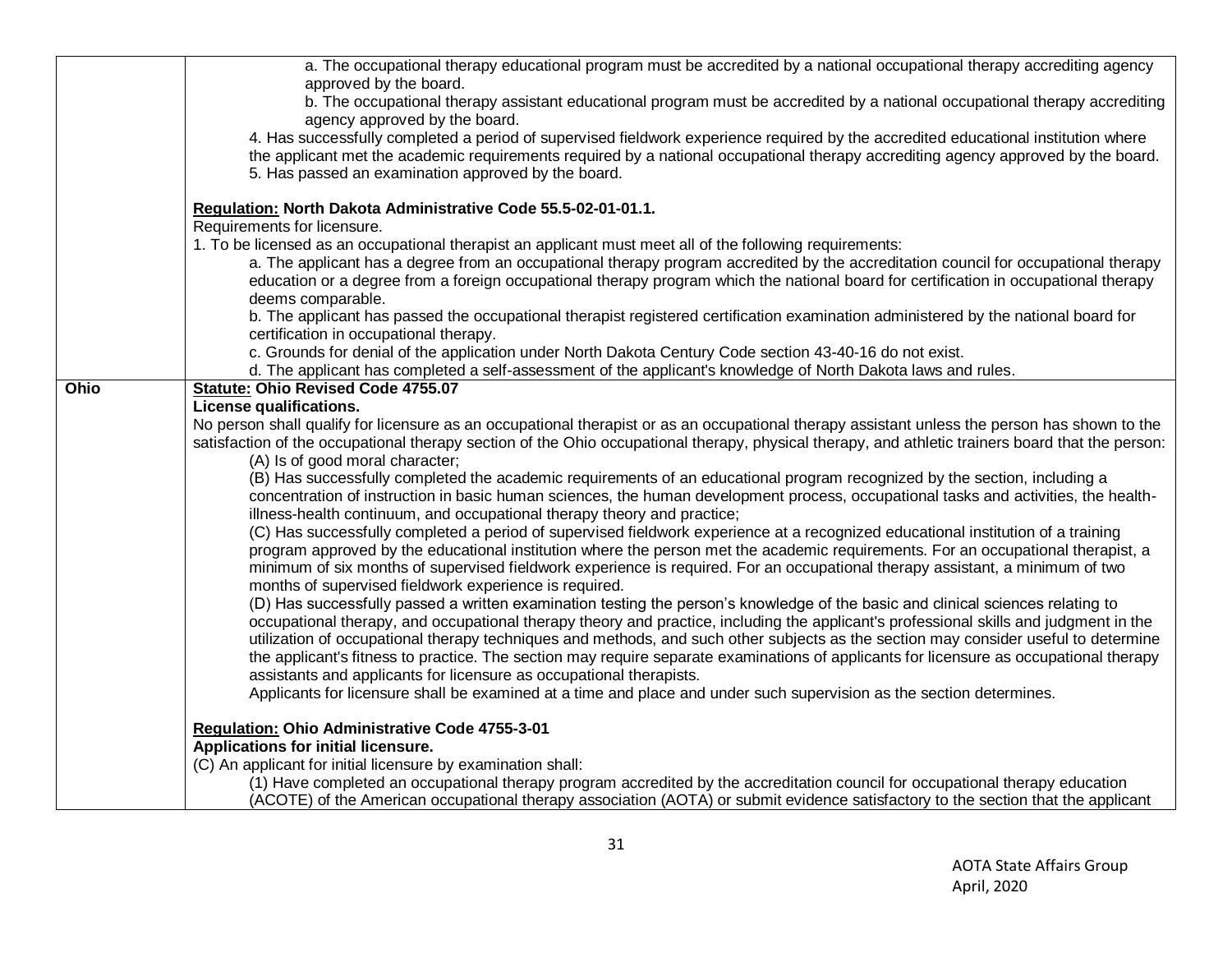|                 | completed an educational program substantially equivalent to the requirements established in rule 4755-3-03 of the administrative                                                                                                                                                                                                                                                                                                                                                                                                                                                                                                                                                                            |
|-----------------|--------------------------------------------------------------------------------------------------------------------------------------------------------------------------------------------------------------------------------------------------------------------------------------------------------------------------------------------------------------------------------------------------------------------------------------------------------------------------------------------------------------------------------------------------------------------------------------------------------------------------------------------------------------------------------------------------------------|
|                 | code:                                                                                                                                                                                                                                                                                                                                                                                                                                                                                                                                                                                                                                                                                                        |
|                 | (2) Have passed the certification examination administered by the national board for certification in occupational therapy, inc.<br>(NBCOT); and                                                                                                                                                                                                                                                                                                                                                                                                                                                                                                                                                             |
|                 | (3) Not be licensed or ever been licensed in any state or territory of the United States as an:                                                                                                                                                                                                                                                                                                                                                                                                                                                                                                                                                                                                              |
|                 | (a) Occupational therapist to apply for initial licensure by examination as an occupational therapist; or                                                                                                                                                                                                                                                                                                                                                                                                                                                                                                                                                                                                    |
|                 | (b) Occupational therapy assistant to apply for initial licensure by examination as an occupational therapy assistant.                                                                                                                                                                                                                                                                                                                                                                                                                                                                                                                                                                                       |
| <b>Oklahoma</b> | Statute: Oklahoma Statutes, Title 59, Section 888.6                                                                                                                                                                                                                                                                                                                                                                                                                                                                                                                                                                                                                                                          |
|                 | An applicant applying for a license as an occupational therapist or as an occupational therapy assistant shall file written application on forms                                                                                                                                                                                                                                                                                                                                                                                                                                                                                                                                                             |
|                 | provided by the Board, as recommended by the Committee, showing to the satisfaction of the Board that the applicant meets the following                                                                                                                                                                                                                                                                                                                                                                                                                                                                                                                                                                      |
|                 | requirements:                                                                                                                                                                                                                                                                                                                                                                                                                                                                                                                                                                                                                                                                                                |
|                 | 1. Residence: Applicants need not be a resident of this state;                                                                                                                                                                                                                                                                                                                                                                                                                                                                                                                                                                                                                                               |
|                 | 2. Character: Applicants shall meet the standards of the Code of Ethics and licensure rules adopted by the Board to safeguard the                                                                                                                                                                                                                                                                                                                                                                                                                                                                                                                                                                            |
|                 | public;                                                                                                                                                                                                                                                                                                                                                                                                                                                                                                                                                                                                                                                                                                      |
|                 | 3. Education: Applicants shall present evidence satisfactory to the Board of having successfully completed the academic<br>requirements of an educational program in occupational therapy recognized by the Board, with concentration in biological or physical<br>science, psychology and sociology, and with education in selected manual skills. For an occupational therapist the educational<br>program shall be accredited by the Accreditation Council for Occupational Therapy Education (ACOTE). For an occupational therapy<br>assistant, such a program shall be approved by ACOTE;                                                                                                               |
|                 | 4. Experience: Applicants shall submit to the Board evidence of having successfully completed a period of supervised field work<br>experience at a recognized educational institution or a training program approved by the educational institution where he or she met<br>the academic requirements. For an occupational therapist, a minimum of six (6) months of supervised field work experience is<br>required. For an occupational therapy assistant, a minimum of two (2) months of supervised field work experience is required;<br>5. Examination: Applicants shall submit to the Board evidence of having successfully completed an examination as provided for in<br>Section 888.7 of this title. |
|                 | Regulation: Oklahoma Administrative Code 435:30-1-3                                                                                                                                                                                                                                                                                                                                                                                                                                                                                                                                                                                                                                                          |
|                 | Licensure by examination                                                                                                                                                                                                                                                                                                                                                                                                                                                                                                                                                                                                                                                                                     |
|                 | Requirements for licensure by examination for Occupational Therapists or Occupational Therapy Assistants are as follows:<br>(1) All applicants for licensure by examination must meet the statutory requirements set forth in the Oklahoma Occupational Therapy<br>Practice Act, hereinafter referred to as Act.                                                                                                                                                                                                                                                                                                                                                                                             |
|                 | (2) The State Board of Medical Licensure and Supervision, hereinafter referred to as Board, recognizes and approves the<br>Examination of the National Board for Certification in Occupational Therapy (NBCOT) as an examination acceptable for licensure of<br>an occupational therapist or occupational therapy assistant.                                                                                                                                                                                                                                                                                                                                                                                 |
|                 | (3) In the event the Board administers the examination set forth in (2) of this section or any other examination approved by them, the<br>application for licensure by examination must be on file at the office of the Board at least 30 days prior to the examination. No person<br>shall be admitted to the examination until satisfactory evidence is submitted to the Board of his/her qualifications to be admitted to                                                                                                                                                                                                                                                                                 |
|                 | such examination.                                                                                                                                                                                                                                                                                                                                                                                                                                                                                                                                                                                                                                                                                            |
|                 | (4) Submission of proof of scores of a passing grade, as determined by the NBCOT, shall constitute satisfactory evidence of                                                                                                                                                                                                                                                                                                                                                                                                                                                                                                                                                                                  |
|                 | applicant's qualifications for licensure. Applicants must have the scores submitted to this Board through a reporting service approved<br>by this Board.                                                                                                                                                                                                                                                                                                                                                                                                                                                                                                                                                     |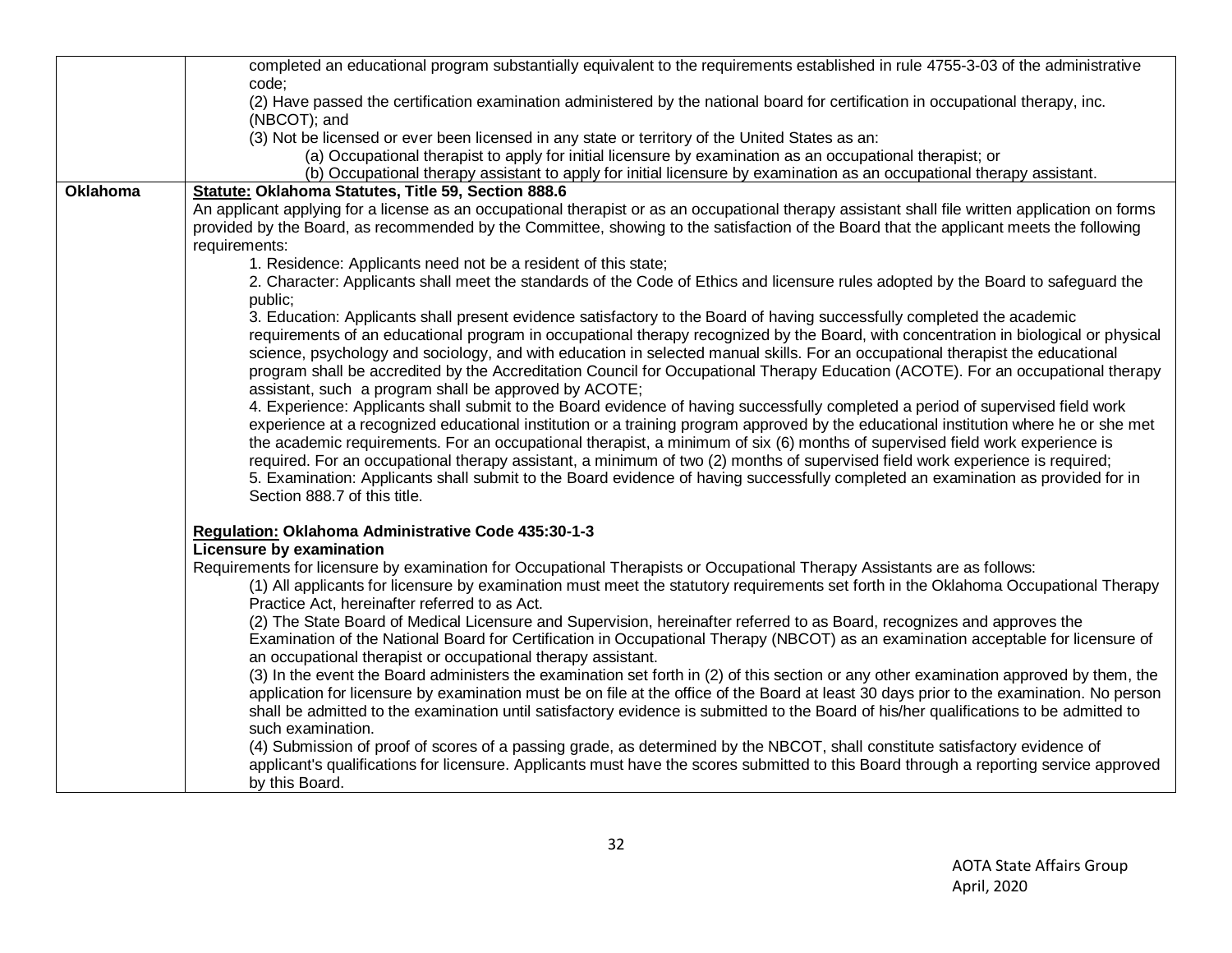|              | (5) An applicant who meets academic, clinical and educational requirements for licensure as an Occupational Therapist or                       |
|--------------|------------------------------------------------------------------------------------------------------------------------------------------------|
|              | Occupational Therapy Assistant may practice under the direct, on-sight supervision of a licensed Occupational Therapist in the status          |
|              | of a graduate Occupational Therapy student or a graduate Occupational Therapy Assistant.                                                       |
|              | (A) Said status will be communicated to the applicant by informal letter from the Board staff. Such status is not tantamount to                |
|              | licensure and does not constitute licensure in any form. A person in this temporary status must identify himself/herself as                    |
|              | such and may not hold himself or herself out as a licensed Occupational Therapist or Occupational Therapy Assistant.                           |
|              | (B) This temporary status may be valid for up to one year. After one year, the graduate Occupational Therapist student or                      |
|              | graduate Occupational Therapy Assistant student may not practice in Oklahoma until a passing score on the exam is                              |
|              |                                                                                                                                                |
|              | received.                                                                                                                                      |
|              | (6) Upon failure of examination by any applicant for Occupational Therapist or Occupational Therapy Assistant licensure, said                  |
|              | applicant may still function as a graduate Occupational Therapist student or a graduate Occupational Therapy Assistant student. The            |
|              | status of said applicant will be reviewed at each meeting of the Occupational Therapy Advisory Committee.                                      |
|              | (7) The Committee may in its discretion require any applicant to appear in person before the Committee in connection with                      |
|              | consideration of said initial licensure.                                                                                                       |
| Oregon       | <b>Oregon: Oregon Revised Statutes 675.240</b>                                                                                                 |
|              | Qualifications for licensing as occupational therapist; rules.                                                                                 |
|              | Except as provided in ORS 675.270, an applicant for licensure under ORS 675.210 to 675.340 as an occupational therapist must:                  |
|              | (1) Have successfully completed an educational program in occupational therapy recognized by the Occupational Therapy Licensing                |
|              | Board, with concentration in biological or physical science, psychology and sociology, and with education in selected manual skills.           |
|              | (2) Pass to the satisfaction of the board an examination adopted by the board to determine the fitness of the applicant for practice as        |
|              | an occupational therapist or be entitled to be licensed as provided in ORS 675.270.                                                            |
|              | (3) Have successfully completed at least six months of supervised field work that complies with rules adopted by the board.                    |
|              | (4) Comply with continuing education requirements as adopted by the board by rule.                                                             |
|              | (5) If an applicant has been unlicensed for more than three years, complete a board-approved reentry program or retake the board               |
|              | approved national examination to determine fitness for practice as an occupational therapist.                                                  |
|              |                                                                                                                                                |
|              | Regulations: Oregon Administrative Rules 339-010-0015<br>License Examinations Approved by the Board                                            |
|              |                                                                                                                                                |
|              | (1) Pursuant to ORS 675.240(1)(b) and (2), the Board adopts the current certification examination and passing score of the National            |
|              | Board For Certification in Occupational Therapy as the examination to determine the fitness of applicants for practice as an                   |
|              | occupational therapist.                                                                                                                        |
|              | (2) Pursuant to ORS 675.250(3), the Board approves the current certification examination and passing score of the National Board               |
|              | For Certification in Occupational Therapy as the examination to determine the fitness of applicants for practice as an occupational            |
|              | therapy assistant.                                                                                                                             |
| Pennsylvania | Statute: Pennsylvania Unconsolidated Statutes, 1982, P.L. 502, No. 140                                                                         |
|              | Section 8. Requirements for licensure.                                                                                                         |
|              | An applicant applying for a license as an occupational therapist or as an occupational therapy assistant shall submit a written application on |
|              | forms provided by the board evidencing and showing to the satisfaction of the board that he or she:                                            |
|              | (1) Is of good moral character.                                                                                                                |
|              | (2) Has completed the academic requirements of an approved educational program in occupational therapy recognized by the board                 |
|              | with the advice and consultation of recognized national accrediting agencies and professional organizations including the American             |
|              | Occupational Therapy Association as follows:                                                                                                   |
|              | (i) For an occupational therapist, a four-year program, or its equivalent as established by the board.                                         |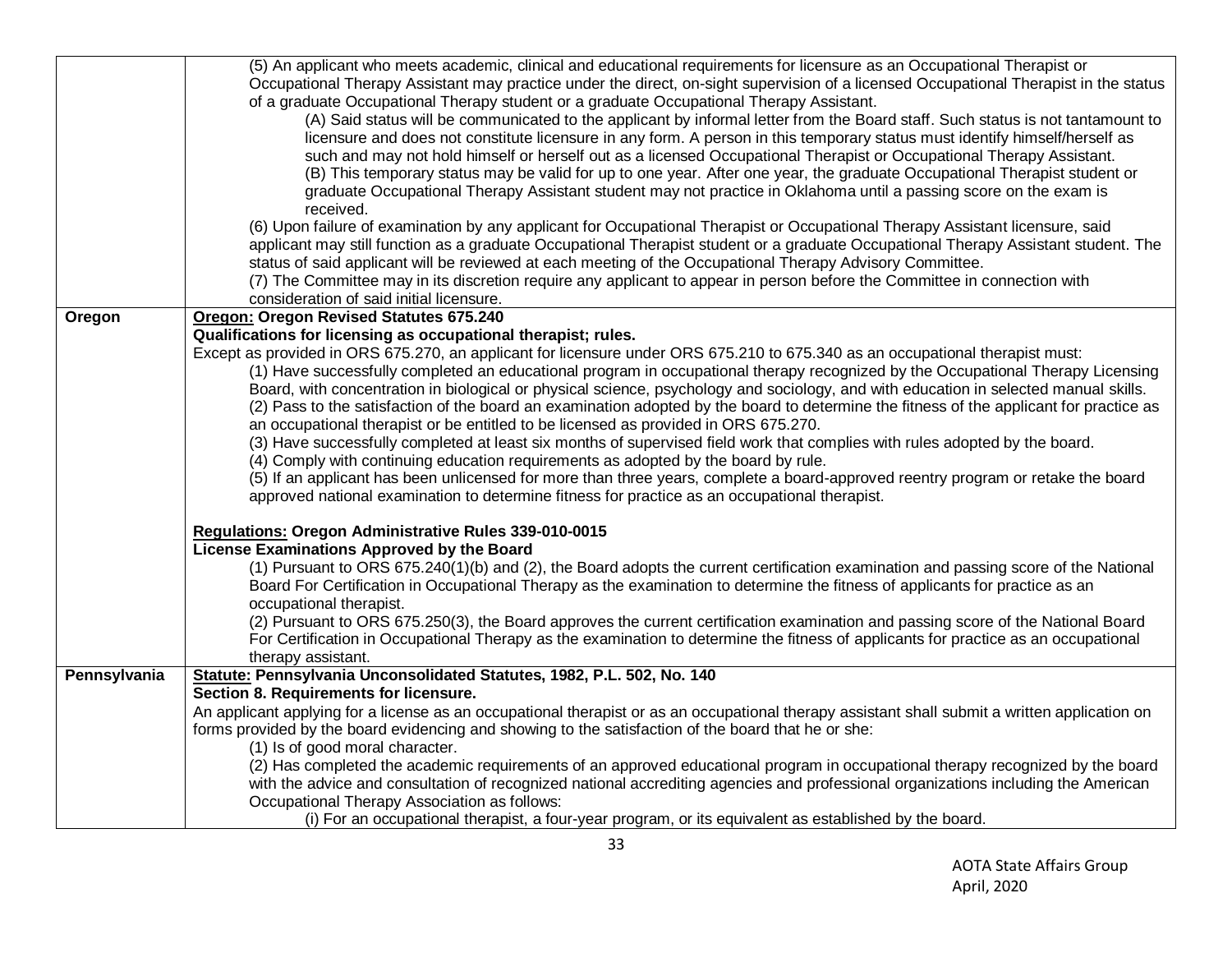|                     | (ii) For an occupational therapy assistant, a two-year program, or its equivalent as established by the board.<br>(3) Has successfully completed a period of supervised fieldwork experience at a recognized educational institute or a training<br>program approved by the educational institution where the academic requirements met were as follows:<br>(i) For an occupational therapist a minimum of six months of supervised fieldwork experience.<br>(ii) For an occupational therapy assistant, a minimum of two months of supervised fieldwork.<br>(4) Has passed an examination approved by the board. |
|---------------------|-------------------------------------------------------------------------------------------------------------------------------------------------------------------------------------------------------------------------------------------------------------------------------------------------------------------------------------------------------------------------------------------------------------------------------------------------------------------------------------------------------------------------------------------------------------------------------------------------------------------|
|                     | Regulation: Pennsylvania Code §42.13                                                                                                                                                                                                                                                                                                                                                                                                                                                                                                                                                                              |
|                     | Application for licensure.                                                                                                                                                                                                                                                                                                                                                                                                                                                                                                                                                                                        |
|                     | To apply for licensure, an applicant shall pay the required fee and submit evidence satisfactory to the Board on forms provided by the Board<br>that the applicant meets the following criteria:                                                                                                                                                                                                                                                                                                                                                                                                                  |
|                     | (1) Is of good moral character.                                                                                                                                                                                                                                                                                                                                                                                                                                                                                                                                                                                   |
|                     | (2) Has met the academic requirements of an educational program in occupational therapy approved by the Board, or an equivalent<br>program as defined in § 42.1 (relating to definitions).                                                                                                                                                                                                                                                                                                                                                                                                                        |
|                     | (3) Has successfully completed a period of supervised fieldwork experience at a recognized educational institute or a training<br>program approved by the educational institution where the academic requirements were met as follows:                                                                                                                                                                                                                                                                                                                                                                            |
|                     | (i) For an occupational therapist, a minimum of 6 months of supervised fieldwork.                                                                                                                                                                                                                                                                                                                                                                                                                                                                                                                                 |
|                     | (ii) For an occupational therapy assistant, a minimum of 2 months of supervised fieldwork.                                                                                                                                                                                                                                                                                                                                                                                                                                                                                                                        |
|                     | (4) Has passed the licensure examination or has qualified for a waiver of the licensure examination under § 42.12 (relating to waiver                                                                                                                                                                                                                                                                                                                                                                                                                                                                             |
|                     | of licensure examination).                                                                                                                                                                                                                                                                                                                                                                                                                                                                                                                                                                                        |
| <b>Puerto Rico</b>  | Statute: Puerto Rico Laws Annotated § 20 L.P.R.A. sec. 1035                                                                                                                                                                                                                                                                                                                                                                                                                                                                                                                                                       |
|                     | License application (English Translation)                                                                                                                                                                                                                                                                                                                                                                                                                                                                                                                                                                         |
|                     | Every occupational therapist or assistant in occupational therapy interested in obtaining a license as such to practice his profession in Puerto<br>Rico shall fill in the form provided for such purposes by the Board.                                                                                                                                                                                                                                                                                                                                                                                          |
|                     | Any applicant for an occupational therapist or assistant in occupational therapy license shall meet the following requirements:<br>(1) Be of legal age if applying for an occupational therapist license, or be eighteen (18) years of age or older in the case of an<br>assistant in occupational therapy.                                                                                                                                                                                                                                                                                                       |
|                     | (2) Have resided in Puerto Rico for the six (6) months prior to the examination application, except for sporadic trips out of the country.<br>(3) All occupational therapists shall present before the Board a diploma or graduation certificate, as well as an official academic<br>record transcription, attesting that the applicant has passed or satisfactorily completed a program of studies in an educational<br>institution recognized by the Council on Higher Education of Puerto Rico, or in an educational institution of the United States or                                                       |
|                     | abroad that is recognized or accredited by the corresponding authority and that meets, to the satisfaction of the Council on Higher<br>Education, the minimum requirements of an occupational therapy study program.                                                                                                                                                                                                                                                                                                                                                                                              |
|                     | (4) All assistants in occupational therapy shall present before the Board a diploma or graduation certificate, as well as an official                                                                                                                                                                                                                                                                                                                                                                                                                                                                             |
|                     | academic record transcription, attesting that the applicant has passed or satisfactorily completed an assistant in occupational therapy                                                                                                                                                                                                                                                                                                                                                                                                                                                                           |
|                     | study program in an educational institution recognized by the Council on Higher Education of Puerto Rico, or in an educational                                                                                                                                                                                                                                                                                                                                                                                                                                                                                    |
|                     | institution of the United States or abroad recognized or accredited by the corresponding authority and that meets, to the satisfaction                                                                                                                                                                                                                                                                                                                                                                                                                                                                            |
|                     | of the Council on Higher Education, the minimum requirements of an assistant in occupational therapy study program.                                                                                                                                                                                                                                                                                                                                                                                                                                                                                               |
| <b>Rhode Island</b> | Statute: Rhode Island General Laws §§ 5-40.1-8                                                                                                                                                                                                                                                                                                                                                                                                                                                                                                                                                                    |
|                     | <b>Requirements for licensure.</b><br>(a) Any applicant seeking licensure as an occupational therapist or occupational therapy assistant in this state must:                                                                                                                                                                                                                                                                                                                                                                                                                                                      |
|                     | (1) be at least eighteen (18) years of age;                                                                                                                                                                                                                                                                                                                                                                                                                                                                                                                                                                       |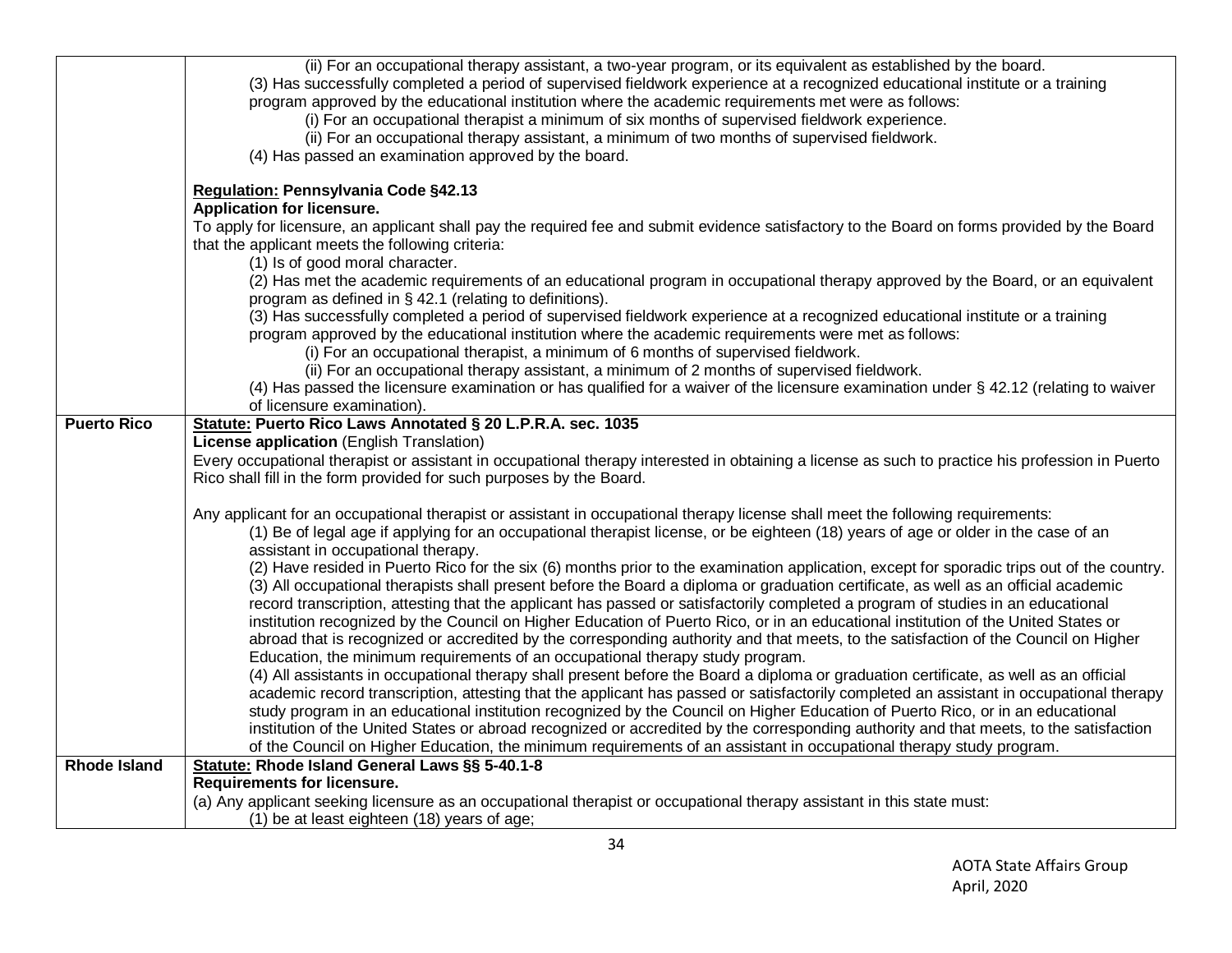| (2) be of good moral character;                                                                                                            |
|--------------------------------------------------------------------------------------------------------------------------------------------|
| (3) have successfully completed the academic requirements of an education program in occupational therapy accredited by the                |
| American Occupational Therapy Association's Accreditation Council for Occupational Therapy Education or such other accrediting             |
| agency as may be approved by the Board;                                                                                                    |
| (4) have successfully completed a period of supervised fieldwork experience arranged by the recognized educational institution             |
| where he or she met the academic requirements;                                                                                             |
| i. for an occupational therapist, a minimum of twenty-four (24) weeks of supervised fieldwork experience is required;                      |
| ii. for an occupational therapy assistant, a minimum of twelve (12) weeks is required;                                                     |
| (5) have successfully passed the National Certification Examination for Occupational Therapists, Registered or National Certification      |
| Examination for Occupational Therapy Assistants of the National Board for Certification in Occupational Therapy (NBCOT) or other           |
|                                                                                                                                            |
| occupational therapy certification examination as approved by the Board.                                                                   |
| Regulation: Rhode Island Rules and Regulations R5-40.1-OCC Section 3.0                                                                     |
| <b>Qualifications for Licensure</b>                                                                                                        |
| 3.1 Any applicant seeking licensure as an occupational therapist or occupational therapy assistant in this state must:                     |
| a) be at least eighteen (18) years of age;                                                                                                 |
| b) be of good moral character;                                                                                                             |
| c) have successfully completed the academic requirements of an education program in occupational therapy accredited by the                 |
| American Occupational Therapy Association's Accreditation Council for Occupational Therapy Education or such other accrediting             |
| agency as may be approved by the Board;                                                                                                    |
| d) have successfully completed a period of supervised fieldwork experience arranged by the recognized educational institution where        |
| he or she met the academic requirements;                                                                                                   |
| i. for an occupational therapist, a minimum of twenty-four (24) weeks of supervised fieldwork experience is required;                      |
| ii. for an occupational therapy assistant, a minimum of twelve (12) weeks is required;                                                     |
| e) have successfully passed the National Certification Examination for Occupational Therapists, Registered or National Certification       |
| Examination for Occupational Therapy Assistants of the National Board for Certification in Occupational Therapy (NBCOT) or other           |
| occupational therapy certification examination as approved by the Board.                                                                   |
| <b>South Carolina</b><br>Statute: South Carolina Code 40-36-230                                                                            |
| Applications for licensure as occupational therapist or assistant; license requirements.                                                   |
| (A) An applicant for licensure as an occupational therapist shall file a written application on forms provided by the board showing to the |
| satisfaction of the board that the applicant:                                                                                              |
| (1) has graduated from an occupational therapy educational program approved by ACOTE or other AOTA endorsed accrediting body               |
| for occupational therapy or other educational program which the board considers to be substantially equivalent;                            |
| (2) has completed successfully a minimum of six months of supervised field work experience at an educational institution approved          |
| by the educational institution where the applicant met the academic requirements;                                                          |
| (3) has passed a board-approved certification exam for the occupational therapist; and                                                     |
| (4) is in good standing with NBCOT or other board-approved certification program.                                                          |
|                                                                                                                                            |
| <b>Regulation: South Carolina Regulations 94-04</b>                                                                                        |
| <b>General Licensing Provisions for Occupational Therapists.</b>                                                                           |
| An applicant for initial licensure as an occupational therapist must:                                                                      |
| (1) be a graduate of an occupational therapy educational program approved by the Board; and                                                |
| (2) submit an application on a form approved by the Board, along with the required fee; and                                                |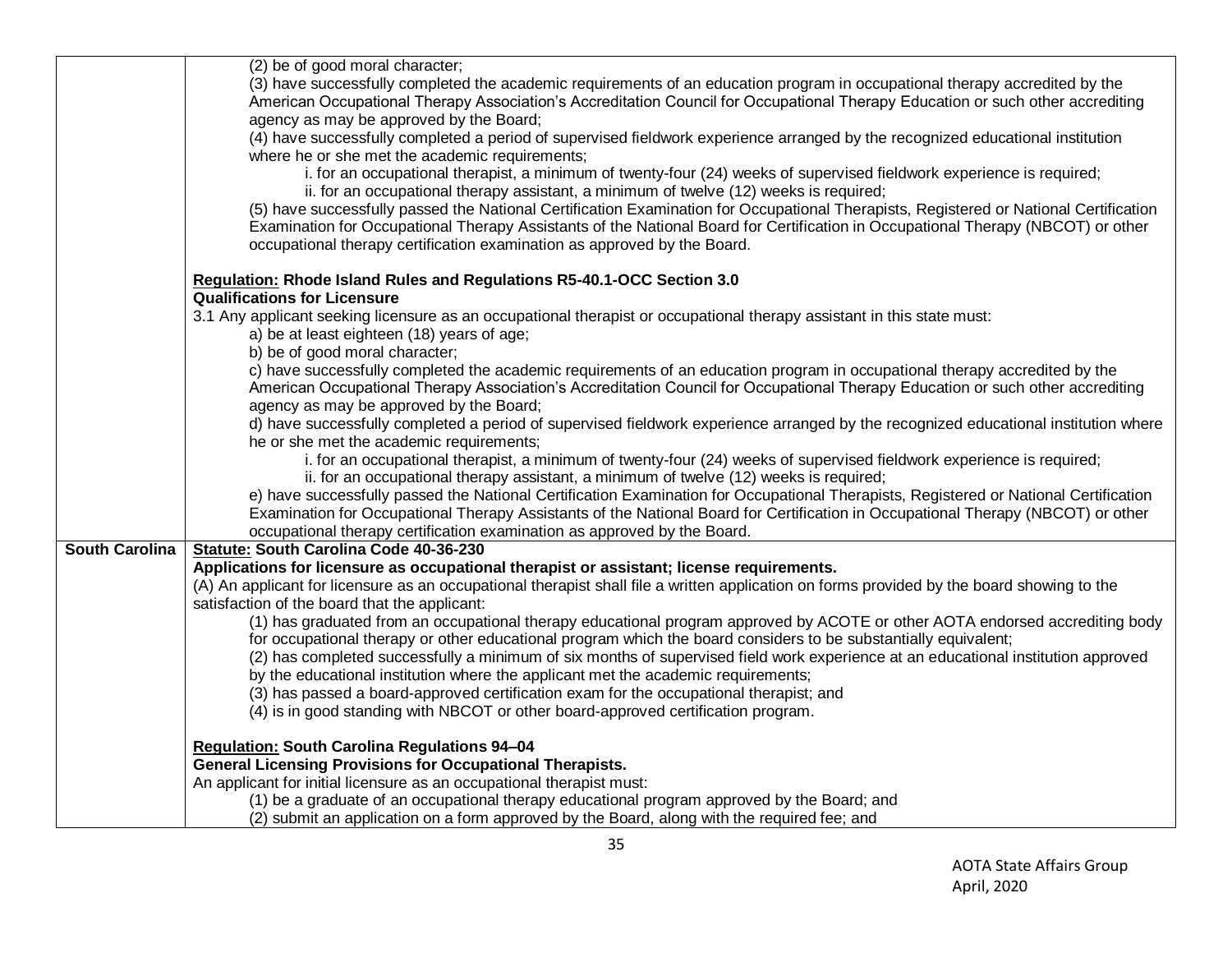|                     | (3) pass an examination approved by the Board; and                                                                                                                                                                                                                                                  |
|---------------------|-----------------------------------------------------------------------------------------------------------------------------------------------------------------------------------------------------------------------------------------------------------------------------------------------------|
|                     | (4) submit proof satisfactory to the Board that the applicant is in good standing with the National Board for Certification in                                                                                                                                                                      |
|                     | Occupational Therapy (NBCOT) or other Board-approved certification program.                                                                                                                                                                                                                         |
| <b>South Dakota</b> | Statute: South Dakota Codified Laws §36-31-6                                                                                                                                                                                                                                                        |
|                     | <b>Application for licensure--Requirements.</b>                                                                                                                                                                                                                                                     |
|                     | Any applicant applying for a license as an occupational therapist or as an occupational therapy assistant shall file a written application<br>provided by the board, showing to the satisfaction of the board that he meets the following requirements:                                             |
|                     | (1) Residence: Applicant need not be a resident of this state;                                                                                                                                                                                                                                      |
|                     | (2) Character: Applicant shall be of good moral character;                                                                                                                                                                                                                                          |
|                     | (3) Education: Applicant shall present evidence satisfactory to the board of having successfully completed the academic<br>requirements of an educational program in occupational therapy recognized by the board:                                                                                  |
|                     | (a) The occupational therapy educational program shall be accredited by the committee on allied health education and                                                                                                                                                                                |
|                     | accreditation/American Medical Association in collaboration with the American Occupational Therapy Association;<br>(b) The occupational therapy assistant educational program shall be approved by the American Occupational Therapy                                                                |
|                     | Association.                                                                                                                                                                                                                                                                                        |
|                     | (4) Experience: Applicant shall submit to the board evidence of having successfully completed a period of supervised fieldwork<br>experience arranged by the recognized educational institution where he met the academic requirements or by the nationally<br>recognized professional association: |
|                     | (a) For an occupational therapist, a minimum of six months of supervised fieldwork experience is required;                                                                                                                                                                                          |
|                     | (b) For an occupational therapy assistant, a minimum of two months of supervised fieldwork experience is required.                                                                                                                                                                                  |
|                     | (5) Examination: An applicant for licensure as an occupational therapist or as an occupational therapy assistant shall pass an                                                                                                                                                                      |
|                     | examination approved by the board upon recommendation by the occupational therapy committee.                                                                                                                                                                                                        |
|                     | Regulation: South Dakota Administrative Rules 20:64:02:01                                                                                                                                                                                                                                           |
|                     | <b>Examination</b>                                                                                                                                                                                                                                                                                  |
|                     | The examination approved by the board is the certification examination of the National Board for Certification of Occupational Therapy.                                                                                                                                                             |
| <b>Tennessee</b>    | Statute: Tennessee Code 63-13-202                                                                                                                                                                                                                                                                   |
|                     | Applicants for licensure -- Qualifications -- Examinations.                                                                                                                                                                                                                                         |
|                     | An applicant for licensure as an occupational therapist or as an occupational therapy assistant shall file an application showing, to the                                                                                                                                                           |
|                     | satisfaction of the board of occupational therapy, that the applicant:                                                                                                                                                                                                                              |
|                     | (1) Is of good moral character;                                                                                                                                                                                                                                                                     |
|                     | (2) Has successfully completed the academic requirements of an educational program accredited by ACOTE or its predecessor<br>organization. The accredited program shall be a program for occupational therapists or a program for occupational therapy                                              |
|                     | assistants, depending upon the category of licensure for which the applicant is applying;                                                                                                                                                                                                           |
|                     | (3) Has successfully completed the period of supervised fieldwork experience required by ACOTE; and                                                                                                                                                                                                 |
|                     | (4) Has made an acceptable score on a written or computerized examination designed to test the applicant's knowledge of the basic                                                                                                                                                                   |
|                     | and clinical services related to occupational therapy, occupational therapy techniques and methods and other subjects that may help                                                                                                                                                                 |
|                     | to determine an applicant's fitness to practice. The board of occupational therapy shall approve an examination for occupational                                                                                                                                                                    |
|                     | therapists and an examination for occupational therapy assistants and shall establish standards for acceptable performance on each                                                                                                                                                                  |
|                     | examination. The board is authorized to use the entry level national examinations prepared and administered by NBCOT as the<br>examinations used to test applicants for licensure as occupational therapists or occupational therapy assistants and is authorized to                                |
|                     | use the standards of NBCOT in determining an acceptable score on each examination.                                                                                                                                                                                                                  |
|                     |                                                                                                                                                                                                                                                                                                     |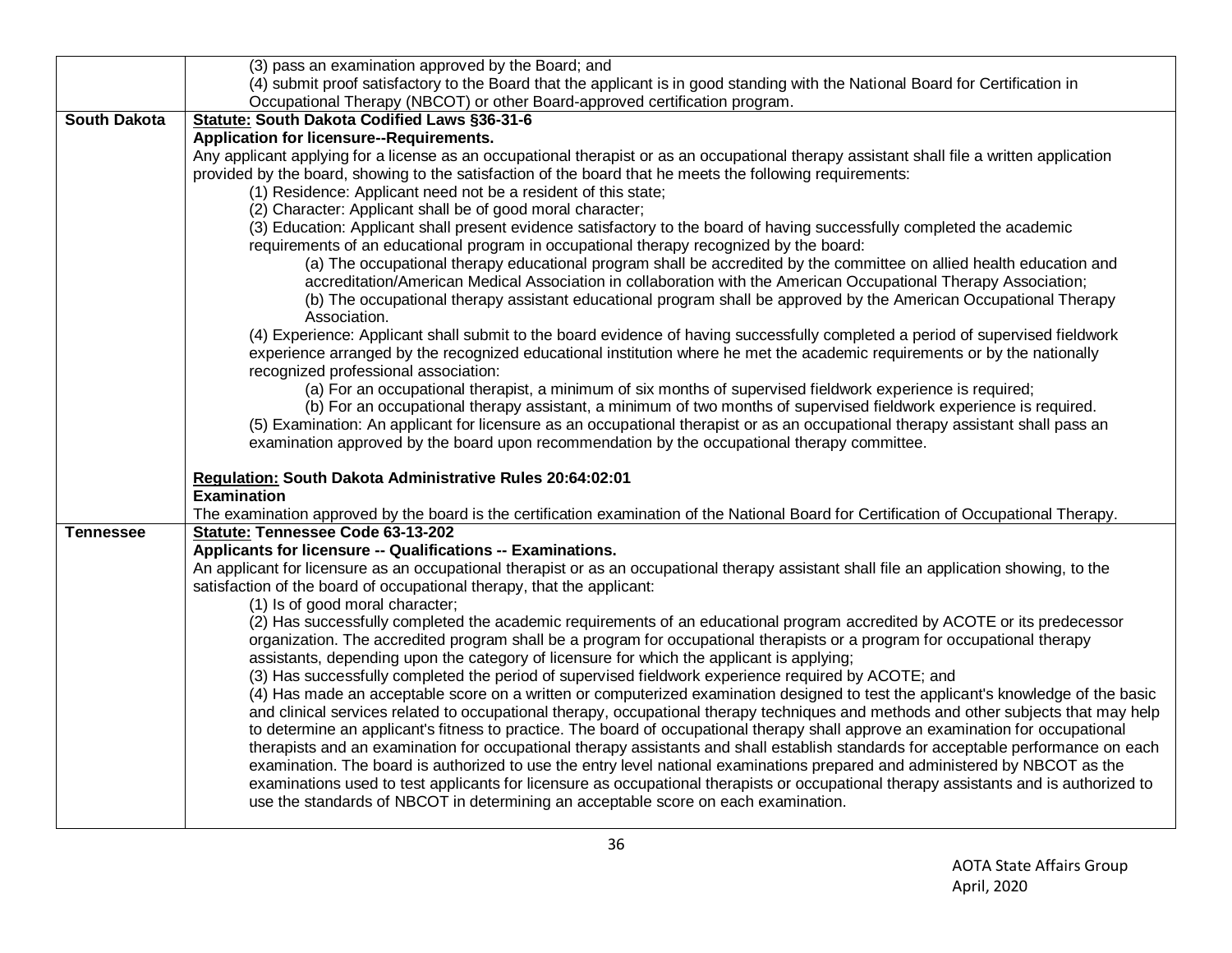|       | Regulation: Tennessee Rules §1150-02-.04<br><b>QUALIFICATIONS FOR LICENSURE.</b>                                                                                                                                                                                     |
|-------|----------------------------------------------------------------------------------------------------------------------------------------------------------------------------------------------------------------------------------------------------------------------|
|       | (1) To qualify for licensure as an occupational therapist, an applicant must:                                                                                                                                                                                        |
|       | (a) Be of good moral character;                                                                                                                                                                                                                                      |
|       | (b) Have successfully completed the academic requirements of an educational program for occupational therapists accredited by the                                                                                                                                    |
|       | Accreditation Council for Occupational Therapy Education (ACOTE) or its predecessor organization;                                                                                                                                                                    |
|       | (c) Have successfully completed the supervised fieldwork experience required by ACOTE; and                                                                                                                                                                           |
|       | (d) Pass the National Board for Certification in Occupational Therapy Examination administered by the National Board for                                                                                                                                             |
|       | Certification in Occupational Therapy; or be eligible for licensure as provided in T.C.A. § 63-13-213.                                                                                                                                                               |
| Texas | <b>Statute: Texas Occupations Code §454.203</b>                                                                                                                                                                                                                      |
|       | QUALIFICATIONS FOR OCCUPATIONAL THERAPIST OR OCCUPATIONAL THERAPY ASSISTANT LICENSE.                                                                                                                                                                                 |
|       | (a) An applicant for an occupational therapist license or an occupational therapy assistant license must present evidence satisfactory to the                                                                                                                        |
|       | board that the applicant has:<br>(1) successfully completed the academic requirements of an educational program in occupational therapy recognized by the board,                                                                                                     |
|       | as provided by §454.204;                                                                                                                                                                                                                                             |
|       | (2) successfully completed a period of supervised field work experience arranged by the recognized educational institution at which                                                                                                                                  |
|       | the applicant met the academic requirements; and                                                                                                                                                                                                                     |
|       | (3) passed an examination as provided by §454.207.                                                                                                                                                                                                                   |
|       | (b) To satisfy the supervised field work experience required by Subsection (a)(2):                                                                                                                                                                                   |
|       | (1) an occupational therapist must have completed a period of at least six months; and                                                                                                                                                                               |
|       | (2) an occupational therapy assistant must have completed a period of at least two months.                                                                                                                                                                           |
|       |                                                                                                                                                                                                                                                                      |
|       | <b>Statute: Texas Occupations Code §454.204</b>                                                                                                                                                                                                                      |
|       | <b>EDUCATIONAL REQUIREMENTS.</b>                                                                                                                                                                                                                                     |
|       | To satisfy §454.203(a)(1):                                                                                                                                                                                                                                           |
|       | (1) an applicant applying for an occupational therapist license must have, from a program approved by the Accreditation Council for<br>Occupational Therapy Education, its predecessor organization, or another national credentialing agency approved by the board: |
|       | (A) a baccalaureate degree in occupational therapy, if the applicant graduated before January 1, 2007;                                                                                                                                                               |
|       | (B) a certificate evidencing successful completion of required undergraduate occupational therapy course work awarded to                                                                                                                                             |
|       | persons with a baccalaureate degree that is not in occupational therapy, if the applicant graduated before January 1, 2007; or                                                                                                                                       |
|       | (C) a postbaccalaureate degree in occupational therapy; and                                                                                                                                                                                                          |
|       | (2) an applicant applying for an occupational therapy assistant license must have:                                                                                                                                                                                   |
|       | (A) an associate degree in occupational therapy; or                                                                                                                                                                                                                  |
|       | (B) an occupational therapy assistant certificate.                                                                                                                                                                                                                   |
|       |                                                                                                                                                                                                                                                                      |
|       |                                                                                                                                                                                                                                                                      |
|       |                                                                                                                                                                                                                                                                      |
|       | Regulation: Texas Administrative Code §364.1                                                                                                                                                                                                                         |
|       | <b>Requirements for Licensure.</b><br>(a) All applicants for initial Texas licensure shall:                                                                                                                                                                          |
|       | (1) submit a complete Board application form or online Board application with a recent passport-type color photograph of the                                                                                                                                         |
|       | applicant;                                                                                                                                                                                                                                                           |
|       | (2) submit a non-refundable application fee as set by the Executive Council;                                                                                                                                                                                         |
|       |                                                                                                                                                                                                                                                                      |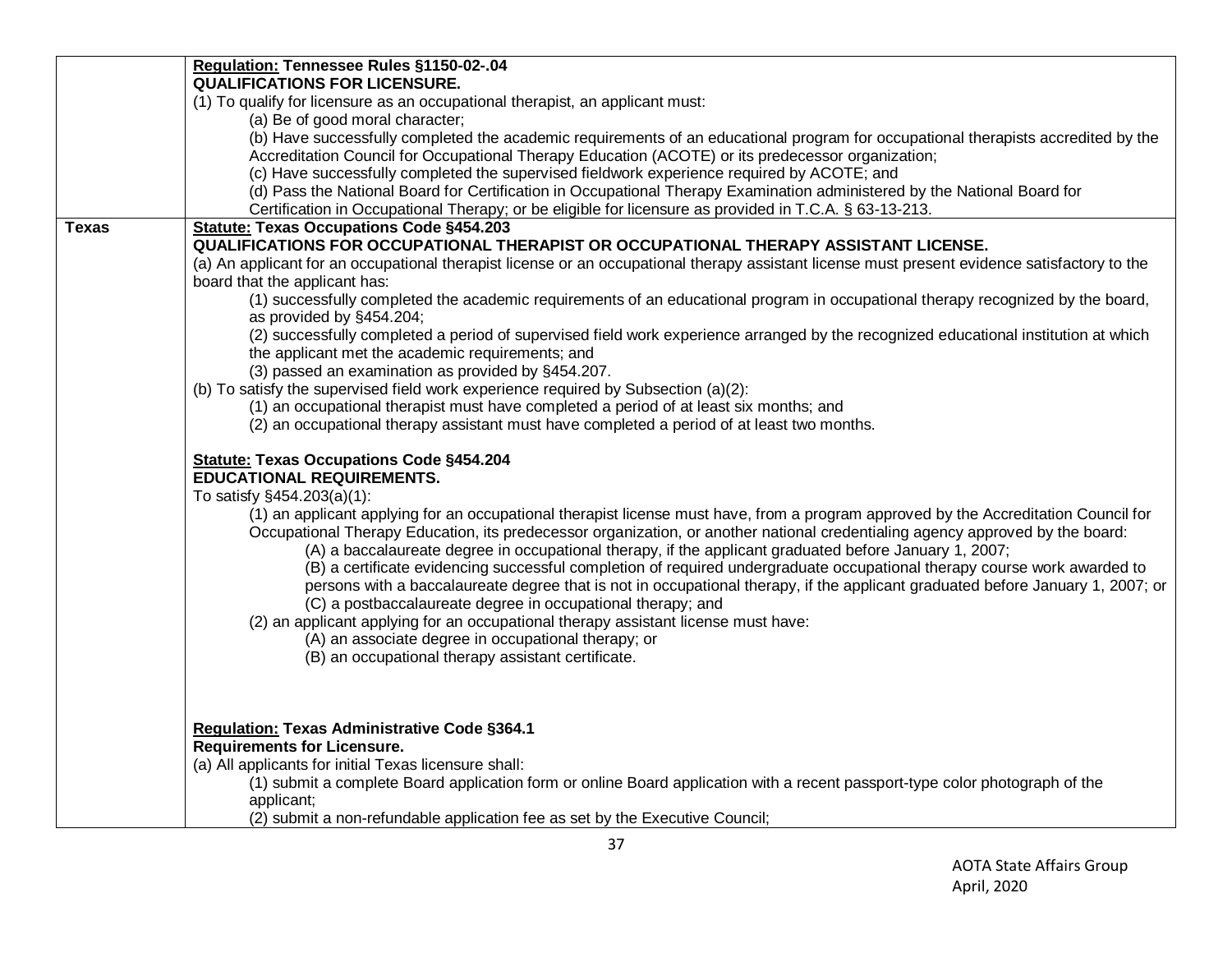|                | (3) submit a successfully completed Board jurisprudence examination on the Act and Rules;                                              |
|----------------|----------------------------------------------------------------------------------------------------------------------------------------|
|                | (4) have completed an accredited OT/OTA program;                                                                                       |
|                | (5) have completed supervised fieldwork experience, a minimum of 6 months for OT and 2 months for OTA; and                             |
|                | (6) either meet the requirements in §364.2 of this title (relating to Initial License by Examination) and apply by examination or meet |
|                | the requirements in §364.4 of this title (relating to Licensure by Endorsement) and apply by endorsement.                              |
|                | (b) The applicant must also meet the requirements in §364.2 of this title and apply by examination if the applicant:                   |
|                | (1) has not passed the NBCOT certification examination; or                                                                             |
|                | (2) has passed the NBCOT certification examination and                                                                                 |
|                | (A) is not currently licensed as an occupational therapist or occupational therapy assistant in another state or territory of the      |
|                | $U.S.:$ or                                                                                                                             |
|                | (B) if not currently licensed in another state or territory of the U.S., is applying from the U.S. military or a non-licensing state   |
|                | or territory of the U.S and cannot substantiate occupational therapy employment for at least two years immediately preceding           |
|                | application for a Texas license.                                                                                                       |
| <b>Utah</b>    | Statute: Utah Administrative Code, Title 58, Chapter 42a, Part 3, §58-42a-302                                                          |
|                | <b>Qualifications for licensure.</b>                                                                                                   |
|                | (1) An applicant for licensure as an occupational therapist shall:                                                                     |
|                | (a) submit an application in a form as prescribed by the division;                                                                     |
|                | (b) pay a fee as determined by the department under Section 63J-1-504;                                                                 |
|                | (c) be of good moral character as it relates to the functions and responsibilities of the practice of occupational therapy;            |
|                | (d) graduate with a bachelor's or graduate degree for the practice of occupational therapy from an education program accredited by     |
|                | the American Occupational Therapy Association's Accreditation Council for Occupational Therapy Education, a predecessor                |
|                | organization, or an equivalent organization as determined by division rule;                                                            |
|                | (e) if applying for licensure on or after July 1, 2015, complete a minimum of 24 weeks of supervised fieldwork experience; and         |
|                | (f) pass an examination approved by the division in consultation with the board and administered by the National Board for             |
|                | Certification in Occupational Therapy, or by another nationally recognized credentialing body as approved by division rule, to         |
|                | demonstrate knowledge of the practice, skills, theory, and professional ethics related to occupational therapy.                        |
|                |                                                                                                                                        |
|                | Regulation: Utah Administrative Code R156-42a-302                                                                                      |
|                | Qualifications for Licensure - Examination Requirements                                                                                |
|                | The examination requirements for licensure, in accordance with Section 58-42a-302, are established as follows:                         |
|                | (1) An applicant for licensure as an occupational therapist shall pass the Occupational Therapist Registered (OTR) certification       |
|                | examination from the National Board for Certification in Occupational Therapy (NBCOT), or a predecessor organization.                  |
|                | (2) An applicant for licensure as an occupational therapy assistant shall pass the Certified Occupational Therapy Assistant (COTA)     |
|                | certification examination from the National Board for Certification in Occupational Therapy (NBCOT), or a predecessor organization.    |
| <b>Vermont</b> | Statute: Vermont Statutes Title 26, Chap 71, § 3355                                                                                    |
|                | <b>Eligibility</b>                                                                                                                     |
|                | (a) To be eligible for licensure as an occupational therapist, an applicant:                                                           |
|                | (1) shall have successfully completed the academic requirements of an educational program for occupational therapists accredited by    |
|                | the American Occupational Therapy Association's Accreditation Council for Occupational Therapy Education (ACOTE) or its                |
|                | predecessor or successor organizations;                                                                                                |
|                | (2) shall have successfully completed a period of supervised fieldwork experience required by the recognized educational institution   |
|                | where the applicant met the requirements set forth in subdivision (1) of this subsection; and                                          |
|                | (3) shall pass an examination as provided in section 3357 of this title.                                                               |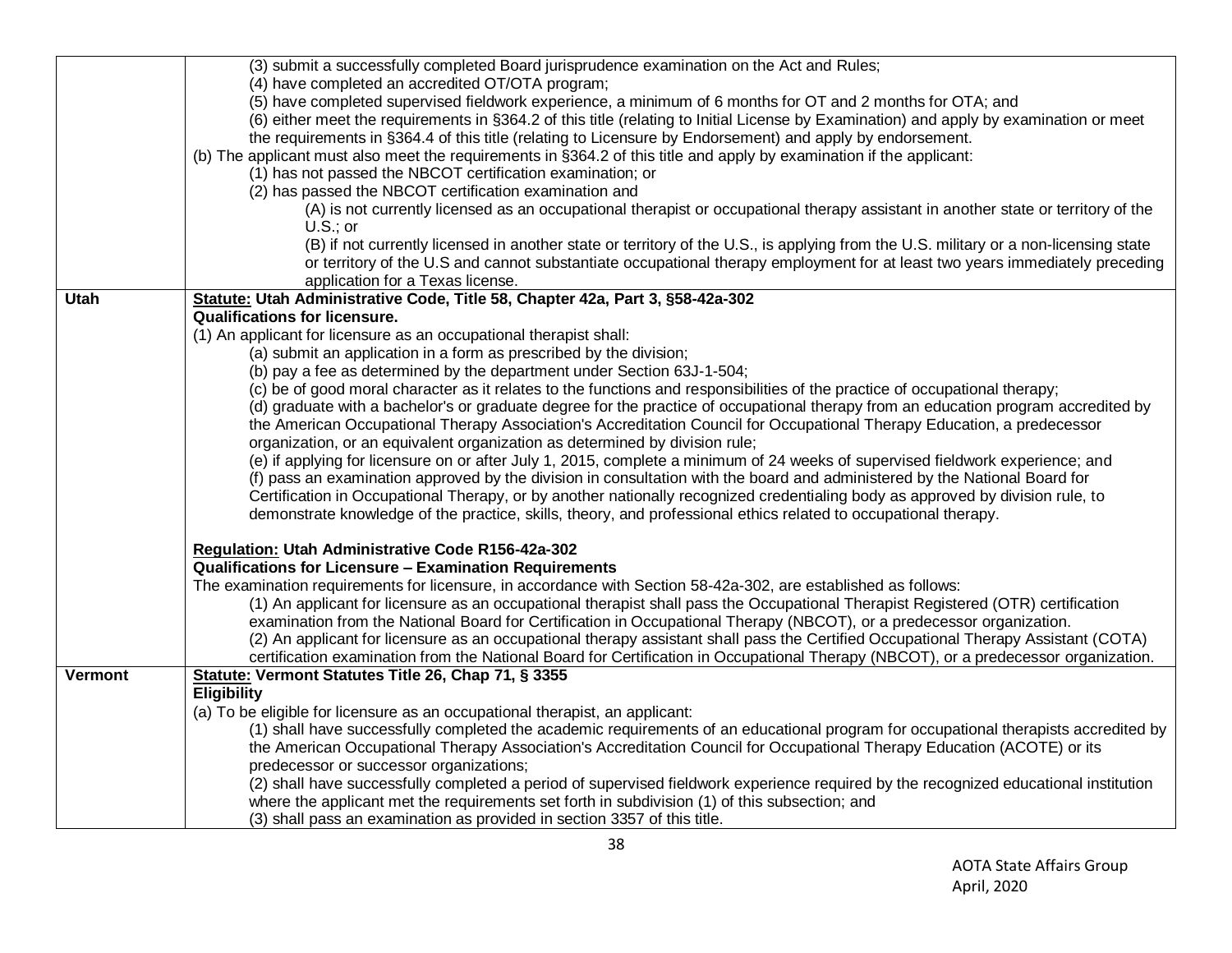|            | <b>Regulation: Vermont Administrative Rules for OT 2.3</b>                                                                                        |
|------------|---------------------------------------------------------------------------------------------------------------------------------------------------|
|            | LICENSURE AS AN OCCUPATIONAL THERAPIST (BY EXAMINATION)                                                                                           |
|            | (1) Education: The applicant must have a bachelor's or higher degree from an educational program for occupational therapists that is              |
|            | accredited by ACOTE, including the required supervised fieldwork.                                                                                 |
|            | (2) Examination: The applicant must submit proof of having passed the exam approved by the Director. Information on applying for and              |
|            | scheduling the exam is available from the Office or the national examining body. Candidates who fail the exam must retake the exam and are        |
|            | ineligible to practice until its successful completion.                                                                                           |
|            | (3) Application procedure: The instructions for "examination" applicants found on the application form are followed.                              |
| Virginia   | Regulation: Virginia Administrative Code §18VAC85-80-35                                                                                           |
|            | <b>Application requirements.</b>                                                                                                                  |
|            | An applicant for licensure shall submit the following on forms provided by the board:                                                             |
|            | 1. A completed application and a fee as prescribed in 18VAC85-80-26.                                                                              |
|            | 2. Verification of professional education in occupational therapy as required in 18VAC85-80-40.                                                   |
|            | 3. Verification of practice as required in 18VAC85-80-60 and as specified on the application form.                                                |
|            | 4. Documentation of passage of the national examination as required in 18VAC85-80-50.                                                             |
|            | 5. If licensed or certified in any other jurisdiction, verification that there has been no disciplinary action taken or pending in that           |
|            | jurisdiction.                                                                                                                                     |
|            |                                                                                                                                                   |
|            | Regulation: Virginia Administrative Code §18VAC85-80-40                                                                                           |
|            | <b>Educational requirements.</b>                                                                                                                  |
|            | A. An applicant who has received his professional education in the United States, its possessions or territories, shall successfully complete all |
|            | academic and fieldwork requirements of an accredited educational program as verified by the ACOTE.                                                |
|            | B. An applicant who has received his professional education outside the United States, its possessions or territories, shall successfully         |
|            | complete all academic and clinical fieldwork requirements of a program approved by a member association of the World Federation of                |
|            | Occupational Therapists as verified by the candidate's occupational therapy program director and as required by the NBCOT and submit              |
|            | proof of proficiency in the English language by passing the Test of English as a Foreign Language (TOEFL) with a score acceptable to the          |
|            | board. TOEFL may be waived upon evidence of English proficiency.                                                                                  |
|            | C. An applicant who does not meet the educational requirements as prescribed in subsection A or B of this section but who has received            |
|            | certification by the NBCOT as an occupational therapist or an occupational therapy assistant shall be eligible for licensure in Virginia and      |
|            | shall provide the board verification of his education, training and work experience acceptable to the board.                                      |
|            |                                                                                                                                                   |
|            | Regulation: Virginia Administrative Code §18VAC85-80-50                                                                                           |
|            | <b>Examination requirements.</b>                                                                                                                  |
|            | A. An applicant for licensure to practice as an occupational therapist shall submit evidence to the board that he has passed the certification    |
|            | examination for an occupational therapist and any other examination required for initial certification from the NBCOT.                            |
|            | B. An applicant for licensure to practice as an occupational therapy assistant shall submit evidence to the board that he has passed the          |
|            | certification examination for an occupational therapy assistant and any other examination required for initial certification from the NBCOT.      |
| Washington | Statute: Washington Revised Code §18.59.050                                                                                                       |
|            | Licenses-Application-Requirements-Waiver.                                                                                                         |
|            | (1) An applicant applying for a license as an occupational therapist or as an occupational therapy assistant shall file a written application on  |
|            | forms provided by the department showing to the satisfaction of the board that the applicant meets the requirements specified in this             |
|            | subsection.                                                                                                                                       |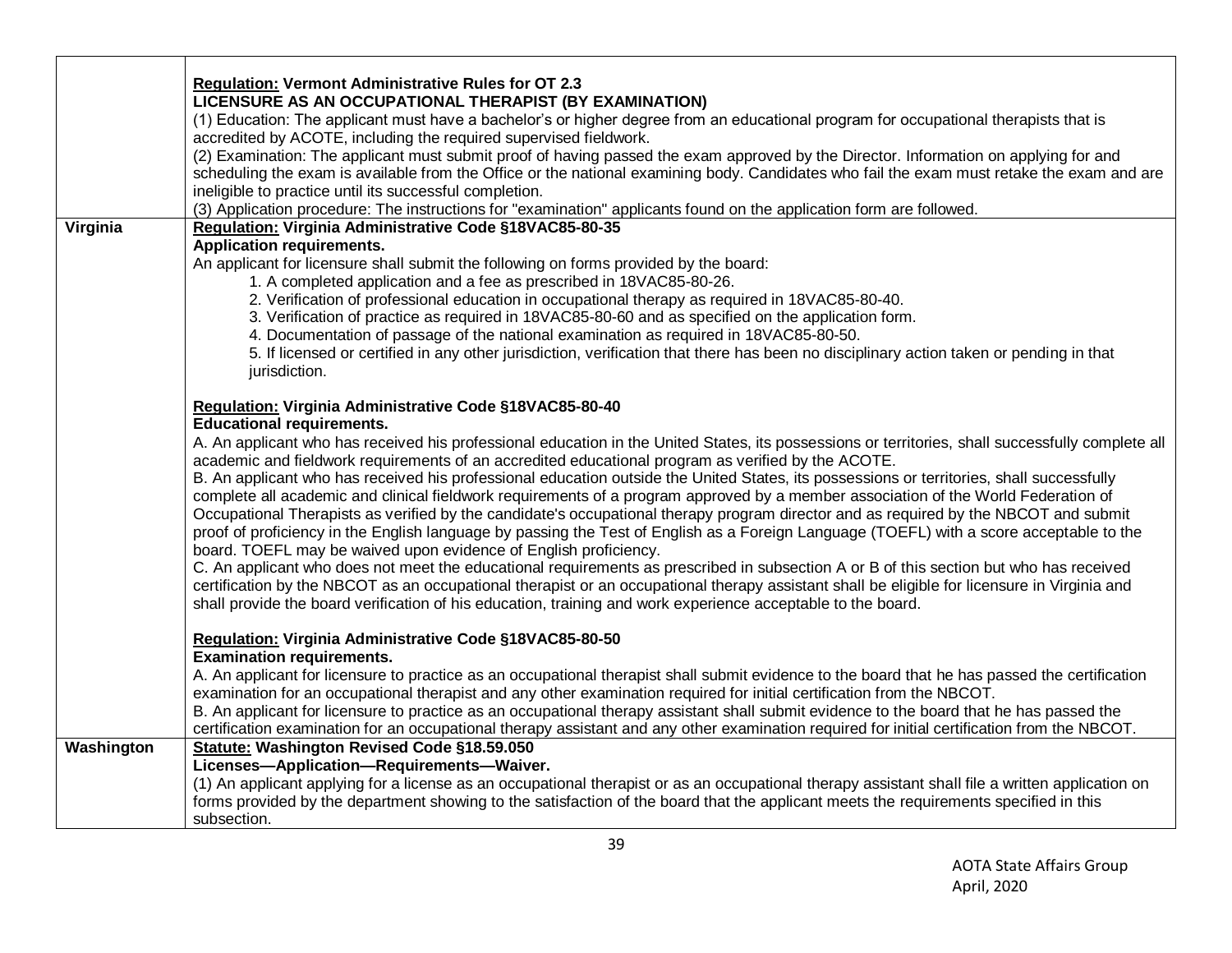|                      | (a) The applicant shall be of good moral character.                                                                                                            |
|----------------------|----------------------------------------------------------------------------------------------------------------------------------------------------------------|
|                      |                                                                                                                                                                |
|                      | (b) The applicant shall present evidence satisfactory to the board of having successfully completed the academic requirements of an                            |
|                      | educational program in occupational therapy recognized by the board, with concentration in biological or physical science,                                     |
|                      | psychology, sociology, and with education in selected manual skills.                                                                                           |
|                      | (i) For an occupational therapist, such a program shall be nationally accredited and approved by rules of the board.                                           |
|                      | (ii) For an occupational therapy assistant, such a program shall be nationally accredited and approved by rules of the board.                                  |
|                      | (c) The applicant shall submit to the board evidence of having successfully completed a period of supervised fieldwork experience at                           |
|                      | a recognized educational institution or a training program approved by the educational institution at which the applicant met the                              |
|                      | academic requirements.                                                                                                                                         |
|                      | (i) For an occupational therapist, a minimum of six months of supervised fieldwork experience is required.                                                     |
|                      | (ii) For an occupational therapy assistant, a minimum of two months of supervised fieldwork experience is required.                                            |
|                      | (d) An applicant for licensure as an occupational therapist or as an occupational therapy assistant shall pass an examination as<br>provided in RCW 18.59.060. |
|                      | (2) The board may waive the educational requirements specified under subsection (1)(b)(ii) of this section for an occupational therapy                         |
|                      | assistant who has met the experience and any other requirements established by the board. Upon successful completion of the examination                        |
|                      | required of the occupational therapist, the individual shall be granted a license.                                                                             |
|                      |                                                                                                                                                                |
|                      | Regulation: Washington Administrative Code WAC 246-847-040                                                                                                     |
|                      | Recognized educational programs-Occupational therapists.                                                                                                       |
|                      | The board recognizes and approves courses of instruction conducted by schools that have obtained accreditation of the program in                               |
|                      | occupational therapy from the American Occupational Therapy Association's Accreditation Council for Occupational Therapy Education as                          |
|                      | recognized in the current Listing of Educational Programs in Occupational Therapy published by the American Occupational Therapy                               |
|                      | Association, Inc.                                                                                                                                              |
|                      |                                                                                                                                                                |
|                      | Regulation: Washington Administrative Code WAC 246-847-080                                                                                                     |
|                      | <b>Examinations.</b>                                                                                                                                           |
|                      | (1) The examination administered by the National Board for Certification in Occupational Therapy or its successor/predecessor organization                     |
|                      | shall be the official examination for licensure as an occupational therapist or as an occupational therapy assistant.                                          |
|                      | (2) To be eligible for a license, applicants must attain a passing score on the examination determined by the National Board for Certification in              |
|                      | Occupational Therapy or its successor/predecessor organization.                                                                                                |
| <b>West Virginia</b> | Statute: West Virginia Code §30-28-10                                                                                                                          |
|                      | Qualifications of applicants for license.                                                                                                                      |
|                      | To be eligible for a license to engage in the practice of occupational therapy, the applicant must:                                                            |
|                      | (1) Be of good moral character;                                                                                                                                |
|                      | (2) Have successfully completed the academic requirements of an educational program for Occupational Therapists or Occupational                                |
|                      | Therapy Assistants that is accredited by the American Occupational Therapy Association's Accreditation Council for Occupational                                |
|                      | Therapy Education (ACOTE) or its predecessor organizations;                                                                                                    |
|                      | (3) Have successfully completed a period of supervised fieldwork experience required by the recognized educational institution where                           |
|                      | he or she met the academic requirements;                                                                                                                       |
|                      | (4) Have passed an examination approved by the board;                                                                                                          |
|                      | (5) Have filed an application on forms provided by the board; and                                                                                              |
|                      | (6) Have paid the applicable fee.                                                                                                                              |
|                      |                                                                                                                                                                |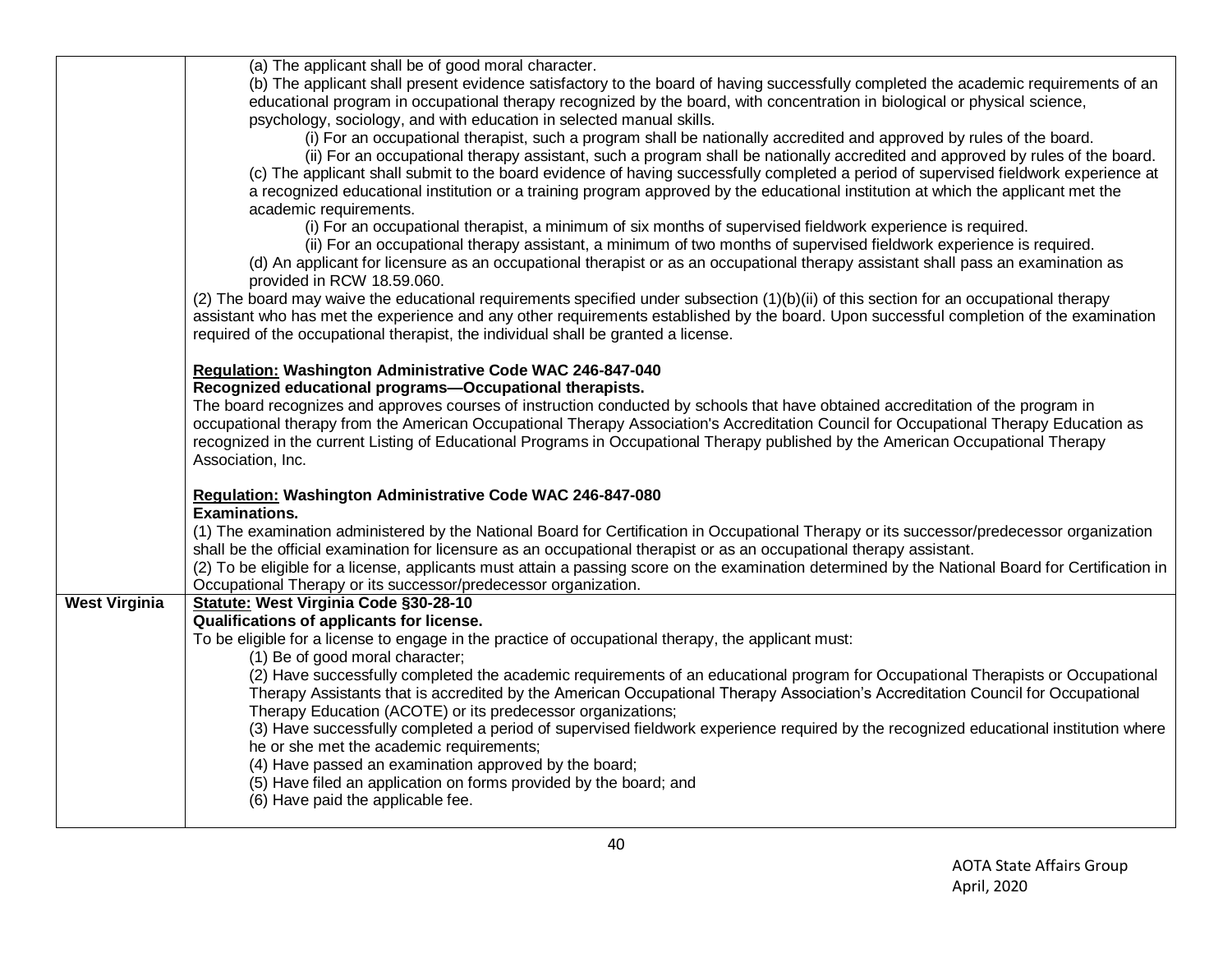|           | Regulation: West Virginia CSR §13-1-9                                                                                                       |
|-----------|---------------------------------------------------------------------------------------------------------------------------------------------|
|           | <b>Issuance of Licenses, Limited Permits, and Temporary Licenses.</b>                                                                       |
|           | 9.1. The Board shall issue a license to an applicant in a timely manner upon receipt of a properly completed application and payment of the |
|           | appropriate fee if the applicant:                                                                                                           |
|           | 9.1.a. Has successfully completed the academic requirements of an educational program in occupational therapy recognized by the             |
|           | Board as described in W. Va. Code ß30-28-10;                                                                                                |
|           | 9.1.b. Has successfully completed a period of supervised fieldwork experience required by the recognized educational institution            |
|           | where he or she met the academic requirements; and                                                                                          |
|           | 9.1.c. Has passed an examination approved by the Board as provided in section 8 of this rule.                                               |
| Wisconsin | Statute: Wisconsin Statutes §448.963                                                                                                        |
|           | Licensure requirements; limited permits                                                                                                     |
|           | (1) An applicant for a license granted under this subchapter shall do each of the following:                                                |
|           | (a) Submit an application for the license to the department on a form provided by the department.                                           |
|           | (b) Pay the fee specified in s. 440.05 (1).                                                                                                 |
|           | (2) The affiliated credentialing board shall grant a license as an occupational therapist to a person who does all of the following:        |
|           | (a) Satisfies the requirements under sub. (1).                                                                                              |
|           | (b) Submits evidence satisfactory to the affiliated credentialing board that he or she has done any of the following:                       |
|           | 1. Successfully completed the academic requirements and supervised internship of an educational program in occupational                     |
|           | therapy recognized by the affiliated credentialing board and accredited by the Accreditation Council for Occupational Therapy               |
|           | Education of the American Occupational Therapy Association.                                                                                 |
|           | 2. Received initial certification as an occupational therapist by the National Board for Certification in Occupational Therapy.             |
|           | 3. Been initially certified as an occupational therapist by the National Board for Certification in Occupational Therapy, if the            |
|           | affiliated credentialing board determines that the requirements for the certification are equivalent to the requirements under              |
|           | subds. 1. and 2.                                                                                                                            |
|           | (c) Passes an examination under s. 448.964.                                                                                                 |
|           |                                                                                                                                             |
|           | Regulation: Wisconsin Administrative Code OT 2.02                                                                                           |
|           | Applications and credentials.                                                                                                               |
|           | (1) Every applicant for initial licensure as an occupational therapist or occupational therapy assistant shall submit all of the following: |
|           | (a) A completed application form.                                                                                                           |
|           | (b) Evidence that the applicant is certified as an occupational therapist or occupational therapy assistant by the national board for       |
|           | certification in occupational therapy; and that the applicant has completed an occupational therapist educational program, or an            |
|           | occupational therapy assistant educational program.                                                                                         |
|           | (c) Written verification from the national board for certification in occupational therapy that the applicant has passed the examination    |
|           | required by this chapter.                                                                                                                   |
|           | (2) Requests for verification from the national board for certification in occupational therapy shall be made by the applicant.             |
|           | (3) An application for licensure is not complete until the board has received both a completed application form and verification of initial |
|           | certification from the national board for certification in occupational therapy.                                                            |
| Wyoming   | <b>Statute: Wyoming Statutes § 33-40-106</b>                                                                                                |
|           | Requirements for licensure; continuing education.                                                                                           |
|           | (a) An applicant applying for a license as an occupational therapist or occupational therapy assistant shall file a specified written       |
|           | application showing to the satisfaction of the board that the applicant:                                                                    |